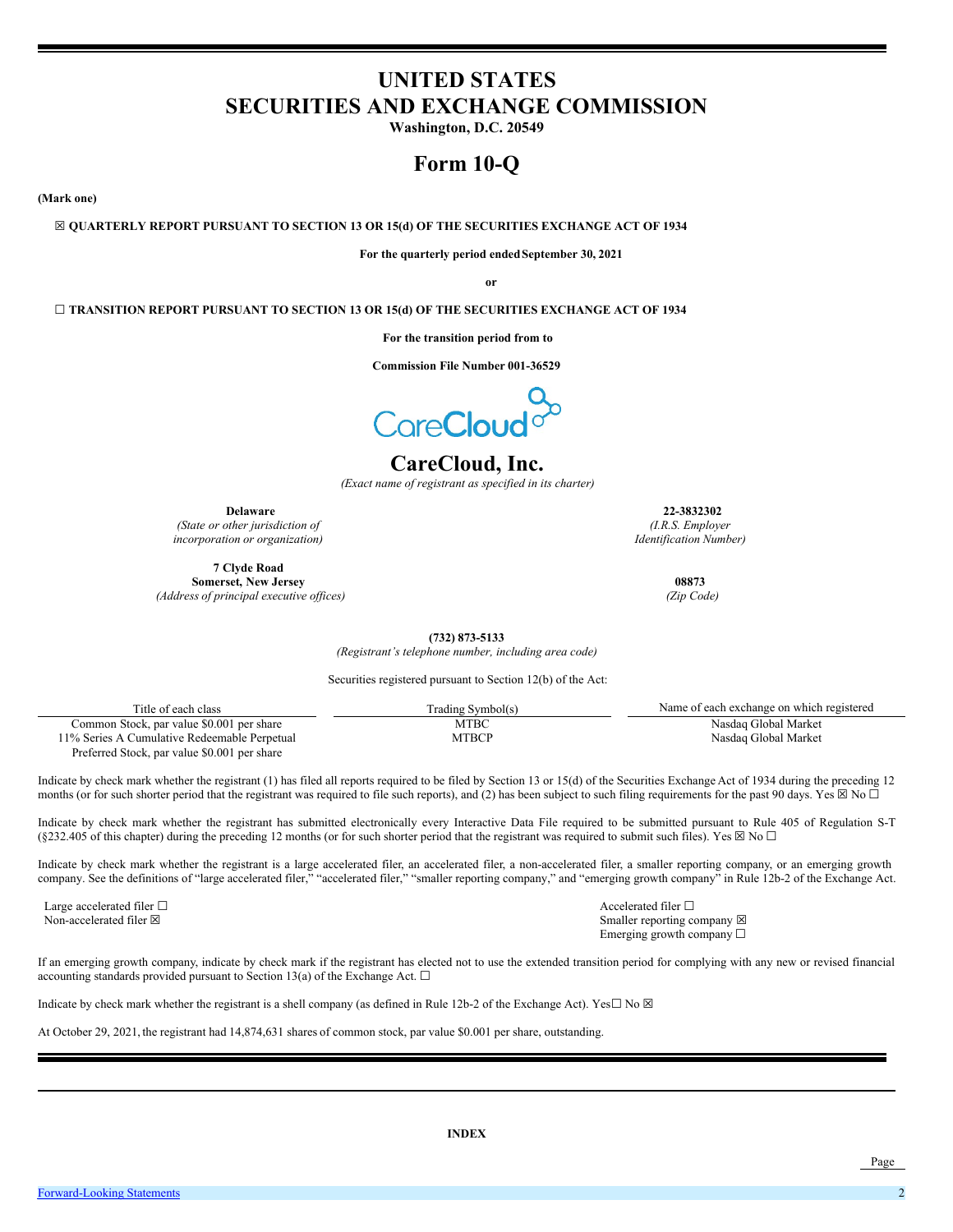### **PART I. FINANCIAL [INFORMATION](#page-0-0)**

| Item 1.           | Condensed Consolidated Financial Statements (Unaudited)                                                                          |    |
|-------------------|----------------------------------------------------------------------------------------------------------------------------------|----|
|                   | Condensed Consolidated Balance Sheets at September 30, 2021 and December 31, 2020                                                |    |
|                   | Condensed Consolidated Statements of Operations for the three and nine months ended September 30, 2021 and 2020                  |    |
|                   | Condensed Consolidated Statements of Comprehensive Income (Loss) for the three and nine months ended September 30, 2021 and 2020 |    |
|                   | Condensed Consolidated Statements of Shareholders' Equity for the three and nine months ended September 30, 2021 and 2020        | 6  |
|                   | Condensed Consolidated Statements of Cash Flows for the nine months ended September 30, 2021 and 2020                            |    |
|                   | Notes to Condensed Consolidated Financial Statements                                                                             | 8  |
| Item 2.           | Management's Discussion and Analysis of Financial Condition and Results of Operations                                            | 28 |
| Item 3.           | Quantitative and Qualitative Disclosures about Market Risk                                                                       | 41 |
| Item 4.           | <b>Controls and Procedures</b>                                                                                                   | 41 |
|                   |                                                                                                                                  |    |
|                   | <b>PART II. OTHER INFORMATION</b>                                                                                                |    |
|                   |                                                                                                                                  |    |
| Item 1.           | <b>Legal Proceedings</b>                                                                                                         | 42 |
| Item 1A.          | <b>Risk Factors</b>                                                                                                              | 42 |
| Item 2.           | Unregistered Sales of Equity Securities and Use of Proceeds                                                                      | 42 |
| Item 3.           | <b>Defaults Upon Senior Securities</b>                                                                                           | 42 |
| Item 4.           | <b>Mine Safety Disclosures</b>                                                                                                   | 42 |
| Item 5.           | <b>Other Information</b>                                                                                                         |    |
|                   |                                                                                                                                  | 42 |
| Item 6.           | <b>Exhibits</b>                                                                                                                  | 42 |
|                   |                                                                                                                                  |    |
| <b>Signatures</b> |                                                                                                                                  | 43 |
|                   |                                                                                                                                  |    |
|                   |                                                                                                                                  |    |

#### Forward-Looking Statements

Certain statements that we make from time to time, including statements contained in this Quarterly Report on Form 10-Q, constitute "forward-looking statements" within the meaning of Section 27A of the Securities Act of 1933, as amended, or the Securities Act, and Section 21E of the Securities Exchange Act of 1934, as amended, or the Exchange Act. All statements other than statements of historical fact contained in this Quarterly Report on Form 10-Q are forward-looking statements. These statements relate to anticipated future events, future results of operations or future financial performance. In some cases, you can identify forward-looking statements by terminology such as "may," "might," "will," "should," "intends," "expects," "plans," "goals," "projects," "anticipates," "believes," "estimates," "predicts," "potential," or "continue" or the negative of these terms or other comparable terminology. Our operations involve risks and uncertainties, many of which are outside of our control, and any one of which, or a combination of which, could materially affect our results of operations and whether the forward-looking statements ultimately prove to be correct. Forward-looking statements in this Quarterly Report on Form 10-Q include, without limitation, statements reflecting management's expectations for future financial performance and operating expenditures (including our ability to continue as a going concern, to raise additional capital and to succeed in our future operations), expected growth, profitability and business outlook, increased sales and marketing expenses, and the expected results from the integration of our acquisitions.

Forward-looking statements are only predictions, are uncertain and involve substantial known and unknown risks, uncertainties, and other factors which may cause our (or our industry's) actual results, levels of activity or performance to be materially different from any future results, levels of activity or performance expressed or implied by these forward-looking statements. These factors include, among other things, the unknown risks and uncertainties that we believe could cause actual results to differ from these forward-looking statements as set forth under the heading "Risk Factors" in our Annual Report on Form 10-K filed with the SEC on February 25, 2021. New risks and uncertainties emerge from time to time, and it is not possible for us to predict all of the risks and uncertainties that could have an impact on the forward-looking statements, *including without limitation, risks and uncertainties relating to:*

- our ability to manage our growth, including acquiring, partnering with, and effectively integrating acquired businesses into our infrastructure and avoiding legal exposure and liabilities associated with acquired companies and assets;
- our ability to retain our clients and revenue levels, including effectively migrating new clients and maintaining or growing the revenue levels of our new and existing clients;
- our ability to maintain operations in our offshore offices in a manner that continues to enable us to offer competitively priced products and services;
- our ability to keep pace with a rapidly changing healthcare industry;
- our ability to consistently achieve and maintain compliance with a myriad of federal, state, foreign, local, payor and industry requirements, regulations, rules, laws and contracts;
- our ability to maintain and protect the privacy of confidential and protected Company, client and patient information;
- our ability to develop new technologies, upgrade and adapt legacy and acquired technologies to work with evolving industry standards and third-party software platforms and technologies, and protect and enforce all of these and other intellectual property rights;
- our ability to attract and retain key officers and employees, and the continued involvement of Mahmud Haq as Executive Chairman and A. Hadi Chaudhry as Chief Executive Officer and President, all of which are critical to our ongoing operations, growing our business and integrating of our newly acquired businesses;
- our ability to comply with covenants contained in our credit agreement with our senior secured lender, Silicon Valley Bank and other future debt facilities;
- our ability to pay our monthly preferred dividends to the holders of our Series A Preferred Stock;
- our ability to compete with other companies developing products and selling services competitive with ours, and who may have greater resources and name recognition than we have;
- our ability to respond to the uncertainty resulting from the spread of the COVID-19 pandemic and the impact it may have on our operations, the demand for our services, and economic activity in general; and
- our ability to keep and increase market acceptance of our products and services.

Although we believe that the expectations reflected in the forward-looking statements contained in this Quarterly Report on Form 10-Q are reasonable, we cannot guarantee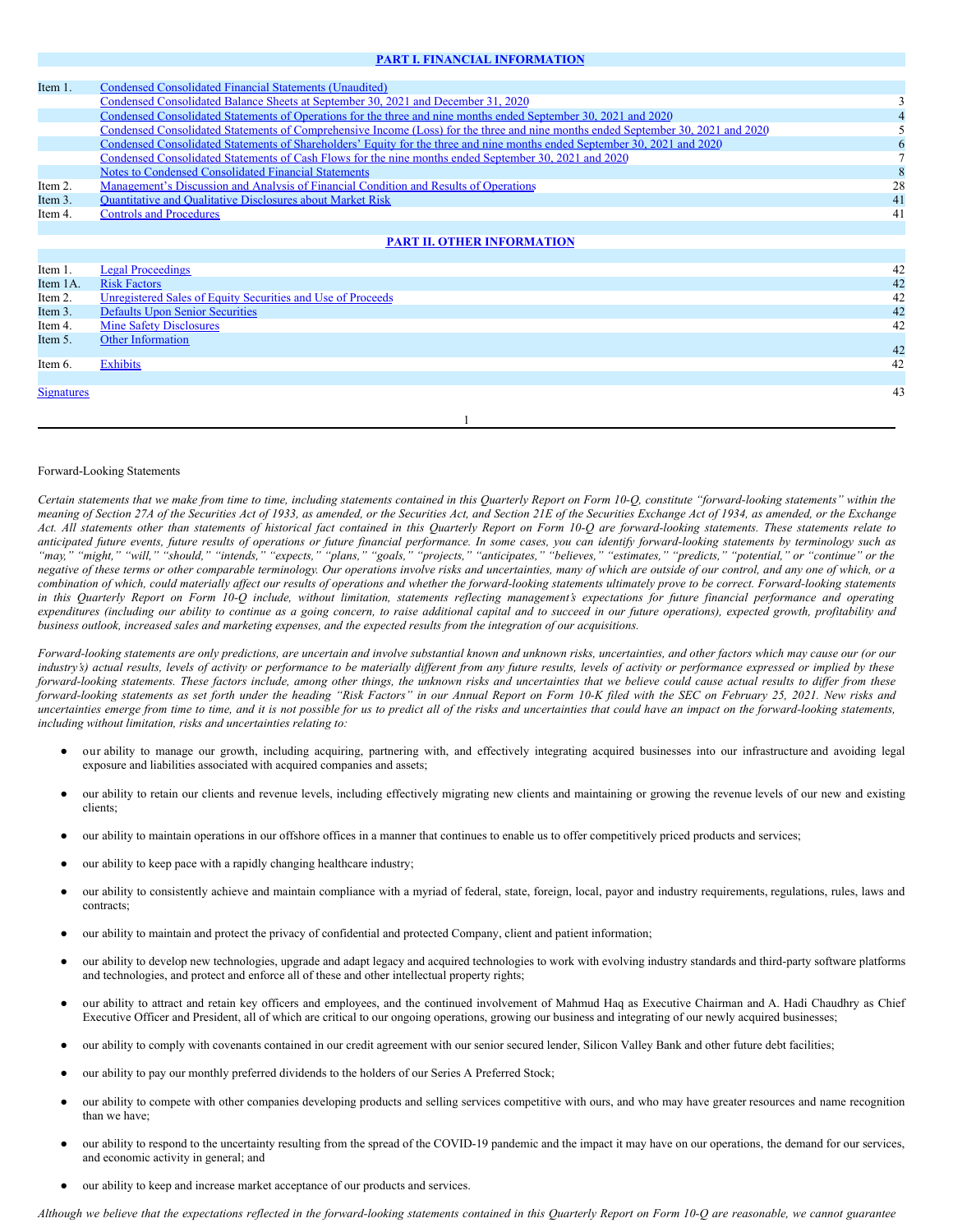future results, levels of activity, performance, or achievements. Except as required by law, we are under no duty to update or revise any of such forward-looking statements, whether as a result of new information, future events, or otherwise, after the date of this Quarterly Report on Form 10-Q.

You should read this Quarterly Report on Form 10-Q with the understanding that our actual future results, levels of activity, performance and events and circumstances may be *materially dif erent from what we expect.*

### **PART I. FINANCIAL INFORMATION** Item 1. Condensed Consolidated Financial Statements **CARECLOUD, INC. CONDENSED CONSOLIDATED BALANCE SHEETS** (\$ in thousands, except share and per share amounts)

| (Unaudited)<br><b>ASSETS</b><br>Current assets:<br><sup>\$</sup><br>$\mathcal{S}$<br>Cash<br>8.313<br>20.925<br>Restricted cash<br>1.000<br>Accounts receivable - net, of allowance for doubtful accounts of \$369 and \$522 at September 30, 2021<br>and December 31, 2020, respectively<br>18,094<br>12,089<br>4,661<br>Contract asset<br>4,105<br>399<br>500<br>Inventory<br>Current assets - related party<br>13<br>13<br>Prepaid expenses and other current assets<br>7,288<br>3,817<br>36,398<br>44.819<br>Total current assets<br>4,921<br>Property and equipment - net<br>5,108<br>7,743<br>Operating lease right-of-use assets<br>7,108<br>Intangible assets - net<br>32,143<br>29,978<br>Goodwill<br>60,661<br>49,291<br>Other assets<br>1.091<br>1,247<br>TOTAL ASSETS<br>\$<br>142,509<br>$\mathbb{S}$<br>137,999<br><b>LIABILITIES AND SHAREHOLDERS' EQUITY</b><br>Current liabilities:<br>$\mathbb{S}$<br>5,803<br>$\mathcal{S}$<br>Accounts payable<br>6,461<br>Accrued compensation<br>3,390<br>2,590<br>Accrued expenses<br>5,894<br>8,501<br>Operating lease liability (current portion)<br>3,929<br>4,729<br>Deferred revenue (current portion)<br>1,089<br>1,173<br>Accrued liability to related party<br>-1<br>927<br>927<br>Deferred payroll taxes<br>590<br>401<br>Notes payable (current portion)<br>Dividend payable<br>4,241<br>3,843<br>Consideration payable<br>1,000<br>26,465<br>29,024<br>Total current liabilities<br>Notes payable<br>24<br>41<br>Contingent consideration<br>6,500<br>$\overline{\phantom{a}}$<br>6,000<br>Borrowings under line of credit<br>Deferred payroll taxes<br>927<br>927<br>6,297<br>5,026<br>Operating lease liability<br>305<br>Deferred revenue<br>216<br>Deferred tax liability<br>300<br>160<br>45,458<br>36,754<br><b>Total liabilities</b><br>COMMITMENTS AND CONTINGENCIES (NOTE 8)<br><b>SHAREHOLDERS' EQUITY:</b><br>Preferred stock, \$0.001 par value - authorized 7,000,000 shares at September 30, 2021 and December 31,<br>2020; issued and outstanding 5,295,414 and 5,475,279 shares at September 30, 2021 and December 31,<br>5<br>5<br>2020, respectively<br>Common stock, \$0.001 par value - authorized 29,000,000 shares at September 30, 2021 and December 31,<br>2020; issued 15,614,210 and 14,121,044 shares at September 30, 2021 and December 31, 2020,<br>respectively; 14,873,411 and 13,380,245 shares outstanding at September 30, 2021 and December 31,<br>2020, respectively<br>16<br>14<br>Additional paid-in capital<br>133,806<br>136,781<br>Accumulated deficit<br>(34, 575)<br>(33,889)<br>Accumulated other comprehensive loss<br>(1,004)<br>(1, 539)<br>Less: 740,799 common shares held in treasury, at cost at September 30, 2021 and December 31, 2020<br>(662)<br>(662)<br>Total shareholders' equity<br>97,051<br>101.245 |  | September 30, 2021 | December 31, 2020 |  |  |  |
|-------------------------------------------------------------------------------------------------------------------------------------------------------------------------------------------------------------------------------------------------------------------------------------------------------------------------------------------------------------------------------------------------------------------------------------------------------------------------------------------------------------------------------------------------------------------------------------------------------------------------------------------------------------------------------------------------------------------------------------------------------------------------------------------------------------------------------------------------------------------------------------------------------------------------------------------------------------------------------------------------------------------------------------------------------------------------------------------------------------------------------------------------------------------------------------------------------------------------------------------------------------------------------------------------------------------------------------------------------------------------------------------------------------------------------------------------------------------------------------------------------------------------------------------------------------------------------------------------------------------------------------------------------------------------------------------------------------------------------------------------------------------------------------------------------------------------------------------------------------------------------------------------------------------------------------------------------------------------------------------------------------------------------------------------------------------------------------------------------------------------------------------------------------------------------------------------------------------------------------------------------------------------------------------------------------------------------------------------------------------------------------------------------------------------------------------------------------------------------------------------------------------------------------------------------------------------------------------------------------------------------------------------------------------------------------------------------------------------------------------------------------------------------------------------------------------------------------|--|--------------------|-------------------|--|--|--|
|                                                                                                                                                                                                                                                                                                                                                                                                                                                                                                                                                                                                                                                                                                                                                                                                                                                                                                                                                                                                                                                                                                                                                                                                                                                                                                                                                                                                                                                                                                                                                                                                                                                                                                                                                                                                                                                                                                                                                                                                                                                                                                                                                                                                                                                                                                                                                                                                                                                                                                                                                                                                                                                                                                                                                                                                                                     |  |                    |                   |  |  |  |
|                                                                                                                                                                                                                                                                                                                                                                                                                                                                                                                                                                                                                                                                                                                                                                                                                                                                                                                                                                                                                                                                                                                                                                                                                                                                                                                                                                                                                                                                                                                                                                                                                                                                                                                                                                                                                                                                                                                                                                                                                                                                                                                                                                                                                                                                                                                                                                                                                                                                                                                                                                                                                                                                                                                                                                                                                                     |  |                    |                   |  |  |  |
|                                                                                                                                                                                                                                                                                                                                                                                                                                                                                                                                                                                                                                                                                                                                                                                                                                                                                                                                                                                                                                                                                                                                                                                                                                                                                                                                                                                                                                                                                                                                                                                                                                                                                                                                                                                                                                                                                                                                                                                                                                                                                                                                                                                                                                                                                                                                                                                                                                                                                                                                                                                                                                                                                                                                                                                                                                     |  |                    |                   |  |  |  |
|                                                                                                                                                                                                                                                                                                                                                                                                                                                                                                                                                                                                                                                                                                                                                                                                                                                                                                                                                                                                                                                                                                                                                                                                                                                                                                                                                                                                                                                                                                                                                                                                                                                                                                                                                                                                                                                                                                                                                                                                                                                                                                                                                                                                                                                                                                                                                                                                                                                                                                                                                                                                                                                                                                                                                                                                                                     |  |                    |                   |  |  |  |
|                                                                                                                                                                                                                                                                                                                                                                                                                                                                                                                                                                                                                                                                                                                                                                                                                                                                                                                                                                                                                                                                                                                                                                                                                                                                                                                                                                                                                                                                                                                                                                                                                                                                                                                                                                                                                                                                                                                                                                                                                                                                                                                                                                                                                                                                                                                                                                                                                                                                                                                                                                                                                                                                                                                                                                                                                                     |  |                    |                   |  |  |  |
|                                                                                                                                                                                                                                                                                                                                                                                                                                                                                                                                                                                                                                                                                                                                                                                                                                                                                                                                                                                                                                                                                                                                                                                                                                                                                                                                                                                                                                                                                                                                                                                                                                                                                                                                                                                                                                                                                                                                                                                                                                                                                                                                                                                                                                                                                                                                                                                                                                                                                                                                                                                                                                                                                                                                                                                                                                     |  |                    |                   |  |  |  |
|                                                                                                                                                                                                                                                                                                                                                                                                                                                                                                                                                                                                                                                                                                                                                                                                                                                                                                                                                                                                                                                                                                                                                                                                                                                                                                                                                                                                                                                                                                                                                                                                                                                                                                                                                                                                                                                                                                                                                                                                                                                                                                                                                                                                                                                                                                                                                                                                                                                                                                                                                                                                                                                                                                                                                                                                                                     |  |                    |                   |  |  |  |
|                                                                                                                                                                                                                                                                                                                                                                                                                                                                                                                                                                                                                                                                                                                                                                                                                                                                                                                                                                                                                                                                                                                                                                                                                                                                                                                                                                                                                                                                                                                                                                                                                                                                                                                                                                                                                                                                                                                                                                                                                                                                                                                                                                                                                                                                                                                                                                                                                                                                                                                                                                                                                                                                                                                                                                                                                                     |  |                    |                   |  |  |  |
|                                                                                                                                                                                                                                                                                                                                                                                                                                                                                                                                                                                                                                                                                                                                                                                                                                                                                                                                                                                                                                                                                                                                                                                                                                                                                                                                                                                                                                                                                                                                                                                                                                                                                                                                                                                                                                                                                                                                                                                                                                                                                                                                                                                                                                                                                                                                                                                                                                                                                                                                                                                                                                                                                                                                                                                                                                     |  |                    |                   |  |  |  |
|                                                                                                                                                                                                                                                                                                                                                                                                                                                                                                                                                                                                                                                                                                                                                                                                                                                                                                                                                                                                                                                                                                                                                                                                                                                                                                                                                                                                                                                                                                                                                                                                                                                                                                                                                                                                                                                                                                                                                                                                                                                                                                                                                                                                                                                                                                                                                                                                                                                                                                                                                                                                                                                                                                                                                                                                                                     |  |                    |                   |  |  |  |
|                                                                                                                                                                                                                                                                                                                                                                                                                                                                                                                                                                                                                                                                                                                                                                                                                                                                                                                                                                                                                                                                                                                                                                                                                                                                                                                                                                                                                                                                                                                                                                                                                                                                                                                                                                                                                                                                                                                                                                                                                                                                                                                                                                                                                                                                                                                                                                                                                                                                                                                                                                                                                                                                                                                                                                                                                                     |  |                    |                   |  |  |  |
|                                                                                                                                                                                                                                                                                                                                                                                                                                                                                                                                                                                                                                                                                                                                                                                                                                                                                                                                                                                                                                                                                                                                                                                                                                                                                                                                                                                                                                                                                                                                                                                                                                                                                                                                                                                                                                                                                                                                                                                                                                                                                                                                                                                                                                                                                                                                                                                                                                                                                                                                                                                                                                                                                                                                                                                                                                     |  |                    |                   |  |  |  |
|                                                                                                                                                                                                                                                                                                                                                                                                                                                                                                                                                                                                                                                                                                                                                                                                                                                                                                                                                                                                                                                                                                                                                                                                                                                                                                                                                                                                                                                                                                                                                                                                                                                                                                                                                                                                                                                                                                                                                                                                                                                                                                                                                                                                                                                                                                                                                                                                                                                                                                                                                                                                                                                                                                                                                                                                                                     |  |                    |                   |  |  |  |
|                                                                                                                                                                                                                                                                                                                                                                                                                                                                                                                                                                                                                                                                                                                                                                                                                                                                                                                                                                                                                                                                                                                                                                                                                                                                                                                                                                                                                                                                                                                                                                                                                                                                                                                                                                                                                                                                                                                                                                                                                                                                                                                                                                                                                                                                                                                                                                                                                                                                                                                                                                                                                                                                                                                                                                                                                                     |  |                    |                   |  |  |  |
|                                                                                                                                                                                                                                                                                                                                                                                                                                                                                                                                                                                                                                                                                                                                                                                                                                                                                                                                                                                                                                                                                                                                                                                                                                                                                                                                                                                                                                                                                                                                                                                                                                                                                                                                                                                                                                                                                                                                                                                                                                                                                                                                                                                                                                                                                                                                                                                                                                                                                                                                                                                                                                                                                                                                                                                                                                     |  |                    |                   |  |  |  |
|                                                                                                                                                                                                                                                                                                                                                                                                                                                                                                                                                                                                                                                                                                                                                                                                                                                                                                                                                                                                                                                                                                                                                                                                                                                                                                                                                                                                                                                                                                                                                                                                                                                                                                                                                                                                                                                                                                                                                                                                                                                                                                                                                                                                                                                                                                                                                                                                                                                                                                                                                                                                                                                                                                                                                                                                                                     |  |                    |                   |  |  |  |
|                                                                                                                                                                                                                                                                                                                                                                                                                                                                                                                                                                                                                                                                                                                                                                                                                                                                                                                                                                                                                                                                                                                                                                                                                                                                                                                                                                                                                                                                                                                                                                                                                                                                                                                                                                                                                                                                                                                                                                                                                                                                                                                                                                                                                                                                                                                                                                                                                                                                                                                                                                                                                                                                                                                                                                                                                                     |  |                    |                   |  |  |  |
|                                                                                                                                                                                                                                                                                                                                                                                                                                                                                                                                                                                                                                                                                                                                                                                                                                                                                                                                                                                                                                                                                                                                                                                                                                                                                                                                                                                                                                                                                                                                                                                                                                                                                                                                                                                                                                                                                                                                                                                                                                                                                                                                                                                                                                                                                                                                                                                                                                                                                                                                                                                                                                                                                                                                                                                                                                     |  |                    |                   |  |  |  |
|                                                                                                                                                                                                                                                                                                                                                                                                                                                                                                                                                                                                                                                                                                                                                                                                                                                                                                                                                                                                                                                                                                                                                                                                                                                                                                                                                                                                                                                                                                                                                                                                                                                                                                                                                                                                                                                                                                                                                                                                                                                                                                                                                                                                                                                                                                                                                                                                                                                                                                                                                                                                                                                                                                                                                                                                                                     |  |                    |                   |  |  |  |
|                                                                                                                                                                                                                                                                                                                                                                                                                                                                                                                                                                                                                                                                                                                                                                                                                                                                                                                                                                                                                                                                                                                                                                                                                                                                                                                                                                                                                                                                                                                                                                                                                                                                                                                                                                                                                                                                                                                                                                                                                                                                                                                                                                                                                                                                                                                                                                                                                                                                                                                                                                                                                                                                                                                                                                                                                                     |  |                    |                   |  |  |  |
|                                                                                                                                                                                                                                                                                                                                                                                                                                                                                                                                                                                                                                                                                                                                                                                                                                                                                                                                                                                                                                                                                                                                                                                                                                                                                                                                                                                                                                                                                                                                                                                                                                                                                                                                                                                                                                                                                                                                                                                                                                                                                                                                                                                                                                                                                                                                                                                                                                                                                                                                                                                                                                                                                                                                                                                                                                     |  |                    |                   |  |  |  |
|                                                                                                                                                                                                                                                                                                                                                                                                                                                                                                                                                                                                                                                                                                                                                                                                                                                                                                                                                                                                                                                                                                                                                                                                                                                                                                                                                                                                                                                                                                                                                                                                                                                                                                                                                                                                                                                                                                                                                                                                                                                                                                                                                                                                                                                                                                                                                                                                                                                                                                                                                                                                                                                                                                                                                                                                                                     |  |                    |                   |  |  |  |
|                                                                                                                                                                                                                                                                                                                                                                                                                                                                                                                                                                                                                                                                                                                                                                                                                                                                                                                                                                                                                                                                                                                                                                                                                                                                                                                                                                                                                                                                                                                                                                                                                                                                                                                                                                                                                                                                                                                                                                                                                                                                                                                                                                                                                                                                                                                                                                                                                                                                                                                                                                                                                                                                                                                                                                                                                                     |  |                    |                   |  |  |  |
|                                                                                                                                                                                                                                                                                                                                                                                                                                                                                                                                                                                                                                                                                                                                                                                                                                                                                                                                                                                                                                                                                                                                                                                                                                                                                                                                                                                                                                                                                                                                                                                                                                                                                                                                                                                                                                                                                                                                                                                                                                                                                                                                                                                                                                                                                                                                                                                                                                                                                                                                                                                                                                                                                                                                                                                                                                     |  |                    |                   |  |  |  |
|                                                                                                                                                                                                                                                                                                                                                                                                                                                                                                                                                                                                                                                                                                                                                                                                                                                                                                                                                                                                                                                                                                                                                                                                                                                                                                                                                                                                                                                                                                                                                                                                                                                                                                                                                                                                                                                                                                                                                                                                                                                                                                                                                                                                                                                                                                                                                                                                                                                                                                                                                                                                                                                                                                                                                                                                                                     |  |                    |                   |  |  |  |
|                                                                                                                                                                                                                                                                                                                                                                                                                                                                                                                                                                                                                                                                                                                                                                                                                                                                                                                                                                                                                                                                                                                                                                                                                                                                                                                                                                                                                                                                                                                                                                                                                                                                                                                                                                                                                                                                                                                                                                                                                                                                                                                                                                                                                                                                                                                                                                                                                                                                                                                                                                                                                                                                                                                                                                                                                                     |  |                    |                   |  |  |  |
|                                                                                                                                                                                                                                                                                                                                                                                                                                                                                                                                                                                                                                                                                                                                                                                                                                                                                                                                                                                                                                                                                                                                                                                                                                                                                                                                                                                                                                                                                                                                                                                                                                                                                                                                                                                                                                                                                                                                                                                                                                                                                                                                                                                                                                                                                                                                                                                                                                                                                                                                                                                                                                                                                                                                                                                                                                     |  |                    |                   |  |  |  |
|                                                                                                                                                                                                                                                                                                                                                                                                                                                                                                                                                                                                                                                                                                                                                                                                                                                                                                                                                                                                                                                                                                                                                                                                                                                                                                                                                                                                                                                                                                                                                                                                                                                                                                                                                                                                                                                                                                                                                                                                                                                                                                                                                                                                                                                                                                                                                                                                                                                                                                                                                                                                                                                                                                                                                                                                                                     |  |                    |                   |  |  |  |
|                                                                                                                                                                                                                                                                                                                                                                                                                                                                                                                                                                                                                                                                                                                                                                                                                                                                                                                                                                                                                                                                                                                                                                                                                                                                                                                                                                                                                                                                                                                                                                                                                                                                                                                                                                                                                                                                                                                                                                                                                                                                                                                                                                                                                                                                                                                                                                                                                                                                                                                                                                                                                                                                                                                                                                                                                                     |  |                    |                   |  |  |  |
|                                                                                                                                                                                                                                                                                                                                                                                                                                                                                                                                                                                                                                                                                                                                                                                                                                                                                                                                                                                                                                                                                                                                                                                                                                                                                                                                                                                                                                                                                                                                                                                                                                                                                                                                                                                                                                                                                                                                                                                                                                                                                                                                                                                                                                                                                                                                                                                                                                                                                                                                                                                                                                                                                                                                                                                                                                     |  |                    |                   |  |  |  |
|                                                                                                                                                                                                                                                                                                                                                                                                                                                                                                                                                                                                                                                                                                                                                                                                                                                                                                                                                                                                                                                                                                                                                                                                                                                                                                                                                                                                                                                                                                                                                                                                                                                                                                                                                                                                                                                                                                                                                                                                                                                                                                                                                                                                                                                                                                                                                                                                                                                                                                                                                                                                                                                                                                                                                                                                                                     |  |                    |                   |  |  |  |
|                                                                                                                                                                                                                                                                                                                                                                                                                                                                                                                                                                                                                                                                                                                                                                                                                                                                                                                                                                                                                                                                                                                                                                                                                                                                                                                                                                                                                                                                                                                                                                                                                                                                                                                                                                                                                                                                                                                                                                                                                                                                                                                                                                                                                                                                                                                                                                                                                                                                                                                                                                                                                                                                                                                                                                                                                                     |  |                    |                   |  |  |  |
|                                                                                                                                                                                                                                                                                                                                                                                                                                                                                                                                                                                                                                                                                                                                                                                                                                                                                                                                                                                                                                                                                                                                                                                                                                                                                                                                                                                                                                                                                                                                                                                                                                                                                                                                                                                                                                                                                                                                                                                                                                                                                                                                                                                                                                                                                                                                                                                                                                                                                                                                                                                                                                                                                                                                                                                                                                     |  |                    |                   |  |  |  |
|                                                                                                                                                                                                                                                                                                                                                                                                                                                                                                                                                                                                                                                                                                                                                                                                                                                                                                                                                                                                                                                                                                                                                                                                                                                                                                                                                                                                                                                                                                                                                                                                                                                                                                                                                                                                                                                                                                                                                                                                                                                                                                                                                                                                                                                                                                                                                                                                                                                                                                                                                                                                                                                                                                                                                                                                                                     |  |                    |                   |  |  |  |
|                                                                                                                                                                                                                                                                                                                                                                                                                                                                                                                                                                                                                                                                                                                                                                                                                                                                                                                                                                                                                                                                                                                                                                                                                                                                                                                                                                                                                                                                                                                                                                                                                                                                                                                                                                                                                                                                                                                                                                                                                                                                                                                                                                                                                                                                                                                                                                                                                                                                                                                                                                                                                                                                                                                                                                                                                                     |  |                    |                   |  |  |  |
|                                                                                                                                                                                                                                                                                                                                                                                                                                                                                                                                                                                                                                                                                                                                                                                                                                                                                                                                                                                                                                                                                                                                                                                                                                                                                                                                                                                                                                                                                                                                                                                                                                                                                                                                                                                                                                                                                                                                                                                                                                                                                                                                                                                                                                                                                                                                                                                                                                                                                                                                                                                                                                                                                                                                                                                                                                     |  |                    |                   |  |  |  |
|                                                                                                                                                                                                                                                                                                                                                                                                                                                                                                                                                                                                                                                                                                                                                                                                                                                                                                                                                                                                                                                                                                                                                                                                                                                                                                                                                                                                                                                                                                                                                                                                                                                                                                                                                                                                                                                                                                                                                                                                                                                                                                                                                                                                                                                                                                                                                                                                                                                                                                                                                                                                                                                                                                                                                                                                                                     |  |                    |                   |  |  |  |
|                                                                                                                                                                                                                                                                                                                                                                                                                                                                                                                                                                                                                                                                                                                                                                                                                                                                                                                                                                                                                                                                                                                                                                                                                                                                                                                                                                                                                                                                                                                                                                                                                                                                                                                                                                                                                                                                                                                                                                                                                                                                                                                                                                                                                                                                                                                                                                                                                                                                                                                                                                                                                                                                                                                                                                                                                                     |  |                    |                   |  |  |  |
|                                                                                                                                                                                                                                                                                                                                                                                                                                                                                                                                                                                                                                                                                                                                                                                                                                                                                                                                                                                                                                                                                                                                                                                                                                                                                                                                                                                                                                                                                                                                                                                                                                                                                                                                                                                                                                                                                                                                                                                                                                                                                                                                                                                                                                                                                                                                                                                                                                                                                                                                                                                                                                                                                                                                                                                                                                     |  |                    |                   |  |  |  |
|                                                                                                                                                                                                                                                                                                                                                                                                                                                                                                                                                                                                                                                                                                                                                                                                                                                                                                                                                                                                                                                                                                                                                                                                                                                                                                                                                                                                                                                                                                                                                                                                                                                                                                                                                                                                                                                                                                                                                                                                                                                                                                                                                                                                                                                                                                                                                                                                                                                                                                                                                                                                                                                                                                                                                                                                                                     |  |                    |                   |  |  |  |
|                                                                                                                                                                                                                                                                                                                                                                                                                                                                                                                                                                                                                                                                                                                                                                                                                                                                                                                                                                                                                                                                                                                                                                                                                                                                                                                                                                                                                                                                                                                                                                                                                                                                                                                                                                                                                                                                                                                                                                                                                                                                                                                                                                                                                                                                                                                                                                                                                                                                                                                                                                                                                                                                                                                                                                                                                                     |  |                    |                   |  |  |  |
|                                                                                                                                                                                                                                                                                                                                                                                                                                                                                                                                                                                                                                                                                                                                                                                                                                                                                                                                                                                                                                                                                                                                                                                                                                                                                                                                                                                                                                                                                                                                                                                                                                                                                                                                                                                                                                                                                                                                                                                                                                                                                                                                                                                                                                                                                                                                                                                                                                                                                                                                                                                                                                                                                                                                                                                                                                     |  |                    |                   |  |  |  |
|                                                                                                                                                                                                                                                                                                                                                                                                                                                                                                                                                                                                                                                                                                                                                                                                                                                                                                                                                                                                                                                                                                                                                                                                                                                                                                                                                                                                                                                                                                                                                                                                                                                                                                                                                                                                                                                                                                                                                                                                                                                                                                                                                                                                                                                                                                                                                                                                                                                                                                                                                                                                                                                                                                                                                                                                                                     |  |                    |                   |  |  |  |
|                                                                                                                                                                                                                                                                                                                                                                                                                                                                                                                                                                                                                                                                                                                                                                                                                                                                                                                                                                                                                                                                                                                                                                                                                                                                                                                                                                                                                                                                                                                                                                                                                                                                                                                                                                                                                                                                                                                                                                                                                                                                                                                                                                                                                                                                                                                                                                                                                                                                                                                                                                                                                                                                                                                                                                                                                                     |  |                    |                   |  |  |  |
|                                                                                                                                                                                                                                                                                                                                                                                                                                                                                                                                                                                                                                                                                                                                                                                                                                                                                                                                                                                                                                                                                                                                                                                                                                                                                                                                                                                                                                                                                                                                                                                                                                                                                                                                                                                                                                                                                                                                                                                                                                                                                                                                                                                                                                                                                                                                                                                                                                                                                                                                                                                                                                                                                                                                                                                                                                     |  |                    |                   |  |  |  |
|                                                                                                                                                                                                                                                                                                                                                                                                                                                                                                                                                                                                                                                                                                                                                                                                                                                                                                                                                                                                                                                                                                                                                                                                                                                                                                                                                                                                                                                                                                                                                                                                                                                                                                                                                                                                                                                                                                                                                                                                                                                                                                                                                                                                                                                                                                                                                                                                                                                                                                                                                                                                                                                                                                                                                                                                                                     |  |                    |                   |  |  |  |
|                                                                                                                                                                                                                                                                                                                                                                                                                                                                                                                                                                                                                                                                                                                                                                                                                                                                                                                                                                                                                                                                                                                                                                                                                                                                                                                                                                                                                                                                                                                                                                                                                                                                                                                                                                                                                                                                                                                                                                                                                                                                                                                                                                                                                                                                                                                                                                                                                                                                                                                                                                                                                                                                                                                                                                                                                                     |  |                    |                   |  |  |  |
|                                                                                                                                                                                                                                                                                                                                                                                                                                                                                                                                                                                                                                                                                                                                                                                                                                                                                                                                                                                                                                                                                                                                                                                                                                                                                                                                                                                                                                                                                                                                                                                                                                                                                                                                                                                                                                                                                                                                                                                                                                                                                                                                                                                                                                                                                                                                                                                                                                                                                                                                                                                                                                                                                                                                                                                                                                     |  |                    |                   |  |  |  |
|                                                                                                                                                                                                                                                                                                                                                                                                                                                                                                                                                                                                                                                                                                                                                                                                                                                                                                                                                                                                                                                                                                                                                                                                                                                                                                                                                                                                                                                                                                                                                                                                                                                                                                                                                                                                                                                                                                                                                                                                                                                                                                                                                                                                                                                                                                                                                                                                                                                                                                                                                                                                                                                                                                                                                                                                                                     |  |                    |                   |  |  |  |
|                                                                                                                                                                                                                                                                                                                                                                                                                                                                                                                                                                                                                                                                                                                                                                                                                                                                                                                                                                                                                                                                                                                                                                                                                                                                                                                                                                                                                                                                                                                                                                                                                                                                                                                                                                                                                                                                                                                                                                                                                                                                                                                                                                                                                                                                                                                                                                                                                                                                                                                                                                                                                                                                                                                                                                                                                                     |  |                    |                   |  |  |  |
|                                                                                                                                                                                                                                                                                                                                                                                                                                                                                                                                                                                                                                                                                                                                                                                                                                                                                                                                                                                                                                                                                                                                                                                                                                                                                                                                                                                                                                                                                                                                                                                                                                                                                                                                                                                                                                                                                                                                                                                                                                                                                                                                                                                                                                                                                                                                                                                                                                                                                                                                                                                                                                                                                                                                                                                                                                     |  |                    |                   |  |  |  |
|                                                                                                                                                                                                                                                                                                                                                                                                                                                                                                                                                                                                                                                                                                                                                                                                                                                                                                                                                                                                                                                                                                                                                                                                                                                                                                                                                                                                                                                                                                                                                                                                                                                                                                                                                                                                                                                                                                                                                                                                                                                                                                                                                                                                                                                                                                                                                                                                                                                                                                                                                                                                                                                                                                                                                                                                                                     |  |                    |                   |  |  |  |
|                                                                                                                                                                                                                                                                                                                                                                                                                                                                                                                                                                                                                                                                                                                                                                                                                                                                                                                                                                                                                                                                                                                                                                                                                                                                                                                                                                                                                                                                                                                                                                                                                                                                                                                                                                                                                                                                                                                                                                                                                                                                                                                                                                                                                                                                                                                                                                                                                                                                                                                                                                                                                                                                                                                                                                                                                                     |  |                    |                   |  |  |  |
|                                                                                                                                                                                                                                                                                                                                                                                                                                                                                                                                                                                                                                                                                                                                                                                                                                                                                                                                                                                                                                                                                                                                                                                                                                                                                                                                                                                                                                                                                                                                                                                                                                                                                                                                                                                                                                                                                                                                                                                                                                                                                                                                                                                                                                                                                                                                                                                                                                                                                                                                                                                                                                                                                                                                                                                                                                     |  |                    |                   |  |  |  |
| TOTAL LIABILITIES AND SHAREHOLDERS' EQUITY                                                                                                                                                                                                                                                                                                                                                                                                                                                                                                                                                                                                                                                                                                                                                                                                                                                                                                                                                                                                                                                                                                                                                                                                                                                                                                                                                                                                                                                                                                                                                                                                                                                                                                                                                                                                                                                                                                                                                                                                                                                                                                                                                                                                                                                                                                                                                                                                                                                                                                                                                                                                                                                                                                                                                                                          |  |                    |                   |  |  |  |
| $\$$<br>142,509<br>137,999<br>$\mathbb{S}$                                                                                                                                                                                                                                                                                                                                                                                                                                                                                                                                                                                                                                                                                                                                                                                                                                                                                                                                                                                                                                                                                                                                                                                                                                                                                                                                                                                                                                                                                                                                                                                                                                                                                                                                                                                                                                                                                                                                                                                                                                                                                                                                                                                                                                                                                                                                                                                                                                                                                                                                                                                                                                                                                                                                                                                          |  |                    |                   |  |  |  |

See notes to condensed consolidated financial statements.

3

**CARECLOUD, INC. CONDENSED CONSOLIDATED STATEMENTS OF OPERATIONS (UNAUDITED)** (\$ in thousands, except share and per share amounts)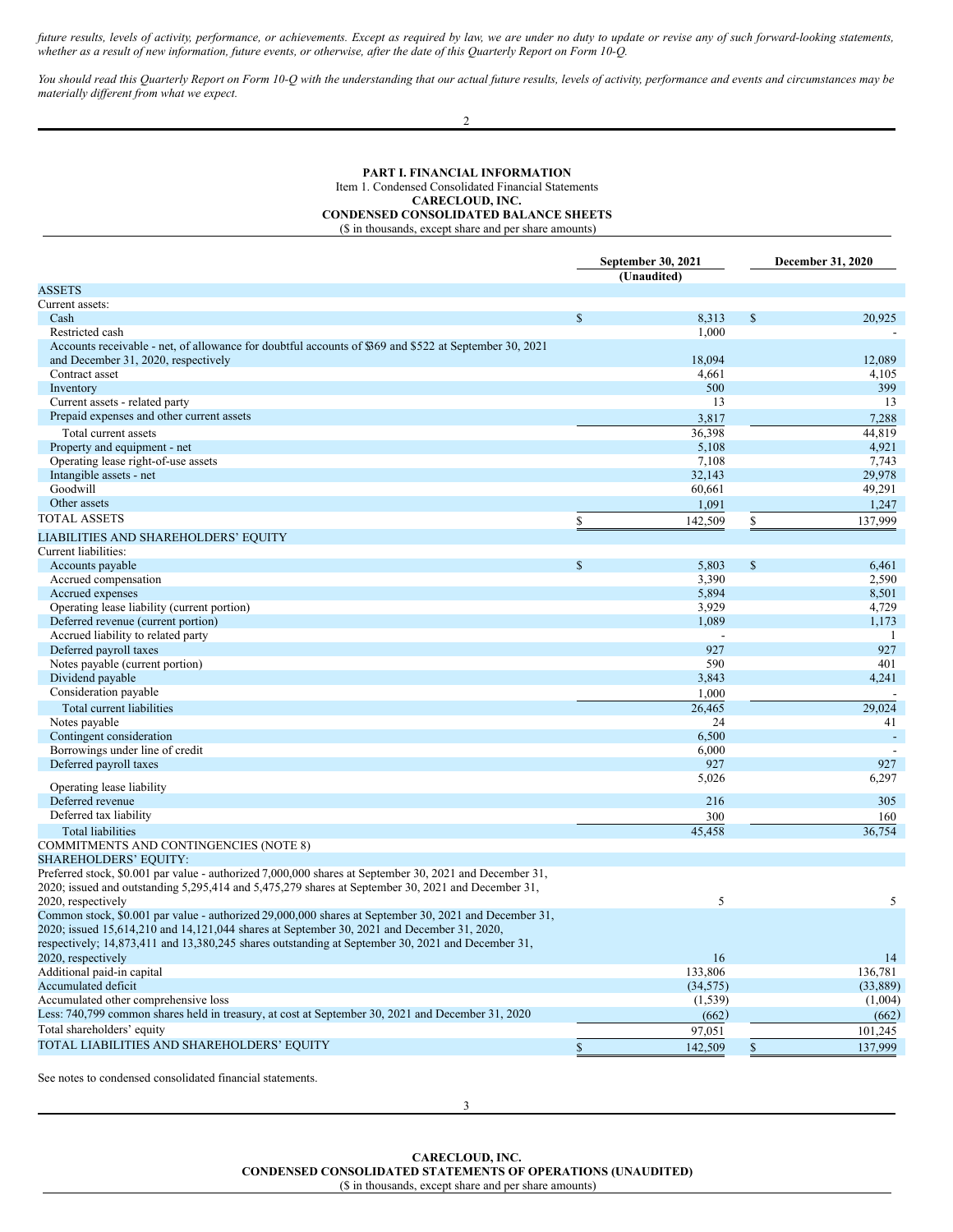|                                                                                 | <b>Three Months Ended</b> |                |              |                | <b>Nine Months Ended</b> |               |              |            |
|---------------------------------------------------------------------------------|---------------------------|----------------|--------------|----------------|--------------------------|---------------|--------------|------------|
|                                                                                 |                           | September 30,  |              |                |                          | September 30, |              |            |
|                                                                                 |                           | 2021           |              | 2020           |                          | 2021          |              | 2020       |
| <b>NET REVENUE</b>                                                              |                           | 38,304         | $\mathbf{s}$ | 31,639         | S                        | 102,137       | \$           | 73,085     |
| <b>OPERATING EXPENSES:</b>                                                      |                           |                |              |                |                          |               |              |            |
| Direct operating costs                                                          |                           | 24.124         |              | 19,718         |                          | 62,719        |              | 45,842     |
| Selling and marketing                                                           |                           | 2,375          |              | 1.571          |                          | 6,469         |              | 4,778      |
| General and administrative                                                      |                           | 5,921          |              | 6,191          |                          | 17,814        |              | 17,176     |
| Research and development                                                        |                           | 488            |              | 2,367          |                          | 4,328         |              | 6,846      |
| Change in contingent consideration                                              |                           |                |              | (500)          |                          |               |              | (500)      |
| Depreciation and amortization                                                   |                           | 3,547          |              | 3,206          |                          | 9,505         |              | 6,944      |
| Loss on lease termination, impairment and unoccupied lease charges              |                           | 424            |              | 321            |                          | 1,664         |              | 681        |
| Total operating expenses                                                        |                           | 36,879         |              | 32.874         |                          | 102,499       |              | 81,767     |
| <b>OPERATING INCOME (LOSS)</b>                                                  |                           | 1,425          |              | (1,235)        |                          | (362)         |              | (8,682)    |
| OTHER:                                                                          |                           |                |              |                |                          |               |              |            |
| Interest income                                                                 |                           | $\overline{4}$ |              | $\overline{2}$ |                          | 10            |              | 44         |
| Interest expense                                                                |                           | (91)           |              | (132)          |                          | (274)         |              | (396)      |
| Other (expense) income - net                                                    |                           | (65)           |              | (246)          |                          | (80)          |              | 84         |
| INCOME (LOSS) BEFORE PROVISION FOR INCOME TAXES                                 |                           | 1,273          |              | (1,611)        |                          | (706)         |              | (8,950)    |
| Income tax (benefit) provision                                                  |                           | (232)          |              | 62             |                          | (20)          |              | 18         |
| NET INCOME (LOSS)                                                               |                           | 1,505          |              | (1,673)        | S                        | (686)         |              | (8,968)    |
|                                                                                 |                           |                |              |                |                          |               |              |            |
| Preferred stock dividend                                                        |                           | 3,642          |              | 4,230          |                          | 10,408        |              | 10,150     |
| NET LOSS ATTRIBUTABLE TO COMMON SHAREHOLDERS                                    | S                         | (2,137)        | \$           | (5,903)        | S.                       | (11,094)      | $\mathbb{S}$ | (19, 118)  |
|                                                                                 |                           |                |              |                |                          |               |              |            |
| Net loss per common share: basic and diluted                                    | $\mathbb{S}$              | $(0.15)$ \$    |              | $(0.46)$ \$    |                          | (0.77)        | -\$          | (1.53)     |
| Weighted-average common shares used to compute basic and diluted loss per share |                           | 14,737,103     |              | 12,771,307     |                          | 14.419.968    |              | 12,493,458 |

See notes to condensed consolidated financial statements.

4

## **CARECLOUD, INC.**

## **CONDENSED CONSOLIDATED STATEMENTS OF COMPREHENSIVE INCOME (LOSS) (UNAUDITED)**

(\$ in thousands)

|                                               | <b>Three Months Ended</b><br>September 30, |         | <b>Nine Months Ended</b><br>September 30, |  |         |  |
|-----------------------------------------------|--------------------------------------------|---------|-------------------------------------------|--|---------|--|
|                                               | 2021                                       | 2020    | 2021                                      |  | 2020    |  |
| <b>NET INCOME (LOSS)</b>                      | 1,505                                      | (1,673) | (686)                                     |  | (8,968) |  |
| OTHER COMPREHENSIVE INCOME (LOSS), NET OF TAX |                                            |         |                                           |  |         |  |
| Foreign currency translation adjustment (a)   | (475)                                      | 282     | (535)                                     |  | (292)   |  |
| <b>COMPREHENSIVE INCOME (LOSS)</b>            | 1,030                                      | (1.391) | (1,221)                                   |  | (9.260) |  |

(a) No tax effect has been recorded as the Company recorded a valuation allowance against the tax benefit from its foreign currency translation adjustments.

See notes to condensed consolidated financial statements.

#### 5

### **CARECLOUD, INC. CONDENSED CONSOLIDATED STATEMENTS OF SHAREHOLDERS' EQUITY (UNAUDITED) FOR THE THREE AND NINE MONTHS ENDED SEPTEMBER 30, 2021 AND SEPTEMBER 30, 2020** (\$ in thousands, except for number of shares)

|                                                      | Preferred Stock |        |                          | Common Stock             |                          | Additional<br>Paid-in | Accumulated |              | Accumulated<br>Other<br>Comprehensive | Treasury<br>(Common)     |     | Total<br>Shareholders' |
|------------------------------------------------------|-----------------|--------|--------------------------|--------------------------|--------------------------|-----------------------|-------------|--------------|---------------------------------------|--------------------------|-----|------------------------|
|                                                      | <b>Shares</b>   | Amount |                          | <b>Shares</b>            | Amount                   | Capital               | Deficit     |              | Loss                                  | Stock                    |     | Equity                 |
| Balance - January 1, 2021                            | 5,475,279       |        |                          | 14, 121, 044             | 14                       | \$136,781             | (33, 889)   | $\mathbf{s}$ | (1,004)                               | (662)                    |     | 101,245                |
| Net loss                                             |                 |        |                          |                          |                          |                       | (1,964)     |              |                                       |                          |     | (1,964)                |
| Foreign currency translation adjustment              |                 |        |                          |                          |                          |                       |             |              | 345                                   |                          |     | 345                    |
| Issuance of stock under the equity incentive plan    | 27,682          |        |                          | 161,545                  |                          | (1)                   |             |              |                                       |                          |     |                        |
| Stock-based compensation, net of cash                |                 |        |                          |                          |                          |                       |             |              |                                       |                          |     |                        |
| settlements                                          |                 |        |                          |                          |                          | 623                   |             |              |                                       |                          |     | 623                    |
| Exercise of common stock warrants                    |                 |        | $\overline{\phantom{a}}$ | 858,000                  |                          | 6,391                 |             |              |                                       | $\overline{\phantom{a}}$ |     | 6,392                  |
| Preferred stock dividends                            |                 |        |                          |                          |                          | (3,128)               |             |              |                                       |                          |     | (3, 128)               |
| Balance - March 31, 2021                             | 5,502,961       |        | 6                        | 15,140,589               | 15                       | \$140,666             | (35, 853)   |              | (659)                                 | (662)                    |     | 103,513                |
| Balance - April 1, 2021                              | 5,502,961       | S      | 6                        | 15,140,589               | 15                       | \$140,666             | (35, 853)   | S            | (659)                                 | (662)                    | \$. | 103,513                |
| Net loss                                             |                 |        | $\overline{\phantom{a}}$ |                          |                          |                       | (227)       |              |                                       |                          |     | (227)                  |
| Foreign currency translation adjustment              |                 |        |                          | $\overline{\phantom{a}}$ |                          |                       |             |              | (405)                                 |                          |     | (405)                  |
| Issuance of stock under the Amended and              |                 |        |                          |                          |                          |                       |             |              |                                       |                          |     |                        |
| Restated Equity Incentive Plan                       | 4,244           |        |                          | 33,724                   |                          |                       |             |              |                                       |                          |     |                        |
| Issuance of common stock, net of fees and            |                 |        |                          |                          |                          |                       |             |              |                                       |                          |     |                        |
| expenses                                             |                 |        |                          | 178,092                  |                          | 1,360                 |             |              |                                       |                          |     | 1,360                  |
| Stock-based compensation, net of cash<br>settlements |                 |        |                          |                          |                          | 1,163                 |             |              |                                       |                          |     | 1,163                  |
| Cancellation of shares held in escrow                | (215, 822)      |        | (1)                      |                          | $\overline{\phantom{a}}$ | (4,000)               |             |              |                                       | $\overline{\phantom{a}}$ |     | (4,001)                |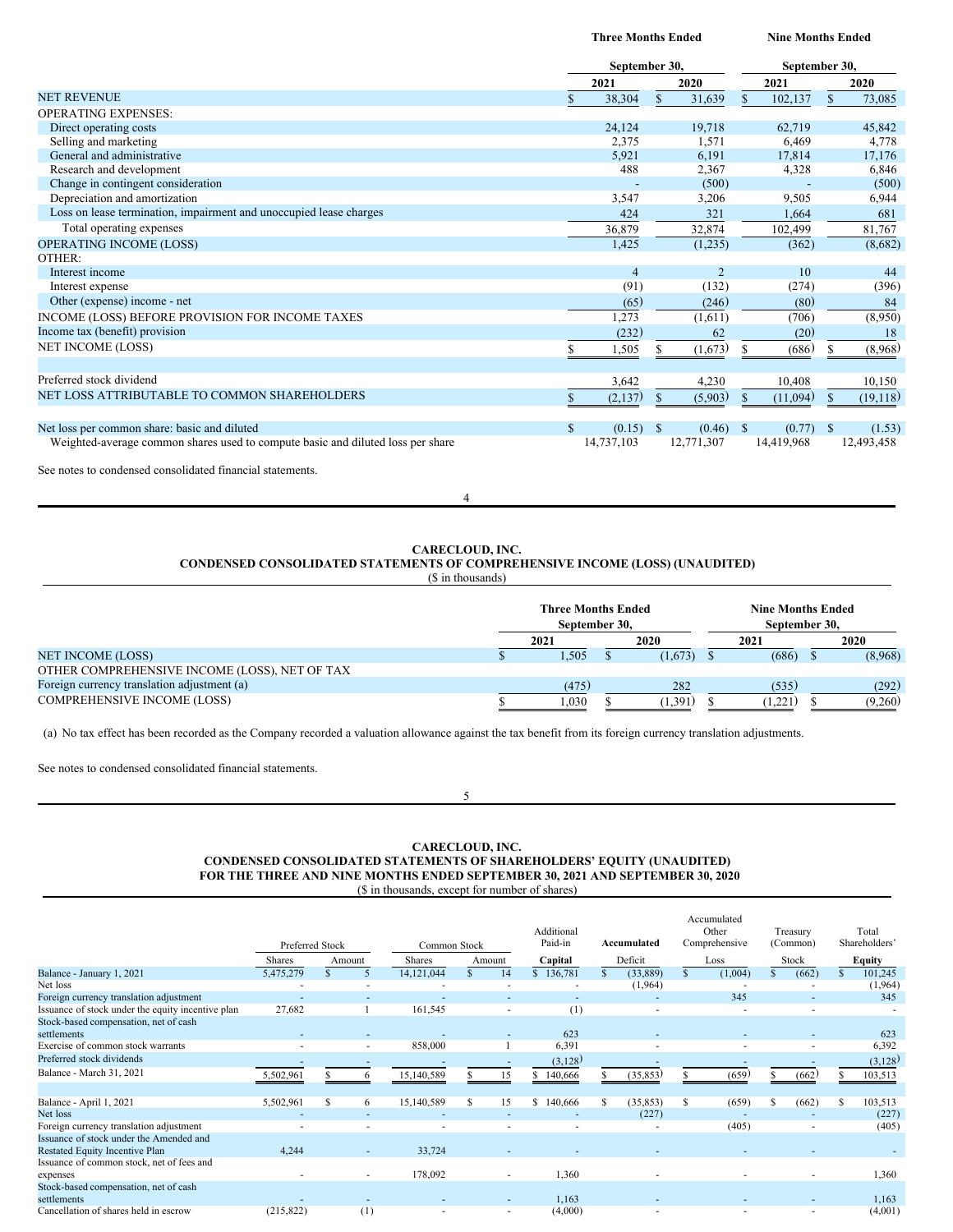| Preferred stock dividends                         |           |                    |                          |            |                    |                          | (3,638)                  |               |           |              |          |     |                          |               | (3,638)  |
|---------------------------------------------------|-----------|--------------------|--------------------------|------------|--------------------|--------------------------|--------------------------|---------------|-----------|--------------|----------|-----|--------------------------|---------------|----------|
| <b>Balance - June 30, 2021</b>                    | 5,291,383 | ς                  | 5                        | 15,352,405 | S                  | 15                       | S<br>135,551             | S             | (36,080)  | \$           | (1,064)  | S   | (662)                    | S             | 97,765   |
|                                                   |           |                    |                          |            |                    |                          |                          |               |           |              |          |     |                          |               |          |
| Balance - July 1, 2021                            | 5,291,383 | \$                 | 5                        | 15,352,405 | S                  | 15                       | \$135,551                | \$            | (36,080)  | $\mathbb{S}$ | (1,064)  | S   | (662)                    | $\mathbb{S}$  | 97,765   |
| Net income                                        |           |                    | ä,                       |            |                    |                          |                          |               | 1.505     |              |          |     |                          |               | 1.505    |
| Foreign currency translation adjustment           | ÷         |                    | ä,                       |            |                    | ÷.                       | $\overline{\phantom{a}}$ |               | ÷.        |              | (475)    |     | $\overline{\phantom{a}}$ |               | (475)    |
| Issuance of stock under the Amended and           |           |                    |                          |            |                    |                          |                          |               |           |              |          |     |                          |               |          |
| Restated Equity Incentive Plan                    | 4,031     |                    |                          | 125,410    |                    |                          |                          |               |           |              |          |     |                          |               |          |
| Issuance of common stock, net of fees and         |           |                    |                          |            |                    |                          |                          |               |           |              |          |     |                          |               |          |
| expenses                                          |           |                    | ä,                       | 136,395    |                    | $\mathbf{1}$             | 1,168                    |               |           |              |          |     |                          |               | 1,169    |
| Stock-based compensation, net of cash             |           |                    |                          |            |                    |                          |                          |               |           |              |          |     |                          |               |          |
| settlements                                       |           |                    |                          |            |                    |                          | 729                      |               |           |              |          |     |                          |               | 729      |
| Preferred stock dividends                         |           |                    | J.                       |            |                    | $\overline{a}$           | (3,642)                  |               |           |              |          |     |                          |               | (3,642)  |
| Balance - September 30, 2021                      | 5,295,414 |                    | $\overline{5}$           | 15,614,210 |                    | 16                       | 133,806<br>$\mathbf{s}$  | \$            | (34, 575) | \$           | (1, 539) |     | (662)                    | \$            | 97,051   |
|                                                   |           |                    |                          |            |                    |                          |                          |               |           |              |          |     |                          |               |          |
| Balance- January 1, 2020                          | 2.539.325 | $\mathbf{\hat{S}}$ | $\overline{2}$           | 12,978,485 | S                  | 13                       | 69,403<br>$\mathbb{S}$   | $\mathcal{S}$ | (25,075)  | \$           | (843)    |     | (662)                    | $\mathbf{s}$  | 42,838   |
| Net loss                                          |           |                    | ä,                       |            |                    | ä,                       | $\sim$                   |               | (2,502)   |              | ×        |     | $\overline{\phantom{a}}$ |               | (2,502)  |
| Foreign currency translation adjustment           |           |                    |                          |            |                    |                          |                          |               |           |              | (590)    |     |                          |               | (590)    |
| Issuance of stock under the equity incentive plan | 28,870    |                    | $\overline{\phantom{a}}$ | 129,607    |                    | J.                       | $\overline{\phantom{a}}$ |               | ÷,        |              |          |     |                          |               |          |
| Issuance of preferred stock in connection with an |           |                    |                          |            |                    |                          |                          |               |           |              |          |     |                          |               |          |
| acquisition                                       | 760,000   |                    |                          |            |                    |                          | 18,999                   |               |           |              |          |     |                          |               | 19,000   |
| Stock-based compensation, net of cash             |           |                    |                          |            |                    |                          |                          |               |           |              |          |     |                          |               |          |
| settlements                                       |           |                    |                          |            |                    |                          | 794                      |               |           |              |          |     |                          |               | 794      |
| Issuance of warrants in connection with an        |           |                    |                          |            |                    |                          |                          |               |           |              |          |     |                          |               |          |
| acquisition                                       |           |                    |                          |            |                    |                          | 300                      |               |           |              |          |     |                          |               | 300      |
| Preferred stock dividends                         |           |                    |                          |            |                    | ٠                        | (2,643)                  |               |           |              |          |     |                          |               | (2,643)  |
| Balance - March 31, 2020                          | 3,328,195 |                    | $\overline{\mathbf{3}}$  | 13,108,092 |                    | 13                       | 86,853<br>٢              | S             | (27, 577) | \$           | (1, 433) |     | (662)                    | $\mathcal{S}$ | 57,197   |
|                                                   |           |                    |                          |            |                    |                          |                          |               |           |              |          |     |                          |               |          |
| Balance-April 1, 2020                             | 3,328,195 | $\mathbb{S}$       | 3                        | 13,108,092 | \$.                | 13                       | $\mathbb{S}$<br>86.853   | $\mathbb{S}$  | (27, 577) | $\mathbb{S}$ | (1, 433) | S   | (662)                    | $\mathbf{s}$  | 57,197   |
| Net loss                                          |           |                    | ä,                       |            |                    | ÷.                       | $\overline{\phantom{a}}$ |               | (4,792)   |              | ×        |     | ٠                        |               | (4, 792) |
| Foreign currency translation adjustment           |           |                    |                          |            |                    |                          |                          |               |           |              | 16       |     |                          |               | 16       |
| Issuance of stock under the Amended and           |           |                    |                          |            |                    |                          |                          |               |           |              |          |     |                          |               |          |
| Restated Equity Incentive Plan                    | 4,803     |                    | ÷,                       | 87,398     |                    |                          |                          |               |           |              |          |     |                          |               |          |
| Issuance of preferred stock in connection with    |           |                    |                          |            |                    |                          |                          |               |           |              |          |     |                          |               |          |
| the Meridian acquisition                          | 200,000   |                    |                          |            |                    |                          | 5,000                    |               |           |              |          |     |                          |               | 5.000    |
| Issuance of preferred stock, net of fees and      |           |                    |                          |            |                    |                          |                          |               |           |              |          |     |                          |               |          |
| expenses                                          | 828,000   |                    | -1                       |            |                    |                          | 19,013                   |               |           |              |          |     |                          |               | 19,014   |
| Stock-based compensation, net of cash             |           |                    |                          |            |                    |                          |                          |               |           |              |          |     |                          |               |          |
| settlements                                       |           |                    |                          |            |                    |                          | 1,439                    |               |           |              |          |     |                          |               | 1,439    |
| Issuance of warrants in connection with the       |           |                    |                          |            |                    |                          |                          |               |           |              |          |     |                          |               |          |
| Meridian acquisition                              |           |                    |                          |            |                    | ä,                       | 4,770                    |               |           |              |          |     |                          |               | 4,770    |
| Preferred stock dividends                         |           |                    |                          |            |                    |                          | (3,277)                  |               |           |              |          |     |                          |               | (3,277)  |
| Balance - June 30, 2020                           | 4,360,998 |                    | $\overline{4}$           | 13,195,490 | S                  | 13                       | 113,798<br>\$            | \$            | (32,369)  | \$           | (1, 417) | S   | (662)                    | \$            | 79,367   |
|                                                   |           |                    |                          |            |                    |                          |                          |               |           |              |          |     |                          |               |          |
| Balance - July 1, 2020                            | 4,360,998 | S                  | $\overline{4}$           | 13,195,490 | S                  | 13                       | \$113,798                | S             | (32, 369) | \$           | (1, 417) | S   | (662)                    | $\mathbf S$   | 79.367   |
| Net loss                                          |           |                    |                          |            |                    |                          |                          |               | (1,673)   |              |          |     |                          |               | (1,673)  |
| Foreign currency translation adjustment           | ä,        |                    | ä,                       |            |                    | $\overline{\phantom{a}}$ | $\overline{a}$           |               | ÷.        |              | 282      |     | ÷.                       |               | 282      |
| Exercise of common stock warrants                 |           |                    | ÷.                       | 399,349    |                    |                          | 2,995                    |               |           |              |          |     |                          |               | 2.995    |
| Issuance of stock under the Amended and           |           |                    |                          |            |                    |                          |                          |               |           |              |          |     |                          |               |          |
| Restated Equity Incentive Plan                    | 5,475     |                    | ä,                       | 282,048    |                    |                          |                          |               |           |              |          |     |                          |               |          |
| Issuance of preferred stock, net of fees and      |           |                    |                          |            |                    |                          |                          |               |           |              |          |     |                          |               |          |
| expenses                                          | 1,104,000 |                    |                          |            |                    |                          | 25,529                   |               |           |              |          |     |                          |               | 25,530   |
| Stock-based compensation, net of cash             |           |                    |                          |            |                    |                          |                          |               |           |              |          |     |                          |               |          |
| settlements                                       |           |                    |                          |            |                    |                          | 1,456                    |               |           |              |          |     |                          |               | 1,456    |
| Release of preferred stock from escrow            |           |                    |                          |            |                    |                          | (1, 392)                 |               |           |              |          |     |                          |               | (1, 392) |
| Preferred stock dividends                         |           |                    |                          |            |                    |                          | (4,230)                  |               |           |              |          |     |                          |               | (4,230)  |
| Balance - September 30, 2020                      | 5,470,473 |                    | 5                        | 13,876,887 | $\hat{\mathbf{s}}$ | 13                       | 138,156<br>Ś             |               | (34, 042) | $\mathbf{s}$ | (1, 135) | \$. | (662)                    | \$.           | 102,335  |
|                                                   |           |                    |                          |            |                    |                          |                          |               |           |              |          |     |                          |               |          |

For all periods presented, the preferred stock dividends were paid monthly at the rate of \$2.75 per share per annum.

See notes to condensed consolidated financial statements.

### 6

### **CARECLOUD, INC. CONDENSED CONSOLIDATED STATEMENTS OF CASH FLOWS (UNAUDITED) FOR THE NINE MONTHS ENDED SEPTEMBER 30, 2021 AND 2020** (\$ in thousands)

|                                                                                           | 2021                        | 2020    |
|-------------------------------------------------------------------------------------------|-----------------------------|---------|
| <b>OPERATING ACTIVITIES:</b>                                                              |                             |         |
| Net loss                                                                                  | <sup>\$</sup><br>$(686)$ \$ | (8,968) |
| Adjustments to reconcile net loss to net cash provided by (used in) operating activities: |                             |         |
| Depreciation and amortization                                                             | 9,853                       | 6,816   |
| Lease amortization                                                                        | 2,191                       | 2,134   |
| Deferred revenue                                                                          | (193)                       | 160     |
| Provision for doubtful accounts                                                           | 465                         | 296     |
| Provision (benefit) for deferred income taxes                                             | 140                         | (93)    |
| Foreign exchange gain                                                                     | (87)                        | (63)    |
| Interest accretion                                                                        | 599                         | 511     |
| Gain on sale of assets                                                                    |                             | (2)     |
| Stock-based compensation expense                                                          | 4,006                       | 4,951   |
| Change in contingent consideration                                                        |                             | (500)   |
| Adjustment of goodwill                                                                    | 36                          |         |
| Changes in operating assets and liabilities, net of businesses acquired:                  |                             |         |
| Accounts receivable                                                                       | (1,363)                     | (1,209) |
| Contract asset                                                                            | (556)                       | (274)   |
| Inventory                                                                                 | (101)                       | 186     |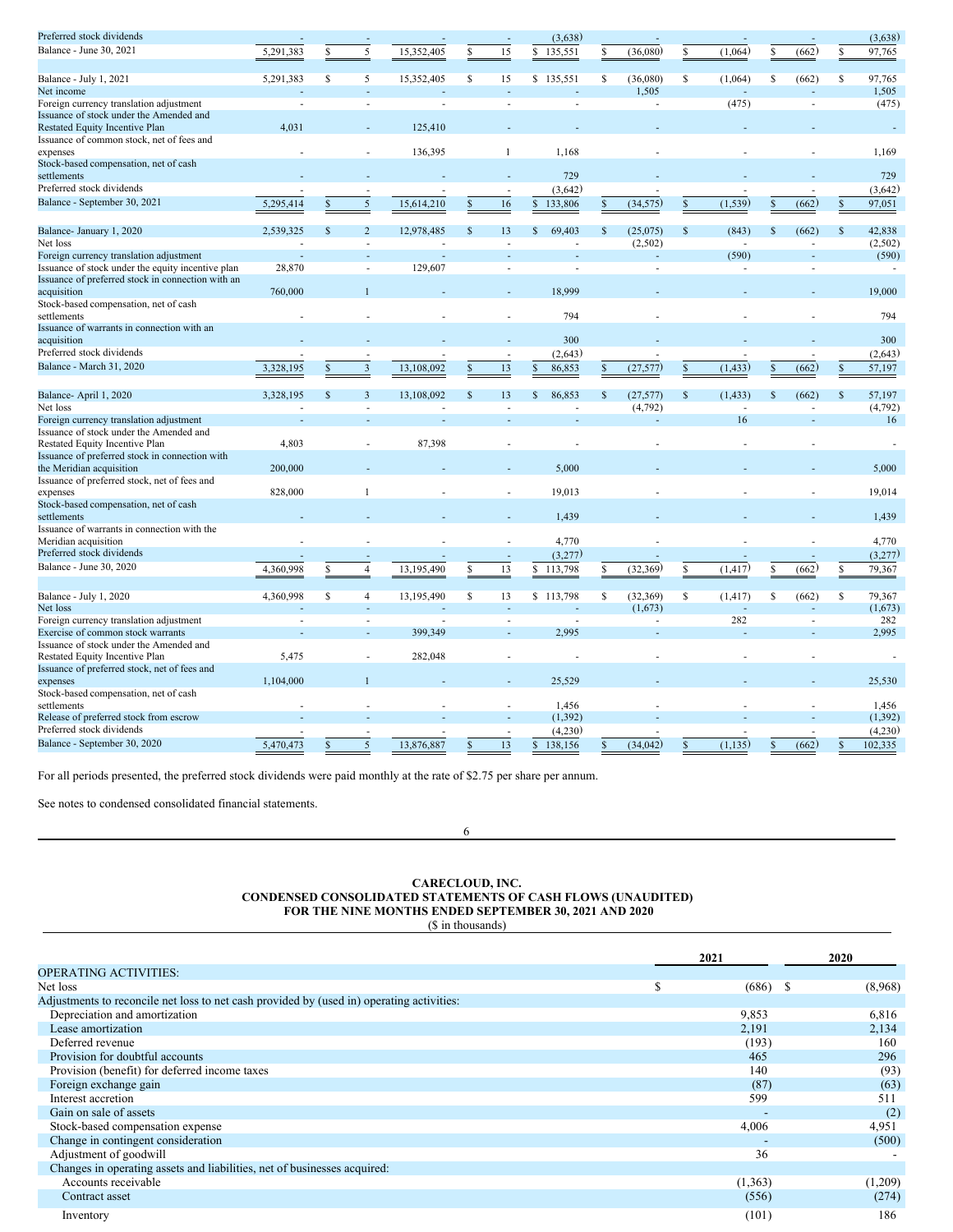| Other assets                                                           | (135)               | 106                  |
|------------------------------------------------------------------------|---------------------|----------------------|
| Accounts payable and other liabilities                                 | (6,959)             | (8,384)              |
| Net cash provided by (used in) operating activities                    | 7,210               | (4, 333)             |
| <b>INVESTING ACTIVITIES:</b>                                           |                     |                      |
| Purchase of property and equipment                                     | (1,992)             | (1,289)              |
| Capitalized software                                                   | (5,277)             | (3,767)              |
| Cash paid for acquisitions (net)                                       | (12, 582)           | (23,716)             |
| Net cash used in investing activities                                  | (19, 851)           | (28, 772)            |
| FINANCING ACTIVITIES:                                                  |                     |                      |
| Preferred stock dividends paid                                         | (10, 806)           | (7,798)              |
| Settlement of tax withholding obligations on stock issued to employees | (2,096)             | (1, 847)             |
| Repayments of notes payable, net                                       | (745)               | (430)                |
| Proceeds from exercise of warrants                                     | 6,391               | 2,995                |
| Proceeds from issuance of common stock, net of expenses                | 2,528               |                      |
| Proceeds from line of credit                                           | 11.000              | 19.500               |
| Repayment from line of credit<br>Settlement of contingent obligation   | (5,000)             | (19,500)<br>(1, 325) |
| Net proceeds from issuance of preferred stock                          |                     | 44,544               |
| Net cash provided by financing activities                              |                     |                      |
| EFFECT OF EXCHANGE RATE CHANGES ON CASH                                | 1.272               | 36.139               |
|                                                                        | (243)               | (188)                |
| NET (DECREASE) INCREASE IN CASH<br>CASH - beginning of the period      | (11, 612)           | 2,846                |
|                                                                        | 20,925              | 19,994               |
| CASH AND RESTRICTED CASH - end of the period                           | \$<br>9,313         | 22,840               |
| SUPPLEMENTAL NONCASH INVESTING AND FINANCING ACTIVITIES:               |                     |                      |
| Preferred stock (cancelled) issued in connection with an acquisition   | (4,000)<br><b>S</b> | 24,000               |
| Contingent consideration                                               | S<br>6.500          | \$                   |
| Vehicle financing obtained                                             | S                   | $\mathbf S$<br>28    |
| Dividends declared, not paid                                           | S<br>3,843          | 4,097                |
| Purchase of prepaid insurance with assumption of note                  | \$<br>967           | 668                  |
| Warrants issued                                                        |                     | 5,070                |
| SUPPLEMENTAL INFORMATION - Cash paid during the period for:            |                     |                      |
| Income taxes                                                           | 237<br>S            | <u>64</u>            |
| Interest                                                               | 55                  | 150                  |
|                                                                        |                     |                      |

See notes to condensed consolidated financial statements.

7

### **CARECLOUD, INC. NOTES TO CONDENSED CONSOLIDATED FINANCIAL STATEMENTS AS OF AND FOR THE THREE AND NINE MONTHS ENDED SEPTEMBER 30, 2021 AND 2020 (UNAUDITED)**

### **1. ORGANIZATION AND BUSINESS**

CareCloud, Inc., formerly MTBC, Inc. ("CareCloud", and together with its consolidated subsidiaries, the "Company," "we," "us" and/or "our") is a healthcare information technology company that provides a full suite of proprietary cloud-based solutions, together with related business services, to healthcare providers and hospitals throughout the United States. The Company's integrated services are designed to help customers increase revenues, streamline workflows and make better business and clinical decisions, while reducing administrative burdens and operating costs. Our Software-as-a-Service ("SaaS") platform includes revenue cycle management ("RCM"), practice management ("PM"), electronic health record ("EHR"), business intelligence, telehealth, patient experience management ("PXM") solutions and complementary software tools and business services for high-performance medical groups and health systems. CareCloud has its corporate offices in Somerset, New Jersey and maintains client support teams throughout the U.S., and offshore offices in Pakistan and Azad Jammu and Kashmir, a region administered by Pakistan (the "Pakistan Offices"), and in Sri Lanka.

CareCloud was founded in 1999 under the name Medical Transcription Billing, Corp. and incorporated under the laws of the State of Delaware in 2001. In 2004, the Company formed MTBC Private Limited (or "MTBC Pvt. Ltd."), a 99.9% majority-owned subsidiary of CareCloud based in Pakistan. The remaining0.01% of the shares of MTBC Pvt. Ltd. is owned by the founder and Executive Chairman of CareCloud. In 2016, the Company formed MTBC Acquisition Corp. ("MAC"), a Delaware corporation, in connection with its acquisition of substantially all of the assets of MediGain, LLC and its subsidiary, Millennium Practice Management Associates, LLC (together "MediGain"). MAC has a wholly owned subsidiary in Sri Lanka, RCM MediGain Colombo, Pvt. Ltd. In May 2018, the Company formed CareCloud Practice Management, Corp. ("CPM"), a Delaware corporation, to operate the medical practice management business acquired from Orion Healthcorp.

In January 2020, the Company purchased CareCloud Corporation, a company whose name we took. That company is now known as CareCloud Health, Inc. ("CCH"). In June 2020, the Company purchased Meridian Billing Management Co. and its affiliate Origin Holdings, Inc. (collectively "Meridian" and sometimes referred to as "Meridian Medical Management").

During March 2021, the Company formed a new wholly-owned subsidiary, CareCloud Acquisition, Corp. ("CAC"). In June 2021, CAC purchased certain assets and assumed certain liabilities of MedMatica Consulting Associates Inc., ("MedMatica") and purchased the stock of Santa Rosa Staffing, Inc., ("SRS"). The assets and liabilities of MedMatica were merged into SRS and the company was renamed medSR, Inc. ("medSR"). See Note 3.

During 2020, a New Jersey corporation, talkMD Clinicians, PA ("talkMD"), was formed by the wife of the Executive Chairman, who is a licensed physician, to provide telehealth services. talkMD was determined to be a variable interest entity ("VIE") for financial reporting purposes because the entity will be controlled by the Company. As of September 30, 2021, talkMD had not yet commenced operations. During September 2021, the Company made arrangements to have the income tax returns prepared for talkMD and will advance the funds for the required taxes. The aggregate amount to be advanced is approximately \$3,500.

### **2. BASIS OF PRESENTATION**

The accompanying unaudited condensed consolidated financial statements have been prepared in accordance with accounting principles generally accepted in the United States of America ("GAAP") for interim financial reporting and as required by Regulation S-X, Rule 8-03. Accordingly, they do not include all of the information and notes required by GAAP for complete financial statements. In the opinion of the Company's management, the accompanying unaudited condensed consolidated financial statements contain all adjustments (consisting of items of a normal and recurring nature) necessary to present fairly the Company's financial position as of September 30, 2021, the results of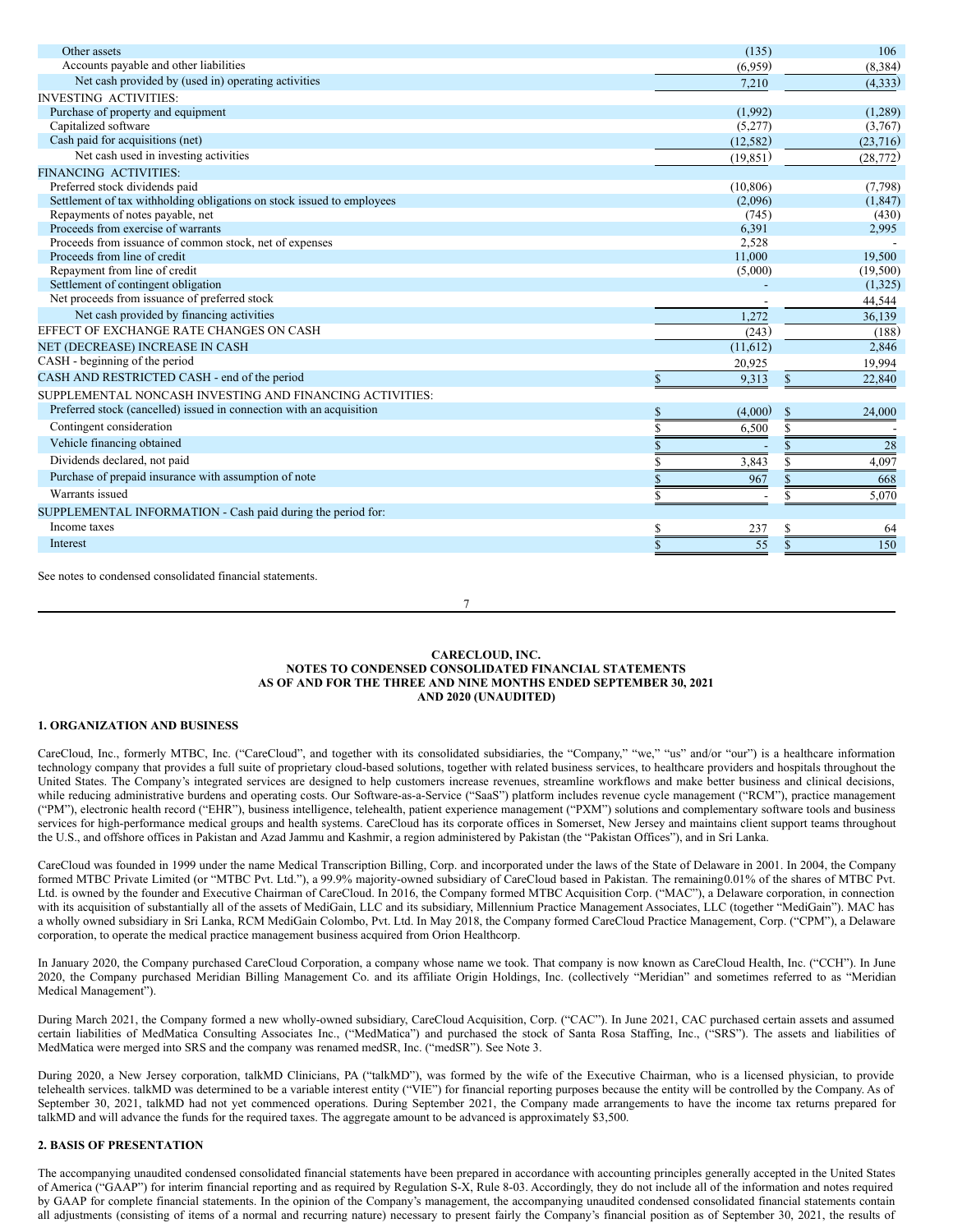operations for the three months and nine months ended September 30, 2021 and 2020 and cash flows for the nine months ended September 30, 2021 and 2020. When preparing financial statements in conformity with GAAP, the Company must make estimates and assumptions that affect the reported amounts of assets and liabilities, disclosure of contingent assets and liabilities at the date of the financial statements and the reported amounts of revenues and expenses during the reporting period. Actual results could differ significantly from those estimates.

8

The condensed consolidated balance sheet as of December 31, 2020 was derived from our audited consolidated financial statements. The accompanying unaudited condensed consolidated financial statements and notes thereto should be read in conjunction with the audited consolidated financial statements for the year ended December 31, 2020, which are included in the Company's Annual Report on Form 10-K, filed with the SEC on February 25, 2021.

*Recent Accounting Pronouncements* — In December 2019, the FASB issued ASU 2019-12,*Simplifying the Accounting for Income Taxes*. This ASU simplifies accounting for income taxes to reduce complexity in the accounting standards. The amendments consist of the removal of certain exceptions to the general principles of ASC 740 and some additional simplifications. The amendments are effective for public business entities for fiscal years beginning after December 15, 2020. There was no impact on the condensed consolidated financial statements as a result of this standard.

In August 2020, the FASB issued ASU 2020-06, Debt-Debt with Conversion and Other Options (Subtopic 470-20) and Derivatives and Hedging-Contracts in Entity's Own *Equity (Subtopic 815-40).* This ASU simplifies the accounting for certain financial instruments with characteristics of liabilities and equity, including convertible instruments and contracts on an entity's own equity. The amendments are not required to be implemented until 2022 for public entities. The Company is in the process of determining if this update will have a significant impact on the condensed consolidated financial statements.

In June 2016, the FASB issued ASU 2016-13, Financial Instruments - Credit Losses: Measurement of Credit Losses on Financial Instruments. The guidance in Accounting Standards Update ("ASU") 2016-13 replaces the incurred loss impairment methodology under current GAAP. The new impairment model requires immediate recognition of estimated credit losses expected to occur for most financial assets and certain other instruments. It will apply to all entities. For trade receivables, loans and held-to-maturity debt securities, entities will be required to estimate lifetime expected credit losses. This may result in the earlier recognition of credit losses. In November 2019, the FASB issued ASU No. 2019-10, which delays this standard's effective date for SEC smaller reporting companies to the fiscal years beginning on or after December 15, 2022. The Company is in the process of determining if this update will have a significant impact on the condensed consolidated financial statements.

### **3. ACQUISITIONS**

### **2021 Acquisition**

On June 1, 2021, CAC entered into an Asset and Stock Purchase Agreement ("Purchase Agreement") with MedMatica and its sole shareholder. Pursuant to the Purchase Agreement, CAC acquired (i) all of the issued and outstanding capital stock of SRS, a Delaware corporation, and (ii) all of the MedMatica assets that were used in MedMatica's and SRS' business. Certain MedMatica liabilities were also assumed under the Purchase Agreement. The total cash consideration was \$ 10 million plus a working capital adjustment of approximately \$3.8 million. The Purchase Agreement also provides that if during the 18-month period commencing on June 1, 2021 (the "Earn-Out Period"), certain EBITDA and revenue targets with respect to the assets and capital stock purchased under the Purchase Agreement are achieved, then CAC shall pay MedMatica an earnout up to a maximum of \$8 million. Further, if during the Earn-Out Period, certain additional and increased EBITDA and revenue targets with respect to the assets and capital stock purchased under the Purchase Agreement are achieved, then CAC shall pay MedMatica an additional earn-out, up to a maximum of \$5 million.

MedMatica and SRS are in the business of providing a broad range of specialty consulting services to hospitals and large healthcare groups, including certain consulting services related to healthcare IT application services and implementations, medical practice management, and revenue cycle management. The acquisition has been accounted for as a business combination.

9

A summary of the total consideration is as follows:

#### **medSR Purchase Price**

|                          | (\$ in thousands) |
|--------------------------|-------------------|
| Cash                     | 12.261            |
| Amounts held in escrow   | 1.571             |
| Contingent consideration | 6.500             |
| Total purchase price     | 20.332            |

The Company engaged a third party valuation specialist to assist the Company in valuing the assets acquired and liabilities assumed from MedMatica. The following table summarizes the preliminary purchase price allocation. The Company expects to finalize the purchase price allocation during the fourth quarter of 2021 and is finalizing the projections and the valuation of the acquired assets and assumed liabilities.

The preliminary purchase price allocation for medSR is summarized as follows:

|                                             |   | (\$ in thousands) |
|---------------------------------------------|---|-------------------|
| Accounts receivable                         | S | 2,705             |
| Receivable from seller                      |   | 396               |
| Prepaid expenses                            |   | 108               |
| Unbilled receivables                        |   | 2,402             |
| Property and equipment                      |   | 94                |
| Customer relationships                      |   | 4,500             |
| Acquired backlog                            |   | 500               |
| Goodwill                                    |   | 11,406            |
| Accounts payable                            |   | (536)             |
| Accrued expenses & compensation             |   | (1,223)           |
| Deferred revenue                            |   | (20)              |
| Total preliminary purchase price allocation |   | 20.332            |

The acquired accounts receivable is recorded at fair value, which represents amounts that have subsequently been paid or were expected to be paid by clients. The fair value of customer relationships was based on the estimated discounted cash flows generated by these intangibles. The goodwill represents the Company's ability to have an expanded local presence in additional markets and operational synergies that we expect to achieve that would not be available to other market participants. The goodwill from this acquisition is deductible ratably for income tax purposes over fifteen years. The purchase agreement provides that if revenue and EBITDA over the next 18 months exceeds certain specified amounts, there will be an earn-out payment to the seller equal to such excess, up to \$13 million. It was estimated that the probable payment will be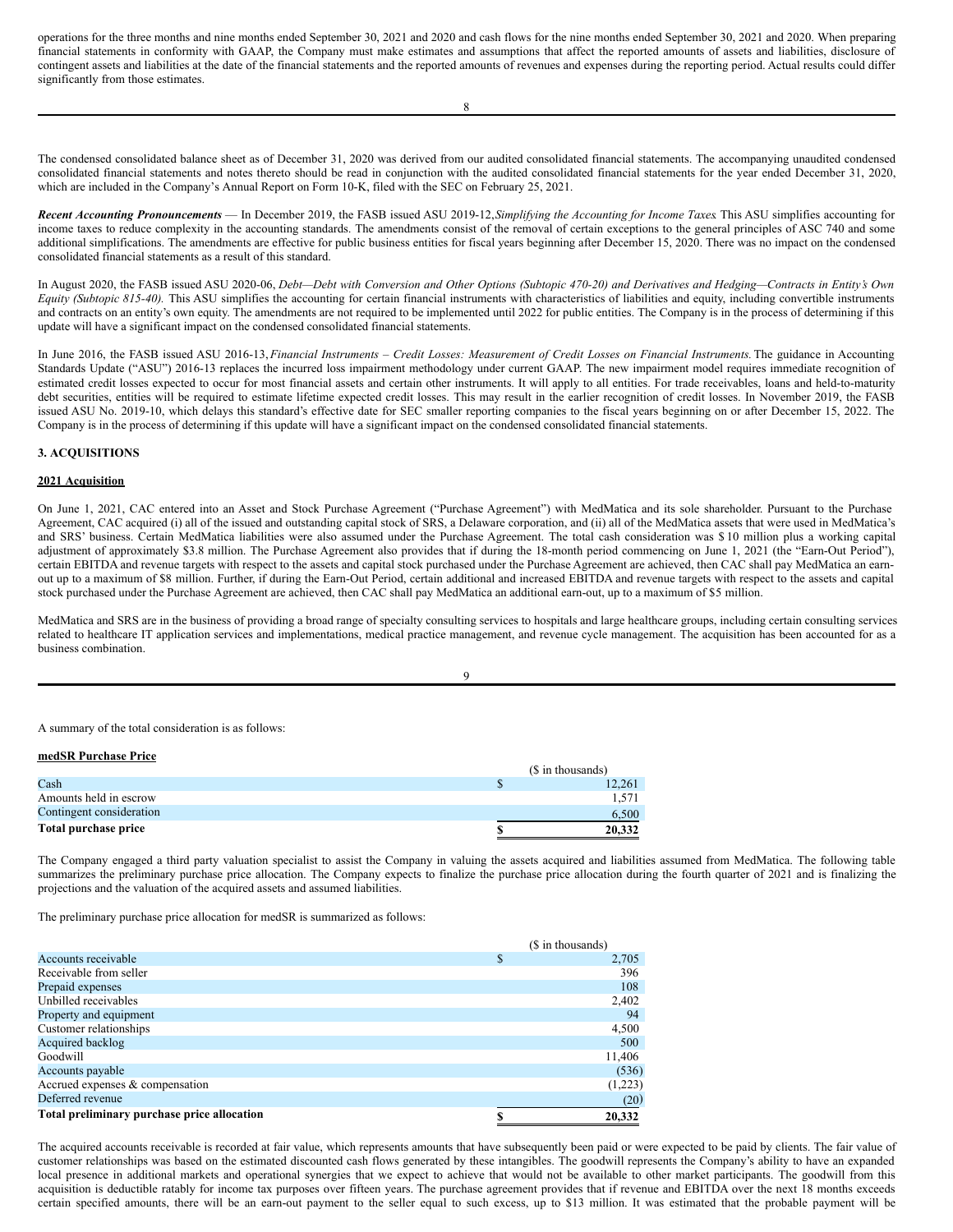approximately \$6.5 million and this amount has been recorded as part of the preliminary purchase price allocation as contingent consideration.

As part of the acquisition, \$1.5 million of the purchase price was held in escrow, which represents \$500,000 to be paid upon the achievement of agreed upon achievement of certain revenue and backlog milestones, and the balance will be held up to 18 months to satisfy certain indemnification obligations. During the current quarter, the initial portion of the escrow was settled whereby \$250,000 was paid to the seller and \$250,000 was offset against the working capital adjustment. The balance of the \$1.0 million escrow is included in consideration payable and restricted cash in the condensed consolidated balance sheet at September 30, 2021. Approximately \$12.3 million in cash was paid at closing.

10

The weighted-average amortization period of the acquired intangible assets is approximatelythree years.

Revenue earned from the clients obtained from the medSR acquisition on June 1, 2021 was approximately \$6.3 million and \$9.0 million during the three and nine months ended September 30, 2021, respectively.

The medSR acquisition added additional clients to the Company's customer base and, similar to previous acquisitions, broadened the Company's presence in the healthcare information technology industry through expansion of its customer base and by increasing available customer relationship resources and specialized trained staff.

### **2020 Acquisitions**

On June 16, 2020, the Company entered into a Stock Purchase Agreement with Meridian Billing Management Co., a Vermont corporation, Origin Holdings, Inc., a Delaware corporation, and GMM II Holdings, LLC, a Delaware limited liability company ("Seller"), pursuant to which the Company purchased all of the issued and outstanding capital stock of Meridian from the Seller. Meridian is in the business of providing medical billing, revenue cycle management, electronic medical records, medical coding and related services. These revenues have been included in the Company's Healthcare IT segment. The acquisition has been accounted for as a business combination.

The total consideration paid at closing was \$11.9 million, net of cash received, 200,000 shares of the Company's Preferred Stock plus warrants to purchase 2,250,000 shares of the Company's common stock, with an exercise price per share of \$7.50 and a term of two years. The Company also assumed Meridian's negative net working capital and certain long-term lease liabilities where the leased space is either not being utilized or will be vacated shortly, with an aggregate value of approximately \$4.8 million.

 $(\mathbb{C}$  in thousands)

A summary of the total consideration is as follows:

#### **Meridian Purchase Price**

|                      | (C) in unousailus) |
|----------------------|--------------------|
| Cash                 | 1.864              |
| Preferred stock      | 5.000              |
| Warrants             | 770                |
| Total purchase price | 21.634             |

Of the Preferred Stock consideration, 100,000 shares were held in escrow for up to one month pending completion of technical migration and customer acceptance. The shares held in escrow were released on August 3, 2020.

The Company's Preferred Stock and warrants issued as part of the acquisition consideration were issued in a transaction exempt from registration under the Securities Act of 1933, as amended (the "Securities Act"). The warrants were valued using the Black-Scholes method. The Company registered the Preferred Stock and the securities underlying the warrants for resale under the Securities Act.

The Meridian acquisition added additional clients to the Company's customer base and, similar to previous acquisitions, broadened the Company's presence in the healthcare information technology industry through geographic expansion of its customer base and by increasing available customer relationship resources and specialized trained staff.

The Company engaged a third-party valuation specialist to assist the Company in valuing the assets acquired and liabilities assumed from Meridian. The following table summarizes the purchase price allocation:

|                                     |   | (\$ in thousands) |
|-------------------------------------|---|-------------------|
| Accounts receivable                 | S | 3,558             |
| Prepaid expenses                    |   | 704               |
| Contract asset                      |   | 881               |
| Property and equipment              |   | 426               |
| Operating lease right-of-use assets |   | 2,776             |
| Customer relationships              |   | 12,900            |
| Technology                          |   | 900               |
| Goodwill                            |   | 13,789            |
| Accounts payable                    |   | (3,373)           |
| Accrued expenses & compensation     |   | (3,932)           |
| Deferred revenue                    |   | (907)             |
| Operating lease liabilities         |   | (6,025)           |
| Other current liabilities           |   | (63)              |
| Total purchase price allocation     |   | 21,634            |

The acquired accounts receivable is recorded at fair value, which represents amounts that have subsequently been paid or were expected to be paid by clients. The fair value of customer relationships was based on the estimated discounted cash flows generated by these intangibles. The goodwill from this acquisition is not deductible for income tax purposes and represents the Company's ability to have an expanded local presence in additional markets and operational synergies that we expect to achieve that would not be available to other market participants.

The weighted-average amortization period of the acquired intangible assets is approximatelythree years.

Revenue earned from the clients obtained from the Meridian acquisition was approximately \$9.4 million and \$28.1 million during the three and nine months ended September 30, 2021, respectively, and was approximately \$10.0 million and \$11.4 million during the three and nine months ended September 30, 2020, respectively.

On January 8, 2020, the Company entered into an Agreement and Plan of Merger (the "Merger Agreement") with CareCloud Corporation, a Delaware corporation which was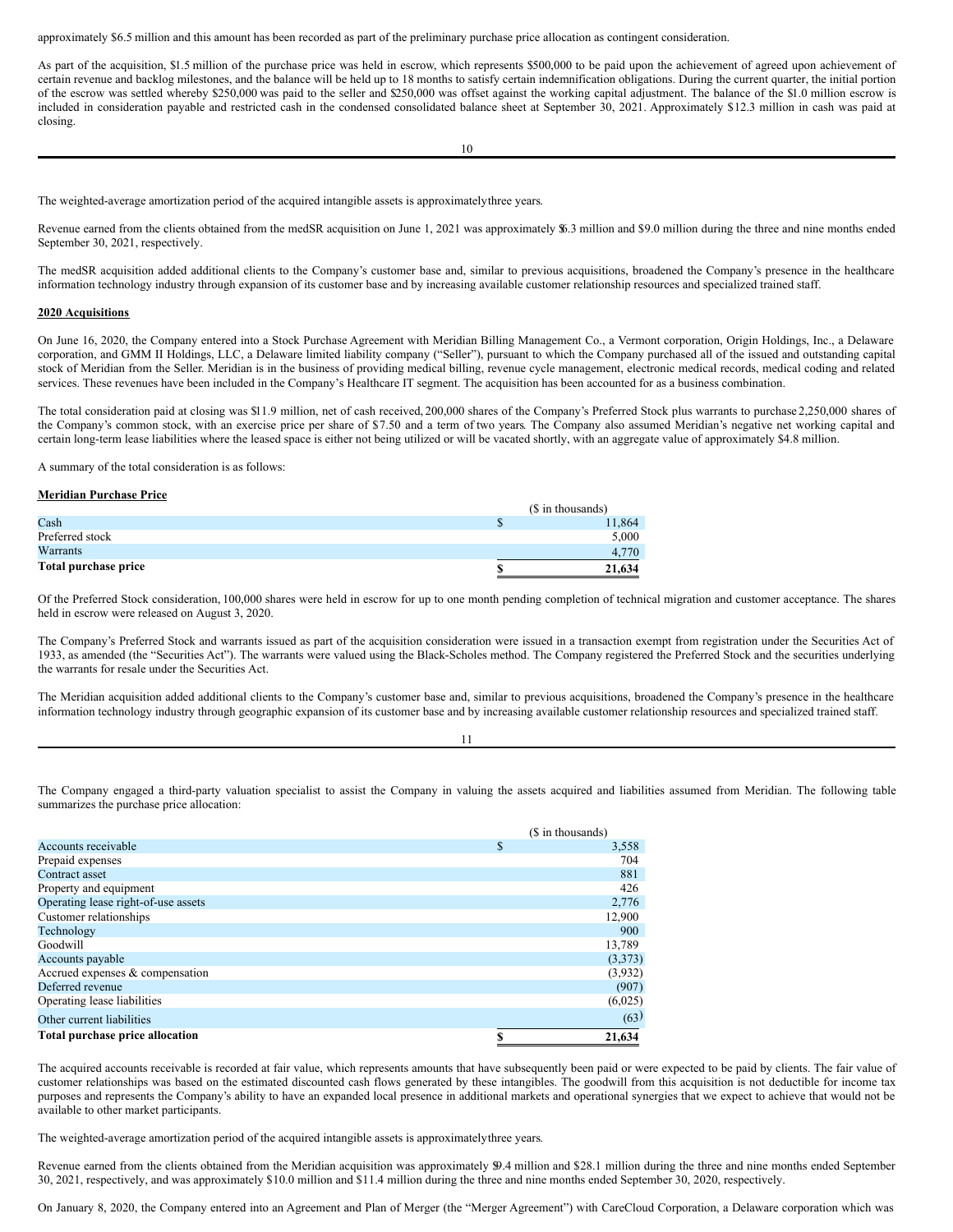subsequently renamed CareCloud Health, Inc. ("CCH"), MTBC Merger Sub, Inc., a Delaware corporation and wholly-owned subsidiary of the Company ("Merger Sub") and Runway Growth Credit Fund Inc. ("Runway"), solely in its capacity as a seller representative, pursuant to which Merger Sub merged with and into CCH (the "Merger"), with CCH surviving as a wholly-owned subsidiary of the Company. The Merger became effective simultaneously with the execution of the Merger Agreement. The acquisition has been accounted for as a business combination.

The total consideration for the Merger included approximately \$11.9 million paid in cash at closing, the assumption of a working capital deficiency of approximately \$5.1 million and 760,000 shares of the Company's Preferred Stock. The Merger Agreement provided that if CCH's 2020 revenues exceed \$36 million, there will be an earn-out payment to the seller equal to such excess, up to \$3 million. Based on the 2020 revenues, no earn-out payment was required. Additional consideration included warrants to purchase 2,000,000 shares of the Company's common stock, 1,000,000 of which have an exercise price per share of \$7.50 and a term of two years, and the other 1,000,000 warrants have an exercise price per share of \$10.00 and a term of three years.

A summary of the total consideration is as follows:

### **CCH Purchase Price**

|                             |    | (\$ in thousands) |
|-----------------------------|----|-------------------|
| Cash                        |    | 11,853            |
| Preferred stock             |    | 19,000            |
| Warrants                    |    | 300               |
| Contingent consideration    |    | 1,000             |
| <b>Total purchase price</b> |    | 32,153            |
|                             |    |                   |
|                             | 12 |                   |

Of the Preferred Stock consideration, 160,000 shares were placed in escrow for up to24 months, and an additional 100,000 shares were placed in escrow for up to18 months, in both cases, to satisfy indemnification obligations of the seller for losses arising from certain specified contingent liabilities. The escrowed shares net of such losses were released upon the joint instruction of the Company and Runway in accordance with the applicable escrow terms. Such shares were entitled to the monthly dividend, which was to be paid when, and if, the shares were released. The Company had accrued the dividend monthly on the Preferred Stock held in escrow. Due to the settlement of the obligation in April 2021, accrued dividends of \$513,000 relating to the 160,000 shares held in escrow were reversed during the first quarter of 2021. The shares held in escrow were forfeited to cover the cost of the settlement.

It was determined that55,822 shares of the Preferred Stock would be released from escrow and cancelled since one of the contingent liabilities was settled for the amount of the cancelled shares. This included a cash payment of approximately \$1.3 million. Dividends previously accrued on these shares of \$102,000 were reversed as of June 30, 2020, since the amounts will not need to be paid. The remaining shares held in escrow have been released.

The Company's Preferred Stock and warrants issued as part of the Merger consideration were issued in a transaction exempt from registration under the Securities Act of 1933, as amended (the "Securities Act"). The warrants were valued using the Black-Scholes method. The Company registered the Preferred Stock and the securities underlying the warrants for resale under the Securities Act.

The CCH acquisition added additional clients to the Company's customer base. The Company acquired CCH's software technology and related business. Similar to previous acquisitions, this transaction broadened the Company's presence in the healthcare information technology industry through geographic expansion of its customer base and by increasing available customer relationship resources and specialized trained staff.

The Company engaged a third-party valuation specialist to assist the Company in valuing the assets acquired and liabilities assumed from CCH. The following table summarizes the purchase price allocation:

|                                     |    | (\$ in thousands) |
|-------------------------------------|----|-------------------|
| Accounts receivable                 | \$ | 2,299             |
| Prepaid expenses                    |    | 1,278             |
| Contract asset                      |    | 538               |
| Property and equipment              |    | 403               |
| Operating lease right-of-use assets |    | 2,859             |
| Customer relationships              |    | 8,000             |
| Trademark                           |    | 800               |
| Software                            |    | 4,800             |
| Goodwill                            |    | 22,868            |
| Other long term assets              |    | 540               |
| Accounts payable                    |    | (6, 943)          |
| Accrued expenses                    |    | (2,081)           |
| Current loan payable                |    | (80)              |
| Operating lease liabilities         |    | (2,859)           |
| Deferred revenue                    |    | (269)             |
| Total purchase price allocation     | S  | 32,153            |

The acquired accounts receivable is recorded at fair value, which represents amounts that have subsequently been paid or were expected to be paid by clients. The fair value of customer relationships was based on the estimated discounted cash flows generated by these intangibles. The goodwill from this acquisition is not deductible for income tax purposes and represents the Company's ability to have an expanded local presence in additional markets and operational synergies that we expect to achieve that would not be available to other market participants.

The weighted-average amortization period of the acquired intangible assets is approximatelythree years.

Revenue earned from the clients obtained from the CCH acquisition was approximately \$8.8 million during the three months ended September 30, 2021 and approximately \$26.0 million during the nine months ended September 30, 2021. Revenue from these clients was approximately \$.2 million during the three months ended September 30, 2020 and approximately \$23.2 million during the nine months ended September 30, 2020.

### **Pro forma financial information (Unaudited)**

The unaudited pro forma information below represents the condensed consolidated results of operations as if the CCH, Meridian and medSR acquisitions occurred on January 1, 2020. The pro forma information has been included for comparative purposes and is not indicative of results of operations that the Company would have had if the acquisitions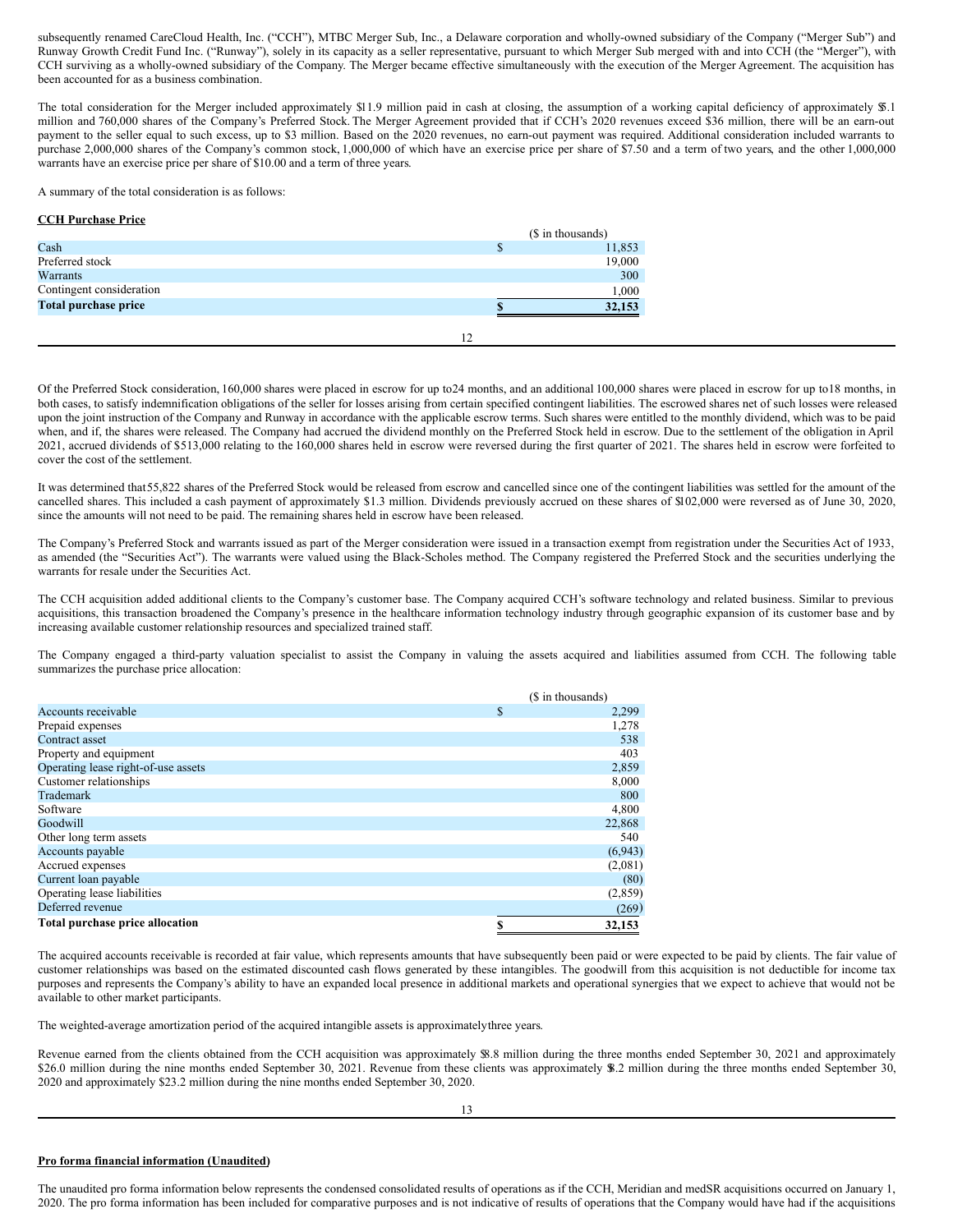occurred on the above date, nor is it necessarily indicative of future results. The unaudited pro forma information reflects material, non-recurring pro forma adjustments directly attributable to the business combinations. The difference between the actual revenue and the pro forma revenue is approximately \$17.8 million of additional revenue primarily recorded by medSR for the nine months ended September 30, 2021. Other differences arise from amortizing purchased intangibles using the double declining balance method.

|                                              |                                            | <b>Three Months Ended</b><br>September 30, |  | <b>Nine Months Ended</b><br>September 30. |  |          |  |          |
|----------------------------------------------|--------------------------------------------|--------------------------------------------|--|-------------------------------------------|--|----------|--|----------|
|                                              |                                            | 2021                                       |  | 2020                                      |  | 2021     |  | 2020     |
|                                              | (\$ in thousands except per share amounts) |                                            |  |                                           |  |          |  |          |
| Total revenue                                |                                            | 38,304                                     |  | 35,051                                    |  | 119.929  |  | 101,318  |
| Net income (loss)                            |                                            | 2.211                                      |  | (1.112)                                   |  | 1.593    |  | (12.823) |
| Net loss attributable to common shareholders |                                            | (1.431)                                    |  | (5, 434)                                  |  | (8, 815) |  | (23,680) |
| Net loss per common share                    |                                            | (0.10)                                     |  | (0.43)                                    |  | (0.61)   |  | (1.90)   |

### **4. GOODWILL AND INTANGIBLE ASSETS-NET**

Goodwill consists of the excess of the purchase price over the fair value of identifiable net assets of businesses acquired. The following is the summary of the changes to the carrying amount of goodwill for the nine months ended September 30, 2021 and the year ended December 31, 2020:

|                         | <b>Nine Months Ended</b> |                   | Year Ended               |
|-------------------------|--------------------------|-------------------|--------------------------|
|                         | September 30, 2021       |                   | <b>December 31, 2020</b> |
|                         |                          | (\$ in thousands) |                          |
| Beginning gross balance | 49.291                   |                   | 12,634                   |
| Acquisitions            | 11.370                   |                   | 36.657                   |
| Ending gross balance    | 60.661                   |                   | 49.291                   |

Intangible assets include customer contracts and relationships and covenants not-to-compete acquired in connection with acquisitions, as well as trademarks acquired and software costs. Intangible assets - net as of September 30, 2021 and December 31, 2020 consist of the following:

|                                      |    | <b>September 30, 2021</b> |   | <b>December 31, 2020</b> |
|--------------------------------------|----|---------------------------|---|--------------------------|
|                                      |    | (\$ in thousands)         |   |                          |
| Contracts and relationships acquired |    | 48.997                    | S | 44,497                   |
| Capitalized software                 |    | 10,976                    |   | 5,760                    |
| Non-compete agreements               |    | 1,236                     |   | 1,236                    |
| Other intangible assets              |    | 8,355                     |   | 7,906                    |
| Total intangible assets              |    | 69,564                    |   | 59,399                   |
| Less: Accumulated amortization       |    | 37,421                    |   | 29,421                   |
| Intangible assets - net              |    | 32,143                    |   | 29,978                   |
|                                      |    |                           |   |                          |
|                                      | 14 |                           |   |                          |

Amortization expense was approximately \$8.0 million and \$6.0 million for the nine months ended September 30, 2021 and 2020, respectively, and \$3.1 million and \$2.8 million for the three months ended September 30, 2021 and 2020, respectively. The remaining weighted-average amortization period is approximately3.1 years.

As of September 30, 2021, future amortization scheduled to be expensed is as follows:

| <b>Years ending December 31,</b> | (\$ in thousands) |
|----------------------------------|-------------------|
| 2021 (three months)              | 3,731             |
| 2022                             | 12,586            |
| 2023                             | 9,574             |
| 2024                             | 4,601             |
| 2025                             | 300               |
| Thereafter                       | 1,351             |
| Total                            | 32.143            |

### **5. NET LOSS PER COMMON SHARE**

The following table reconciles the weighted-average shares outstanding for basic and diluted net loss per share for the three and nine months ended September 30, 2021 and 2020:

|                                                                    | <b>Three Months Ended</b><br>September 30, |            | <b>Nine Months Ended</b><br>September 30,             |  |            |  |            |
|--------------------------------------------------------------------|--------------------------------------------|------------|-------------------------------------------------------|--|------------|--|------------|
|                                                                    |                                            | 2021       | 2020                                                  |  | 2021       |  | 2020       |
|                                                                    |                                            |            | (\$ in thousands, except share and per share amounts) |  |            |  |            |
| Basic and Diluted:                                                 |                                            |            |                                                       |  |            |  |            |
| Net loss attributable to common shareholders                       |                                            | (2,137)    | (5.903)                                               |  | (11,094)   |  | (19, 118)  |
| Weighted-average common shares used to compute basic and diluted   |                                            |            |                                                       |  |            |  |            |
| loss per share                                                     |                                            | 14,737,103 | 12,771,307                                            |  | 14.419.968 |  | 12,493,458 |
| Net loss attributable to common shareholders per share - Basic and |                                            |            |                                                       |  |            |  |            |
| Diluted                                                            |                                            | (0.15)     | (0.46)                                                |  | (0.77)     |  | (1.53)     |

All unvested restricted stock units ("RSUs") and unexercised warrants have been excluded from the above calculations as they were anti-dilutive. Vested RSUs, vested restricted shares and exercised warrants have been included in the above calculations.

#### **6. DEBT**

*SVB* — During October 2017, the Company opened a revolving line of credit with SVB under a three-year agreement. The SVB credit facility is a secured revolving line of credit where borrowings are based on a formula of 200% of repeatable revenue adjusted by an annualized attrition rate as defined in the credit agreement. During the current quarter, the credit line was increased from \$10 million to \$20 million and the term of the agreement was extended through October 2023. At September 30, 2021, \$6.0 million was drawn on the line, although it was subsequently repaid in full during October 2021. Interest on the SVB revolving line of credit is charged at the prime rate plus 1.50%,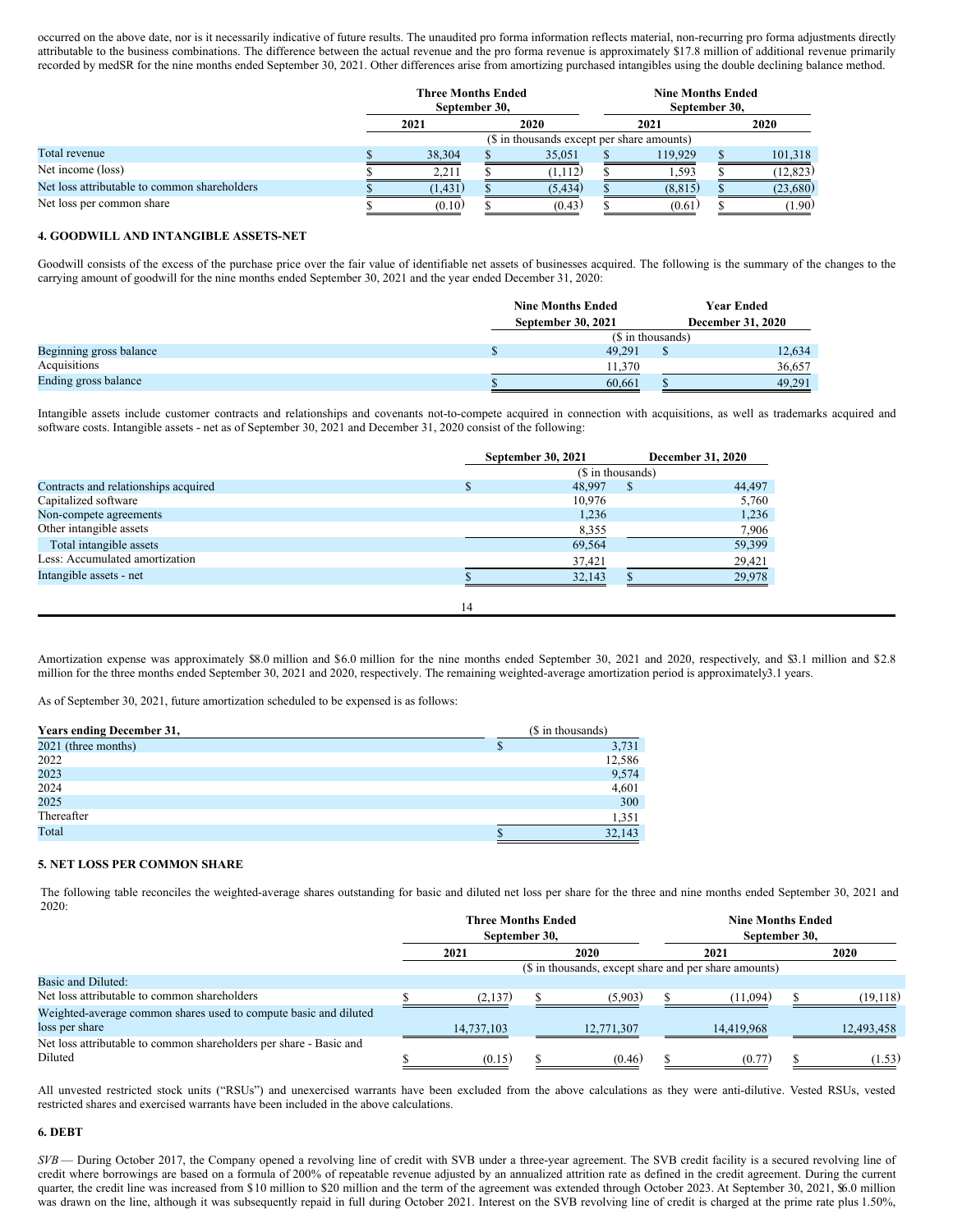with a minimum interest rate of 6.5%. There is also a fee of one-half of 1% annually for the unused portion of the credit line. The debt is secured by all of the Company's domestic assets and 65% of the shares in its offshore facilities. Future acquisitions are subject to approval by SVB.

*Vehicle Financing Notes* — The Company financed certain vehicle purchases both in the United States and in Pakistan. The vehicle financing notes have three to six year terms and were issued at current market rates.

*Insurance Financing* — The Company finances certain insurance purchases over the term of the policy life. The interest rate charged is4.15 % based on the annual renewal.

### **7. LEASES**

We determine if an arrangement is a lease at inception. We have operating leases for office and temporary living space as well as for some office equipment. Operating leases are included in operating lease right-of-use ("ROU") assets, current operating lease liability and non-current operating lease liability in our condensed consolidated balance sheets as of September 30, 2021 and December 31, 2020. Each time the Company acquires a business, the ROU assets and the lease liabilities are recorded at fair value as of the date of acquisition. The Company does not have any finance leases.

ROU assets represent our right to use an underlying asset for the lease term and lease liabilities represent our obligation to make lease payments arising from the lease. ROU assets and liabilities are recognized at the lease commencement date based on the estimated present value of lease payments over the lease term.

As most of our leases do not provide an implicit rate, we use our estimated incremental borrowing rates, based on information available at the lease commencement date, in determining the present value of lease payments. We give consideration to our bank financing arrangements, geographical location and collateralization of assets when calculating our incremental borrowing rates.

Our lease terms typically include options to extend the lease. We consider the options in determining the ROU assets and lease liabilities. Leases with a term of less than 12 months are not recorded in the condensed consolidated balance sheets. Our lease agreements do not contain any residual value guarantees. For real estate leases, we account for the lease and non-lease components as a single lease component. Some leases include escalation clauses and termination options that are factored in the determination of the lease payments when appropriate.

If a lease is modified after the effective date, the operating lease ROU asset and liability are re-measured using the current incremental borrowing rate. During the nine months ended September 30, 2021, there was \$686,000 of unoccupied lease charges for two of the Company's facilities. During the nine months ended September 30, 2020, there was approximately \$300,000 of unoccupied lease charges. Additionally, during 2020, there was a lease impairment of approximately \$383,000 since the Company is no longer using one of its leased facilities.

In February 2021, the Company was able to settle one of the lease obligations assumed in connection with the Meridian acquisition for an amount that approximated the remaining lease liability.

During the current quarter, the Company decided to terminate one of its leases in Pakistan which, with a modification, will expire as of the end of the year. The Company does not intend to renew this lease and will consolidate its employees into the remaining facilities. As a result of the termination, the Company incurred a loss of approximately \$18,000 which has been included in loss on lease termination, impairment and unoccupied lease charges in the September 30, 2021 condensed consolidated statement of operations.

Lease expense is included in direct operating costs and general and administrative expenses in the condensed consolidated statements of operations based on the nature of the expense. As of September 30, 2021, we had 37 leased properties, six in Medical Practice Management and 31 in Healthcare IT, with remaining terms ranging from less than one year to five years. Our lease terms are determined taking into account lease renewal options, the Company's anticipated operating plans and leases that are on a month-to-month basis. The Company also has some related party leases – see Note 9.

The components of lease expense were as follows:

|                       | <b>Three Months Ended</b><br>September 30, |                   |    | <b>Nine Months Ended</b><br>September 30, |   |       |
|-----------------------|--------------------------------------------|-------------------|----|-------------------------------------------|---|-------|
|                       | 2021                                       | 2020              |    | 2021                                      |   | 2020  |
|                       |                                            | (\$ in thousands) |    |                                           |   |       |
| Operating lease cost  | \$<br>1,066                                | 1,227             | S  | 3,181                                     | S | 2,861 |
| Short-term lease cost | 22                                         | 25                |    | 65                                        |   | 36    |
| Variable lease cost   | 11                                         |                   |    | 25                                        |   | 22    |
| Total- net lease cost | 1.099                                      | 1.259             | S  | 3,271                                     |   | 2.919 |
|                       |                                            |                   | 16 |                                           |   |       |

Short-term lease cost represents leases that were not capitalized as the lease term as of the later of January 1, 2021 or the beginning of the lease was less than 12 months. Variable lease costs include utilities, real estate taxes and common area maintenance costs.

Supplemental balance sheet information related to leases is as follows:

|                                         |    | September 30, 2021 | December 31, 2020       |  |  |
|-----------------------------------------|----|--------------------|-------------------------|--|--|
|                                         |    | (\$ in thousands)  |                         |  |  |
| Operating leases:                       |    |                    |                         |  |  |
| Operating lease ROU assets, net         | S  | 7.108              | \$<br>7,743             |  |  |
|                                         |    |                    |                         |  |  |
| Current operating lease liabilities     | S  | 3.929              | \$<br>4,729             |  |  |
| Non-current operating lease liabilities |    | 5,026              | 6,297                   |  |  |
| Total operating lease liabilities       |    | 8,955              | 11,026                  |  |  |
|                                         |    |                    |                         |  |  |
| Operating leases:                       |    |                    |                         |  |  |
| <b>ROU</b> assets                       | \$ | 9.310              | <sup>\$</sup><br>10,648 |  |  |
| Asset lease expense                     |    | (2,191)            | (2,889)                 |  |  |
| Foreign exchange gain (loss)            |    | (11)               | (16)                    |  |  |
| ROU assets, net                         |    | 7,108              | 7,743                   |  |  |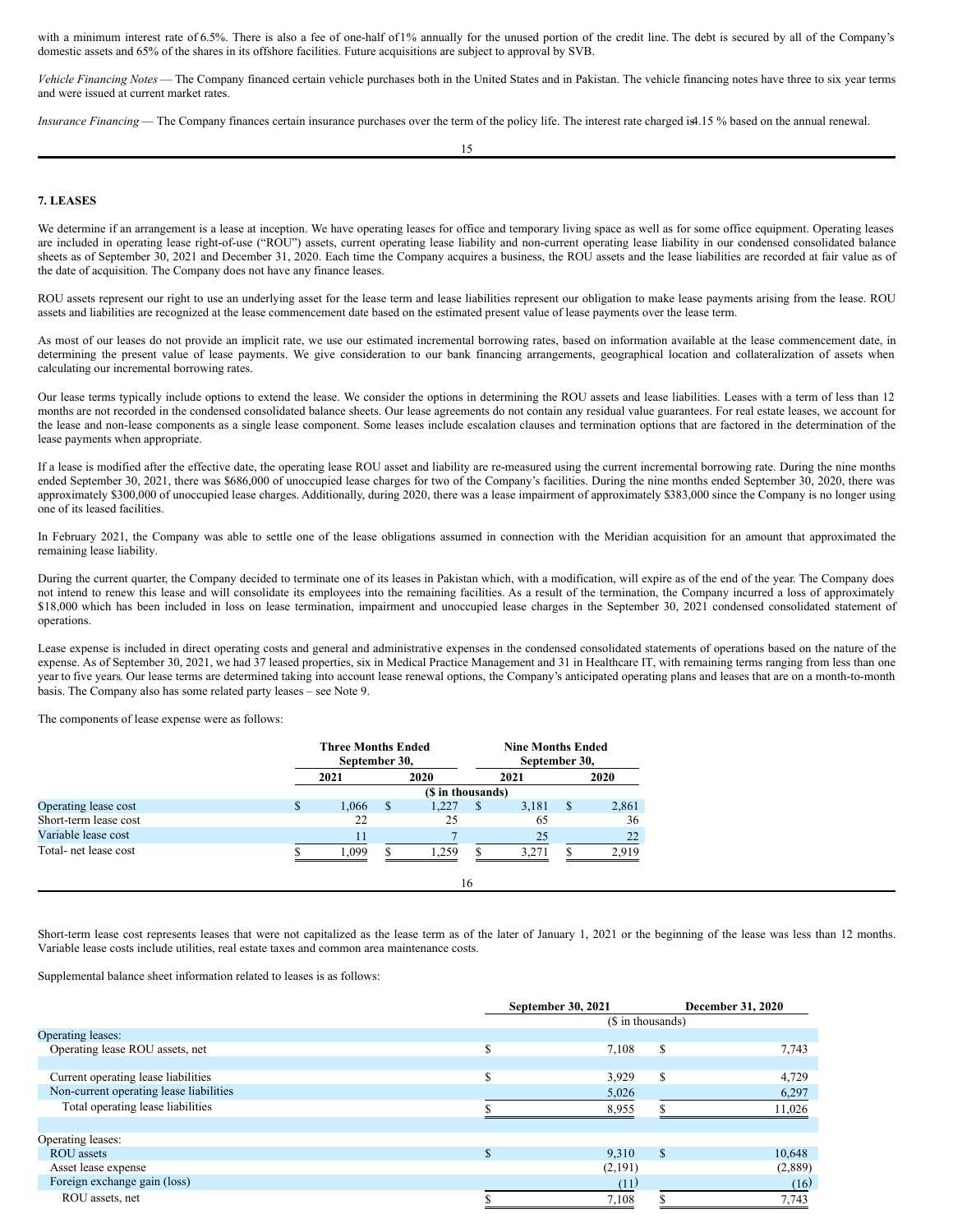| Weighted average remaining lease term (in years): |       |          |
|---------------------------------------------------|-------|----------|
| <b>Operating leases</b>                           | 4.41  | 2.71     |
| Weighted average discount rate:                   |       |          |
| <b>Operating leases</b>                           | 6.78% | $6.76\%$ |

Supplemental cash flow and other information related to leases is as follows:

|                                                                         | <b>Three Months Ended</b><br>September 30, |       |  |       |                   | <b>Nine Months Ended</b><br>September 30, |   |       |  |  |
|-------------------------------------------------------------------------|--------------------------------------------|-------|--|-------|-------------------|-------------------------------------------|---|-------|--|--|
|                                                                         |                                            | 2021  |  | 2020  |                   | 2021                                      |   | 2020  |  |  |
|                                                                         |                                            |       |  |       | (\$ in thousands) |                                           |   |       |  |  |
| Cash paid for amounts included in the measurement of lease liabilities: |                                            |       |  |       |                   |                                           |   |       |  |  |
| Operating cash flows from operating leases                              |                                            | 1,316 |  | 1.417 |                   | 4.048                                     | S | 2,860 |  |  |
|                                                                         |                                            |       |  |       |                   |                                           |   |       |  |  |
| ROU assets obtained in exchange for lease liabilities:                  |                                            |       |  |       |                   |                                           |   |       |  |  |
| Operating leases, net of impairment and terminations                    |                                            | 315   |  | 203   |                   | 2,063                                     | S | 6,467 |  |  |
|                                                                         |                                            |       |  |       |                   |                                           |   |       |  |  |
|                                                                         |                                            |       |  |       |                   |                                           |   |       |  |  |

Maturities of lease liabilities are as follows:

| Operating leases - Year ending December 31, | (\$ in thousands) |
|---------------------------------------------|-------------------|
| 2021 (three months)                         | 1,253             |
| 2022                                        | 4,115             |
| 2023                                        | 2,024             |
| 2024                                        | 789               |
| 2025                                        | 481               |
| Thereafter                                  | 1,972             |
| Total lease payments                        | 10,634            |
| Less: imputed interest                      | (1,679)           |
| Total lease obligations                     | 8.955             |
| Less: current obligations                   | (3,929)           |
| Long-term lease obligations                 | 5,026             |

As of September 30, 2021, we have one operating lease commitment that has not yet commenced with an aggregate gross lease liability of approximately \$99,000.

### **8. COMMITMENTS AND CONTINGENCIES**

**Legal Proceedings** — On April 4, 2017, Randolph Pain Relief and Wellness Center ("RPRWC") filed an arbitration demand with the American Arbitration Association (the "Arbitration") seeking to arbitrate claims against CareCloud, Inc. ("CareCloud") and MTBC Acquisition Corp. ("MAC"). The claims relate solely to services provided by Millennium Practice Management Associates, Inc. ("MPMA"), a subsidiary of MediGain, LLC, pursuant to a billing services agreement that contains an arbitration provision. CareCloud and MAC jointly moved in the Superior Court of New Jersey, Chancery Division, Somerset County (the "Chancery Court") to enjoin the Arbitration on the grounds that neither were a party to the billing services agreement. On May 30, 2018, the Chancery Court denied that motion and CareCloud and MAC appealed. The Chancery Court ordered the Arbitration stayed pending the appeal.

On April 23, 2019, the Appellate Division reversed the Chancery Court's ruling that CareCloud is required to participate in the Arbitration and remanded the case for further proceedings before the Chancery Court on that issue. The Appellate Division upheld the Chancery Court's ruling that MAC was required to participate in the Arbitration. The parties completed discovery in the remanded matter, and both CareCloud and RPRWC filed cross-motions for summary judgement in their favor. On February 6, 2020, the Chancery Court denied RPRWC's motion for summary judgment and granted CareCloud's motion for summary judgment, holding that CareCloud cannot be compelled to participate in the Arbitration. RPRWC has informed CareCloud that it does not intend to appeal the Chancery Court's ruling and that it intends to move forward solely against MAC in the Arbitration. On March 25, 2020, the Chancery Court lifted the stay of arbitration relative to RPRWC and MAC.

Due to conflicting information provided by RPRWC, it is unclear what the extent of the claimed damages are in this matter which at this time appear to be entirely speculative. According to its arbitration demand, RPRWC seeks compensatory damages of \$6.6 million, plus costs, for MPMA's alleged breach of the billing services agreement. On June 12, 2020, in response to a directive from the arbitrator, RPRWC disclosed a statement of damages to MAC in which it increased its alleged damages from \$ 6.6 million and costs to \$20 million and costs. On July 24, 2020, RPRWC disclosed a declaration to MAC, in which RPRWC estimates its damages to be approximately \$11 million plus costs. MAC intends to vigorously defend against RPRWC's claims. If RPRWC is successful in the Arbitration, CareCloud and MAC anticipate the award would be substantially less than the amount claimed.

18

From time to time, we may become involved in other legal proceedings arising in the ordinary course of our business. Including the proceedings described above, we are not presently a party to any legal proceedings that, in the opinion of our management, would individually or taken together have a material adverse effect on our business, consolidated results of operations, financial position or cash flows of the Company.

### **9. RELATED PARTIES**

The Company had sales to a related party, a physician who is the wife of the Executive Chairman. Revenues from this customer were approximately \$15,000 and \$11,000 for the nine months ended September 30, 2021 and 2020, respectively and \$6,000 and \$4,000 for the three months ended September 30, 2021 and 2020, respectively. As of both September 30, 2021, and December 31, 2020, the receivable balance due from this customer was approximately \$2,000.

The Company was a party to a nonexclusive aircraft dry lease agreement with Kashmir Air, Inc. ("KAI"), which is owned by the Executive Chairman. The Company recorded an expense of approximately \$80,000 and \$105,000 for the nine month periods ended September 30, 2021 and 2020 and \$20,000 and \$32,000 for the three months ended September 30, 2021 and 2020, respectively. As of December 31, 2020, the Company had a liability outstanding to KAI of approximately \$1,000, which is included in accrued liability to related party in the condensed consolidated balance sheet. The lease for the aircraft was renewed as of April 1, 2021 and terminated on August 31, 2021 and has been included in the ROU asset and operating lease liability on December 31, 2020. As a result of the lease termination, the Company incurred a loss of approximately \$185,000 which has been included in loss on lease termination, impairment and unoccupied lease charges in the September 30, 2021 condensed consolidated statement of operations.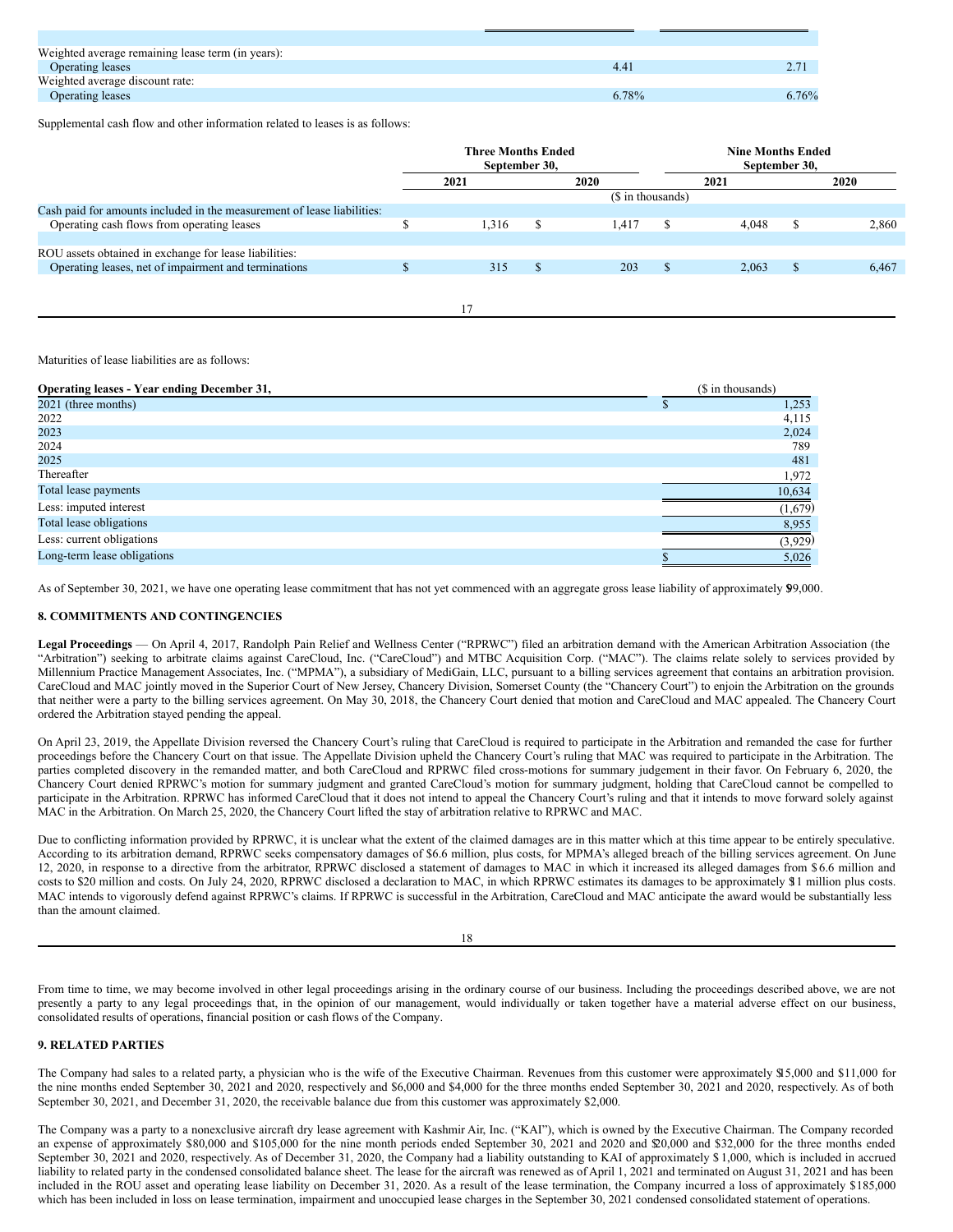The Company leases its corporate offices in New Jersey, its temporary housing for its foreign visitors, a printing and mailing facility and its backup operations center in Bagh, Pakistan, from the Executive Chairman. The related party rent expense for the nine months ended September 30, 2021 and 2020 was approximately \$140,000 and \$139,000, respectively, and the rent expense was approximately \$47,000 for both the three months ended September 30, 2021 and 2020, respectively, and is included in direct operating costs and general and administrative expense in the condensed consolidated statements of operations. During the nine months ended September 30, 2021, the Company spent approximately \$1.4 million to upgrade the related party leased facilities and the leased aircraft. Current assets-related party in the condensed consolidated balance sheets includes security deposits and prepaid rent related to the leases of the Company's corporate offices in the amount of approximately \$13,000 as of both September 30, 2021 and December 31, 2020. On October 15, 2021, the Company entered into a one-year lease agreement with the Executive Chairman for an apartment for temporary housing in Dubai.

Included in ROU assets at September 30, 2021 and December 31, 2020 is approximately \$119,000 and \$283,000, respectively, applicable to the related party leases. Included in the current and non-current operating lease liability at September 30, 2021 is approximately \$61,000 and \$57,000, respectively, applicable to the related party leases. At December 31, 2020, the current and non-current operating lease liability applicable to related party leases was approximately \$202,000 and \$92,000, respectively.

During 2020, a New Jersey corporation, talkMD Clinicians, PA ("talkMD"), was formed by the wife of the Executive Chairman, who is a licensed physician, to provide telehealth services. talkMD was determined to be a variable interest entity ("VIE") for financial reporting purposes because the entity will be controlled by the Company. As of September 30, 2021, talkMD had not yet commenced operations. During September 2021, the Company made arrangements to have the income tax returns prepared for talkMD and will advance the funds for the required taxes. The aggregate amount to be advanced is approximately \$3,500.

19

### **10. SHAREHOLDERS' EQUITY**

The Company has the right to sell up to \$50 million of its common stock using an "at-the-market" facility ("ATM"). The underwriter receives3% of the gross proceeds. During the second quarter of 2021, the Company sold 178,092 shares of common stock under its ATM and received net proceeds of approximately \$1.4 million. During the current quarter, the Company sold 136,395 shares of common stock and received net proceeds of approximately \$1.2 million. During the second quarter of 2021, the Company cancelled 215,822 shares of preferred stock that were held in escrow from the CCH acquisition as the matters related to the escrow were settled in cash.

### **11. REVENUE**

#### *Introduction*

The Company accounts for revenue in accordance with ASC 606,*Revenue from Contracts with Customers*. All revenue is recognized as our performance obligations are satisfied. A performance obligation is a promise in a contract to transfer a distinct good or service to a customer, and is the unit of account under ASC 606. Under ASC 606, the Company breaks a contract into distinctly identifiable performance obligations. Most of our contracts with customers contain a single performance obligation. For contracts where we provide multiple services, such as where we perform multiple ancillary services that are priced separately, each service represents its own performance obligation. Selling prices are based on the contractual price for the service, which approximates their standalone selling price.

Many technology-enabled business solutions are invoiced based on receipt of payment by the practices which are our clients, for medical billing claims where the provider utilized our software or where we submitted a claim. For these solutions, the Company estimates the value of the consideration it will earn over the remaining contractual period as our services are provided and recognizes the fees over the term; this estimation involves predicting the amounts our clients will ultimately collect from the services they provided. The selling price of the Company's services equals the contractual price. Certain significant estimates, such as payment-to-charge ratios, effective billing rates and the estimated contractual payment periods are required to measure revenue under ASC 606.

We apply the portfolio approach as permitted by ASC 606 as a practical expedient to contracts with similar characteristics, and we use estimates and assumptions when accounting for those portfolios. Our contracts generally include standard commercial payment terms. We have no significant obligations for refunds, warranties or similar obligations and our revenue does not include taxes collected from our customers.

#### Disaggregation of Revenue from Contracts with Customers

We derive the majority of our revenue from providing technology-enabled business solutions, including our integrated SaaS-based software platform and revenue cycle management services. In addition, we derive revenues from professional services, group purchasing services, printing and mailing services, and medical practice management services.

The following table represents a disaggregation of revenue for the three and nine months ended September 30:

|                                       | <b>Three Months Ended</b><br>September 30, |        |   |        |               | <b>Nine Months Ended</b><br>September 30, |   |        |  |  |
|---------------------------------------|--------------------------------------------|--------|---|--------|---------------|-------------------------------------------|---|--------|--|--|
|                                       |                                            | 2021   |   | 2020   | 2021          |                                           |   | 2020   |  |  |
|                                       | (\$ in thousands)                          |        |   |        |               |                                           |   |        |  |  |
| <b>Healthcare IT:</b>                 |                                            |        |   |        |               |                                           |   |        |  |  |
| Technology-enabled business solutions | $\sigma$                                   | 27,086 | S | 27,078 | <sup>\$</sup> | 80,075                                    | S | 61,138 |  |  |
| Professional services                 |                                            | 6,863  |   | 489    |               | 10,978                                    |   | 1,278  |  |  |
| Printing and mailing services         |                                            | 429    |   | 341    |               | 1,084                                     |   | 1,094  |  |  |
| Group purchasing services             |                                            | 300    |   | 283    |               | 659                                       |   | 649    |  |  |
| <b>Medical Practice Management:</b>   |                                            |        |   |        |               |                                           |   |        |  |  |
| Medical practice management services  |                                            | 3,626  |   | 3,448  |               | 9,341                                     |   | 8,926  |  |  |
| Total                                 |                                            | 38,304 |   | 31,639 |               | 102,137                                   |   | 73,085 |  |  |
|                                       |                                            | 20     |   |        |               |                                           |   |        |  |  |

*Technology-enabled business solutions:*

Most of our revenue comes from clients who are using subscription-based technology-enabled business solutions. These solutions typically include one or more elements of our proprietary cloud-based software-as-a-service ("SaaS") platform, along with revenue cycle management and related services.

Practice management software automates the labor-intensive workflow of a medical office in a unified and streamlined manner. EHR software allows our healthcare provider clients to deliver better patient care, document their clinical visits effectively and to potentially qualify for government incentives, reduce documentation errors and reduce paperwork. Patient experience management software allows patients to schedule appointments, request refills, and view their electronic records online or via their mobile device. Business intelligence, robotic process automation, patient experience software, customized applications, interfaces and a variety of other technology solutions support our healthcare clients, either in conjunction with our practice management and EHR platform or through interfaces with third-party platforms. When these software elements are part of the technology-enabled business solution, they are normally included in a price, which is normally expressed as a percentage of the practice's collections.

Revenue cycle management services are the recurring process of submitting and following up on claims with health insurance companies in order for the healthcare providers to receive payment for the services they rendered. Approximately 78% of our revenue is derived from clients using one or more elements of our technology platform and approximately 22% comes from clients using our other services.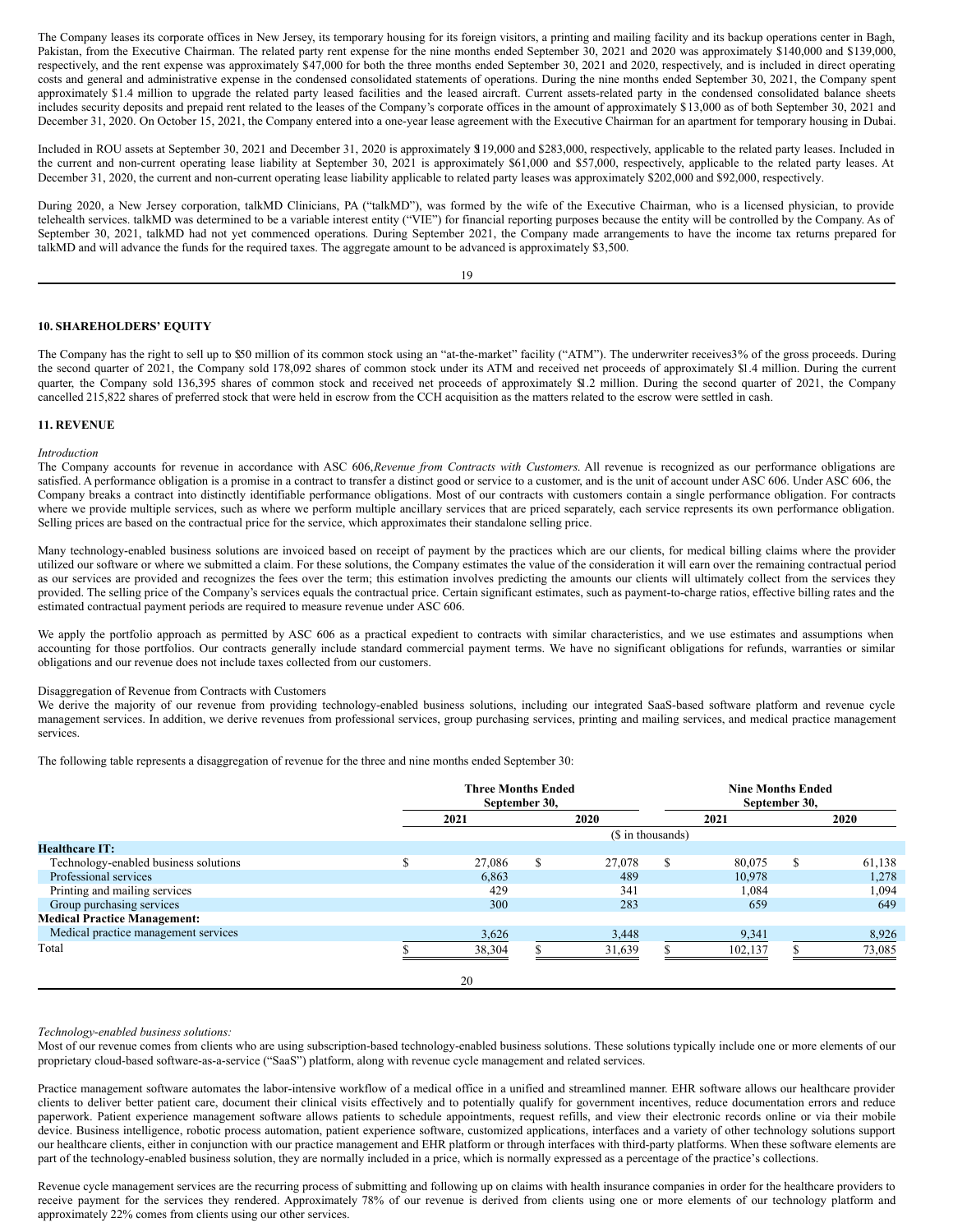The Company invoices many customers on a monthly basis based on the actual collections received by customers and the agreed-upon rate in the sales contract. The fee for these services typically includes use of practice management software and related tools (on a SaaS basis), electronic health records (on a SaaS basis), medical billing services and use of mobile health solutions. Alternatively, SaaS fees may be fixed based on the number of providers, or may be variable based on usage. We consider the services to be one performance obligation since the promises are not distinct in the context of the contract. The performance obligation consists of a series of distinct services that are substantially the same and have the same periodic pattern of transfer to our customers.

In many cases, our clients may terminate their agreements with 90 days' notice without cause, thereby limiting the term in which we have enforceable rights and obligations, although this time period can vary between clients. Our payment terms are normally net 30 days. Although our contracts typically have stated terms of one or more years, under ASC 606, our contracts are considered month-to-month and accordingly, there is no financing component.

For the majority of our contracts, the total transaction price is variable because our obligation is to process an unknown quantity of claims, as and when requested by our customers over the contract period. When a contract includes variable consideration, we evaluate the estimate of the variable consideration to determine whether the estimate needs to be constrained; therefore, we include variable consideration in the transaction price only to the extent that it is probable that a significant reversal of the amount of cumulative revenue recognized will not occur when the uncertainty associated with variable consideration is subsequently resolved. Estimates to determine variable consideration, such as payment to charge ratios, effective billing rates, and the estimated contractual payment periods, are updated at each reporting date. Revenue is recognized over the performance period using the input method.

Included in technology-enabled business solutions are ancillary services such as coding, credentialing and transcription that are rendered in connection with the delivery of revenue cycle management and related services. The Company invoices customers monthly, based on the actual amount of services performed at the agreed upon rate in the contract. These services are only offered to revenue cycle management customers. These services do not represent a material right because the services are optional to the customer and customers electing these services are charged the same price for those services as if they were on a standalone basis. Each individual ancillary service transaction processed represents a performance obligation, which is satisfied over time as that individual service is rendered.

Also included in technology-enabled business solutions are medical billing clearinghouse services that takes claim information from customers, checks the claims for errors and sends this information electronically to insurance companies. The Company invoices customers on a monthly basis based on the number of claims submitted and the agreedupon rate in the agreement. This service is provided to medical practices and providers to medical practices who are not revenue cycle management customers. The performance obligation is satisfied once the relevant submissions are completed.

21

#### *Professional services:*

The Company provides implementation and professional services to certain customers and records revenue monthly on a time and materials or a fixed rate basis. These services consist of implementation, advisory and on demand staffing. This is a separate performance obligation from any revenue cycle management and SaaS services provided, for which the Company receives and records monthly fees. The performance obligation is satisfied over time as the professional services are rendered.

Substantially all of the professional services obligations consist of a series of distinct services that are substantially the same and have the same periodic pattern of transfer to our customers. Revenue is recognized over time.

#### *Other revenue streams*:

The Company provides printing and mailing services for both technology-enabled business solutions and a customer that does not utilize our technology-enabled business solutions, and invoices on a monthly basis based on the number of prints, the agreed-upon rate per print and the postage incurred. The performance obligation is satisfied once the printing and mailing is completed.

The Company also provides group purchasing services that enable medical providers to purchase various vaccines directly from selected pharmaceutical companies at a discounted price. Currently, there are approximately 4,000 medical providers who are members of the program. Revenue is recognized as the vaccine shipments are made to the medical providers. Fees from the pharmaceutical companies are paid either quarterly or annually and the Company adjusts its revenue accrual at the time of payment. The Company makes significant judgments regarding the variable consideration that we expect to be entitled to for the group purchasing services, which includes the anticipated shipments to the members enrolled in the program, anticipated volumes of purchases made by the members, and the changes in the number of members. The amounts recorded are constrained by estimates of decreases in shipments and loss of members to avoid a significant revenue reversal in the subsequent period. The only performance obligation is to provide the pharmaceutical companies with the medical providers who want to become members in order to purchase vaccines. The performance obligation is satisfied once the medical provider agrees to purchase a specific quantity of vaccines and the medical provider's information is forwarded to the vaccine suppliers. The Company records a contract asset for revenue earned and not paid, as the ultimate payment is conditioned on achieving certain volume thresholds.

For all of the above revenue streams other than group purchasing services and printing and mailing, revenue is recognized over time, which is typically one month or less, which closely matches the point in time that the customer simultaneously receives and consumes the benefits provided by the Company. For the group purchasing services, revenue is recognized at a point in time. Each service is substantially the same and has the same periodic pattern of transfer to the customer. Each of the services provided above is considered a separate performance obligation.

### *Medical practice management services:*

The Company also provides medical practice management services under long-term management service agreements to three medical practices. We provide the medical practices with the nurses, administrative support, facilities, supplies, equipment, marketing, RCM, accounting, and other non-clinical services needed to efficiently operate their practices. Revenue is recognized as the services are provided to the medical practices. Revenue recorded in the consolidated statements of operations represents the reimbursement of costs paid by the Company for the practices and the management fee earned each month for managing the practice. The management fee is based on either a fixed fee or a percentage of the net operating income.

The Company assumes all financial risk for the performance of the managed medical practices. Revenue is impacted by the amount of the costs incurred by the practices and their operating income. The gross billing of the practices is impacted by billing rates, changes in current procedural terminology code reimbursement and collection trends which impacts the management fee that the Company is entitled to. Billing rates are reviewed at least annually and adjusted based on current insurer reimbursement practices. The performance obligation is satisfied as the management services are provided.

Our contracts for medical practice management services have approximately an additional 20 years remaining and are only cancellable under very limited circumstances. The Company receives a management fee each month for managing the day-to-day business operations of each medical group as a fixed fee or a percentage payment of the net operating income, which is included in revenue in the condensed consolidated statements of operations.

Our medical practice management services obligations consist of a series of distinct services that are substantially the same and have the same periodic pattern of transfer to our customers. Revenue is recognized over time; however, for reporting and convenience purposes, the management fee is computed at each month end.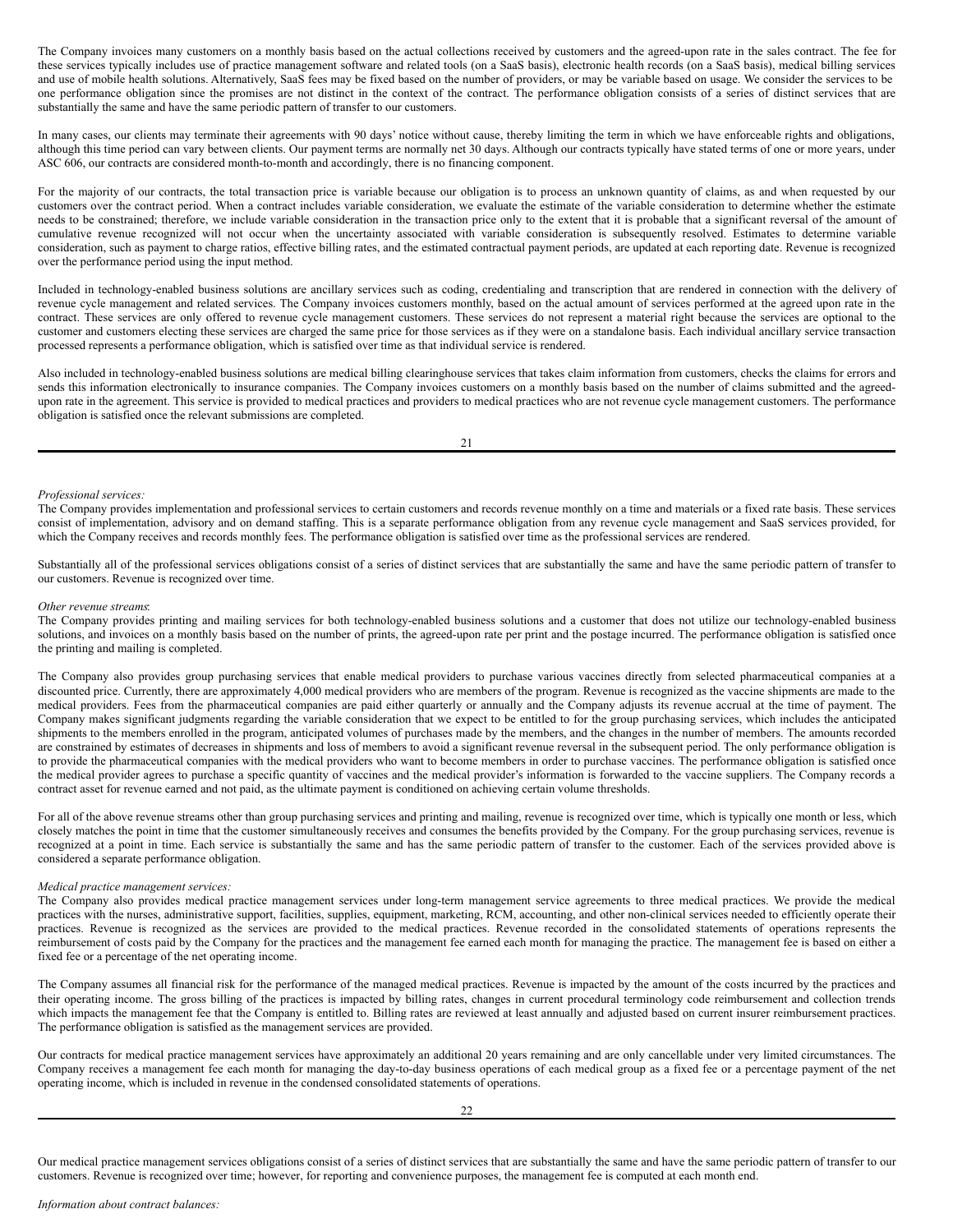The contract assets in the condensed consolidated balance sheets represent the revenue associated with the amounts we estimate our clients will ultimately collect if our charges are based on a percentage of collections, together with amounts related to the group purchasing services. As of September 30, 2021, the estimated revenue expected to be recognized in the future related to the remaining performance obligations outstanding was approximately \$4.1 million. We expect to recognize substantially all of the revenue for the remaining performance obligations over the next three months. Approximately \$544,000 of the contract asset represents revenue earned, but not yet paid, from the group purchasing services.

Accounts receivable are shown separately at their net realizable value in our condensed consolidated balance sheets. Amounts that we are entitled to collect under the applicable contract are recorded as accounts receivable. Invoicing is performed at the end of each month when the services have been provided. The contract asset results from our revenue cycle management services and is due to the timing of revenue recognition, submission of claims from our customers and payments from the insurance providers. The contract asset includes our right to payment for services already transferred to a customer when the right to payment is conditional on something other than the passage of time. For example, contracts for revenue cycle management services where we recognize revenue over time but do not have a contractual right to payment until the customer receives payment of their claim from the insurance provider. The contract asset also includes the revenue accrued, not received, for the group purchasing services.

The contract asset was approximately \$4.7 million and \$4.1 million as of September 30, 2021 and 2020, respectively. Changes in the contract asset are recorded as adjustments to net revenue. The changes primarily result from providing services to customers that result in additional consideration and are offset by our right to payment for services becoming unconditional and changes in the revenue accrued for the group purchasing services. The contract asset for our group purchasing services is reduced when we receive payments from vaccine manufacturers and is increased for revenue earned, not received. Deferred revenue represents sign-up fees received from customers that are amortized over three years. The opening and closing balances of the Company's accounts receivable, contract asset and deferred revenue are as follows for the nine months ended September 30, 2021 and 2020:

|                                  |  | <b>Accounts</b><br>Receivable, Net | <b>Contract Asset</b> |                   | <b>Deferred Revenue</b><br>(current) |       |     | <b>Deferred Revenue</b><br>(long term) |
|----------------------------------|--|------------------------------------|-----------------------|-------------------|--------------------------------------|-------|-----|----------------------------------------|
|                                  |  |                                    |                       | (\$ in thousands) |                                      |       |     |                                        |
| Balance as of January 1, 2021    |  | 12,089                             | \$.                   | 4,105             | <b>S</b>                             | 1,173 | \$. | 305                                    |
| medSR acquisition                |  | 2,705                              |                       | 2,402             |                                      | 20    |     |                                        |
| Increase (decrease), net         |  | 3,300                              |                       | (1,846)           |                                      | (104) |     | (89)                                   |
| Balance as of September 30, 2021 |  | 18,094                             |                       | 4,661             |                                      | 1,089 |     | 216                                    |
| Balance as of January 1, 2020    |  | 6,995                              |                       | 2,385             | S                                    | 20    | S   | 19                                     |
| CCH acquisition                  |  | 2,299                              |                       | 538               |                                      |       |     | 269                                    |
| Meridian acquisition             |  | 3,558                              |                       | 881               |                                      | 907   |     |                                        |
| Increase (decrease), net         |  | 913                                |                       | 274               |                                      | 288   |     | (128)                                  |
| Balance as of September 30, 2020 |  | 13,765                             |                       | 4,078             |                                      | 1,215 |     | 160                                    |
|                                  |  | 23                                 |                       |                   |                                      |       |     |                                        |

### *Deferred commissions:*

Our sales incentive plans include commissions payable to employees and third parties at the time of initial contract execution that are capitalized as incremental costs to obtain a contract. The capitalized commissions are amortized over the period the related services are transferred. As we do not offer commissions on contract renewals, we have determined the amortization period to be the estimated client life which is three years for contracts entered into by CCH. Deferred commissions were approximately \$922,000 and \$870,000 at September 30, 2021 and 2020, respectively, and are included in the other assets amounts in the condensed consolidated balance sheets.

### **12. STOCK-BASED COMPENSATION**

In April 2014, the Company adopted the Medical Transcription Billing, Corp. 2014 Equity Incentive Plan (the "2014 Plan"), reserving1,351,000 shares of common stock for grants to employees, officers, directors and consultants. During 2017, the 2014 Plan was amended and restated whereby an additional 1,500,000 shares of common stock and 100,000 shares of Preferred Stock were added to the plan for future issuance. The 2014 Plan was amended and restated on April 14, 2017 (the "Amended and Restated Equity Incentive Plan"). During 2018, an additional 200,000 of preferred shares were added to the plan for future issuance. In May 2020, an additional2,000,000 shares of common stock and 300,000 shares of Preferred Stock were added to the plan for future issuance. As of September 30, 2021,1,344,833 shares of common stock and323,878 shares of Preferred Stock are available for grant. Permissible awards include incentive stock options, non-statutory stock options, stock appreciation rights, restricted stock, RSUs, performance stock and cash-settled awards and other stock-based awards in the discretion of the Compensation Committee of the Board of Directors including unrestricted stock grants.

The equity-based RSUs contain a provision in which the units shall immediately vest and become converted into common shares at the rate of one share per RSU, immediately after a change in control, as defined in the award agreement. The preferred stock RSUs contain a similar provision, which vest and convert to Preferred Stock upon a change in control.

### *Common and preferred stock RSUs*

In January 2021, the Compensation Committee approved executive bonuses to be paid in shares of Preferred Stock, with the number of shares and the amount based on specified criteria being achieved during the year 2021. The actual amount will be settled in early 2022 based on the achievement of the specified criteria. For the nine months ended September 30, 2021, an expense of approximately \$749,000 was recorded for these bonuses based on the value of the shares at the grant date and recognized over the service period. The portion of the stock compensation expense to be used for the payment of withholding and payroll taxes is included in accrued compensation in the condensed consolidated balance sheets. The balance of the stock compensation expense has been recorded as additional paid-in capital.

The following table summarizes the RSU transactions related to the common and preferred stock under the Equity Incentive Plan for the nine months ended September 30, 2021 and 2020:

|                                                       | <b>Common Stock</b> | <b>Preferred Stock</b> |
|-------------------------------------------------------|---------------------|------------------------|
| Outstanding and unvested shares at January 1, 2021    | 382,435             | 44,000                 |
| Granted                                               | 458,467             | 46,197                 |
| Vested                                                | (475, 120)          | (56, 197)              |
| Forfeited                                             | (85,286)            |                        |
| Outstanding and unvested shares at September 30, 2021 | 280,496             | 34,000                 |
| Outstanding and unvested shares at January 1, 2020    | 451.085             | 44,000                 |
| Granted                                               | 777,884             | 59,673                 |
| Vested                                                | (667, 436)          | (59,673)               |
| Forfeited                                             | (82, 428)           |                        |
| Outstanding and unvested shares at September 30, 2020 | 479,105             | 44,000                 |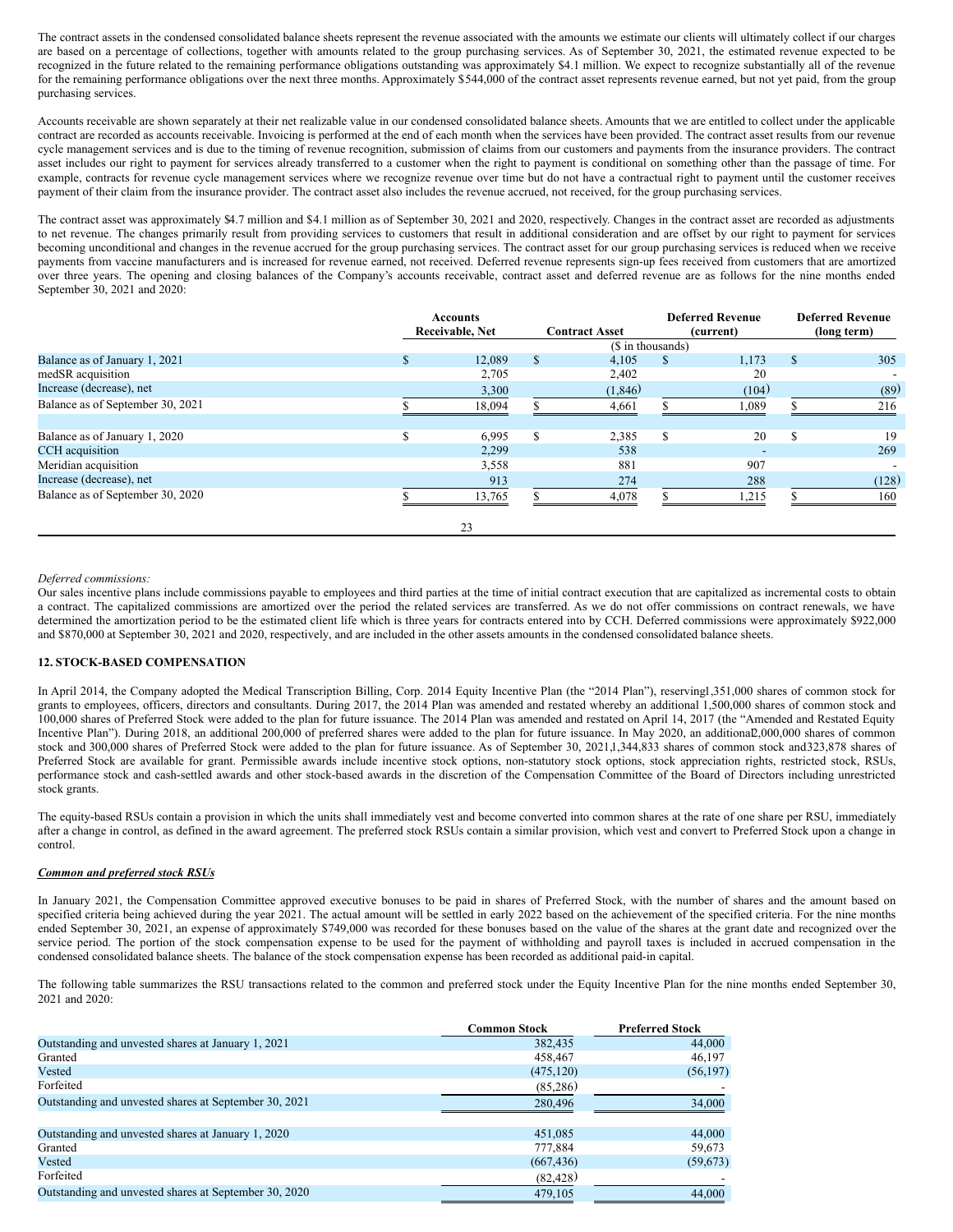The total outstanding and unvested common stock RSUs at September 30, 2021 are classified as equity.

#### *Stock-based compensation expense*

The Company recognizes compensation expense on a straight-line basis over the total requisite service period for the entire award. For stock awards classified as equity, the market price of our common stock or preferred stock on the date of grant is used in recording the fair value of the award and includes the related taxes. For stock awards classified as a liability, the earned amount is marked to market based on the end of period common stock price. The liability for the cash-settled awards was approximately \$559,000 and \$976,000 at September 30, 2021 and December 31, 2020, respectively, and is included in accrued compensation in the condensed consolidated balance sheets.

The following table summarizes the components of share-based compensation expense for the three months and nine months ended September 30, 2021 and 2020:

| Stock-based compensation included in the condensed consolidated<br>statements of operations: |  | Three Months Ended September 30, |  | <b>Nine Months Ended</b><br>September 30. |  |       |      |       |
|----------------------------------------------------------------------------------------------|--|----------------------------------|--|-------------------------------------------|--|-------|------|-------|
|                                                                                              |  | 2021                             |  | 2020                                      |  | 2021  | 2020 |       |
|                                                                                              |  |                                  |  | (\$ in thousands)                         |  |       |      |       |
| Direct operating costs                                                                       |  | 207                              |  | 379                                       |  | 766   |      | 809   |
| General and administrative                                                                   |  | 737                              |  | 819                                       |  | 2.482 |      | 2,887 |
| Research and development                                                                     |  | (3)                              |  | 262                                       |  | 206   |      | 516   |
| Selling and marketing                                                                        |  | 63                               |  | 303                                       |  | 552   |      | 739   |
| Total stock-based compensation expense                                                       |  | 1.004                            |  | 1,763                                     |  | 4.006 |      | 4.951 |

### **13. INCOME TAXES**

The income tax benefit for the three months ended September 30, 2021 was approximately \$232,000 comprised of a current tax benefit of \$245,000 and a deferred tax expense of \$13,000. The Company filed a carryback claim for approximately \$285,000 with the Internal Revenue Service to recover taxes previously paid by Meridian prior to its acquisition of Meridian. The income tax benefit for the nine months ended September 30, 2021 was approximately \$20,000, comprised of a current tax benefit of \$160,000 and a deferred tax expense of \$140,000. The deferred tax expense is not anticipated to result in a cash payment. The carryback claim receivable is recorded in prepaid expenses and other current assets in the condensed consolidated balance sheet at September 30, 2021.

With the exception of the carryback claim tax benefit mentioned above, the current income tax provision for the nine months ended September 30, 2021 and 2020 primarily relates to state minimum taxes and foreign income taxes. The deferred tax provision for the three and nine months ended September 30, 2021 and 2020 relates to the book and tax difference of amortization on indefinite-lived intangibles, primarily goodwill. To the extent allowable, the federal deferred tax provision has been offset by the indefinite life net operating loss.

On March 27, 2020, the Coronavirus Aid, Relief and Economic Security (CARES) Act was signed into law. Several new corporate tax provisions were included in the CARES Act, including, but not limited to, the following: increasing the limitation threshold for determining deductible interest expense, class life changes to qualified improvements (in general - from 39 years to 15 years), and the ability to carry back net operating losses incurred from tax years 2018 through 2020 up to the five preceding tax years.The Company has evaluated the income tax provisions of the CARES Act and determined the impact to be either immaterial or not applicable. Under the CARES Act, the Company took advantage of the payroll tax deferral provision. As of both September 30, 2021 and December 31, 2020, the Company has deferred approximately \$1.9 million of payroll taxes. Of this amount, one-half needs to be repaid by December 31, 2021 and the balance by December 31, 2022.

The Company has incurred cumulative losses, which make realization of a deferred tax asset difficult to support in accordance with ASC 740. Accordingly, a valuation allowance has been recorded against the Federal and state deferred tax assets as of September 30, 2021 and December 31, 2020.

 $25$ 

### **14. FAIR VALUE OF FINANCIAL INSTRUMENTS**

Fair value measurements are based upon observable and unobservable inputs. Observable inputs reflect market data obtained from independent sources, while unobservable inputs reflect our view of market participant assumptions in the absence of observable market information. We utilize valuation techniques that maximize the use of observable inputs and minimize the use of unobservable inputs. The fair values of assets and liabilities required to be measured at fair value are categorized based upon the level of judgement associated with the inputs used to measure their value in one of the following three categories:

Level 1: Inputs are unadjusted quoted prices in active markets for identical assets or liabilities. We held no Level 1 financial instruments at September 30, 2021 or December 31, 2020.

Level 2: Quoted prices for similar instruments in active markets with inputs that are observable, either directly or indirectly. Our Level 2 financial instruments include notes payable which are carried at cost and approximate fair value since the interest rates being charged approximate market rates.

Level 3: Unobservable inputs are significant to the fair value of the asset or liability, and include situations where there is little, if any, market activity for the asset or liability. Our Level 3 instrument includes the fair value of contingent consideration related to completed acquisitions. The fair value at September 30, 2020 is based on a discounted cash flow analysis reflecting the likelihood of achieving specified performance measure or events and captures the contractual nature of the contingencies, the passage of time and the associated discount rate. As of September 30, 2021, the contingent consideration is valued using a Monte Carlo simulation model.

The following table provides a reconciliation of the beginning and ending balances for the contingent consideration measured at fair value using significant unobservable inputs (Level 3):

|                      |      | <b>Nine Months Ended</b> | September 30,     | <b>Fair Value Measurement at Reporting Date</b><br>Using Significant Unobservable Inputs, Level 3 |
|----------------------|------|--------------------------|-------------------|---------------------------------------------------------------------------------------------------|
|                      | 2021 |                          |                   | 2020                                                                                              |
|                      |      |                          | (\$ in thousands) |                                                                                                   |
| Balance - January 1, |      | ٠                        | S                 |                                                                                                   |
| Acquisitions         |      | 6,500                    |                   | 1,000                                                                                             |
| Change in fair value |      |                          |                   | (500)                                                                                             |
| Payments             |      |                          |                   |                                                                                                   |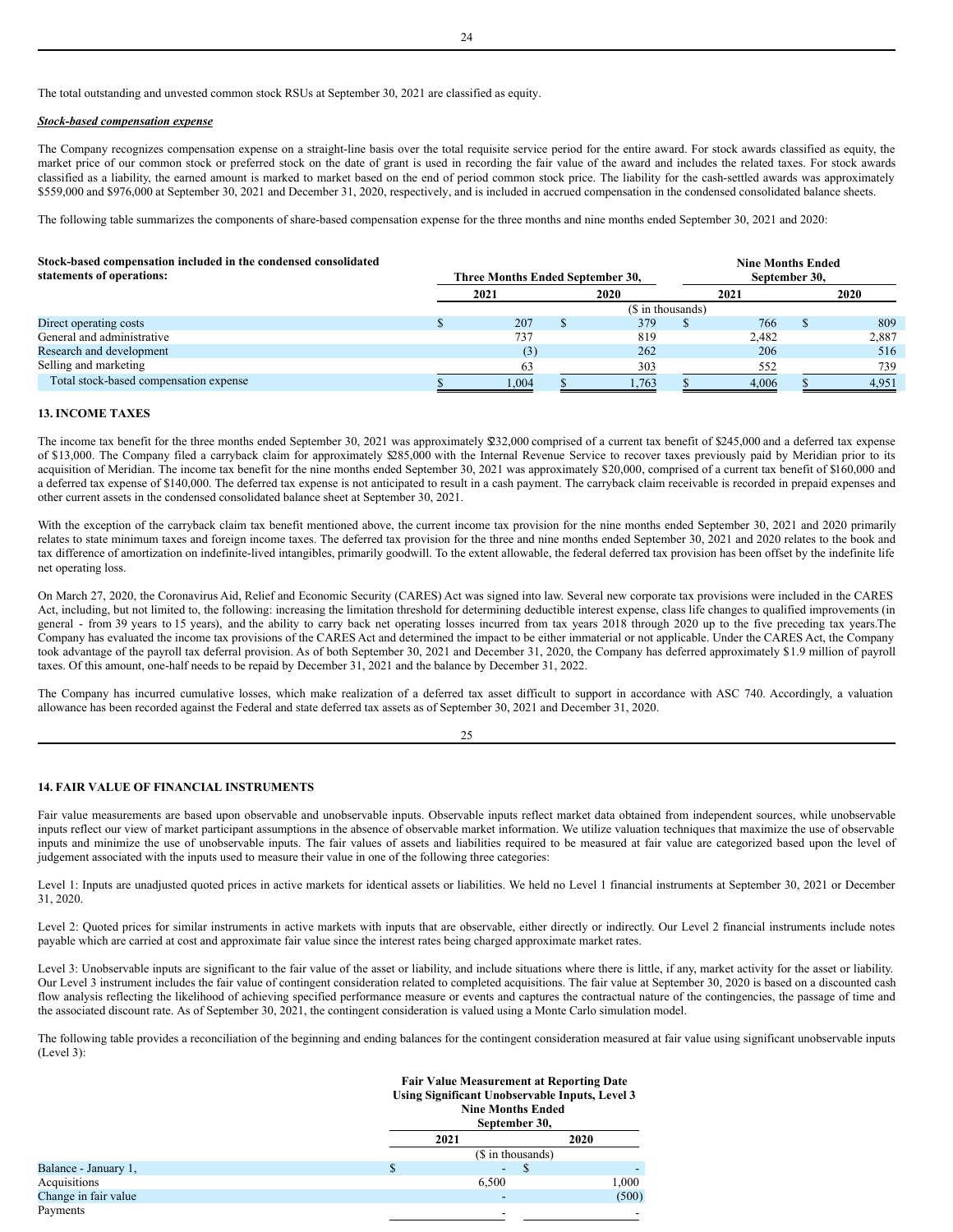| Balance -<br>$\cdot$ 30.<br>September | 500 | 500 |
|---------------------------------------|-----|-----|
|                                       |     |     |

### **15. SEGMENT REPORTING**

The Company's Chief Executive Officer and Executive Chairman jointly serve as the Chief Operating Decision Maker ("CODM"), organize the Company, manage resource allocations and measure performance among two operating and reportable segments: (i) Healthcare IT and (ii) Medical Practice Management.

The Healthcare IT segment includes revenue cycle management, SaaS solutions and other services. The Medical Practice Management segment includes the management of three medical practices. Each segment is considered a reporting unit. The CODM evaluates financial performance of the business units on the basis of revenue and direct operating costs excluding unallocated amounts, that are mainly corporate overhead costs. Our CODM does not evaluate operating segments using asset or liability information. The accounting policies of the segments are the same as those disclosed in the Company's Annual Report on Form 10-K for the year ended December 31, 2020 filed with the SEC on February 25, 2021. The following tables present revenues, operating expenses and operating (loss) income by reportable segment:

|                                                                    | Nine Months Ended September 30, 2021<br>(\$ in thousands) |                      |                                       |       |                                                    |          |  |              |  |  |
|--------------------------------------------------------------------|-----------------------------------------------------------|----------------------|---------------------------------------|-------|----------------------------------------------------|----------|--|--------------|--|--|
|                                                                    |                                                           | <b>Healthcare IT</b> | <b>Medical Practice</b><br>Management |       | <b>Unallocated</b><br>Corporate<br><b>Expenses</b> |          |  | <b>Total</b> |  |  |
| Net revenue                                                        |                                                           | 92,797               |                                       | 9,340 |                                                    |          |  | 102,137      |  |  |
| Operating expenses:                                                |                                                           |                      |                                       |       |                                                    |          |  |              |  |  |
| Direct operating costs                                             |                                                           | 55,473               |                                       | 7,246 |                                                    |          |  | 62,719       |  |  |
| Selling and marketing                                              |                                                           | 6,446                |                                       | 23    |                                                    |          |  | 6,469        |  |  |
| General and administrative                                         |                                                           | 10,175               |                                       | 1,487 |                                                    | 6,152    |  | 17,814       |  |  |
| Research and development                                           |                                                           | 4,328                |                                       |       |                                                    |          |  | 4,328        |  |  |
| Depreciation and amortization                                      |                                                           | 9,251                |                                       | 254   |                                                    |          |  | 9,505        |  |  |
| Loss on lease termination, impairment and unoccupied lease charges |                                                           | 1,664                |                                       |       |                                                    |          |  | 1,664        |  |  |
| Total operating expenses                                           |                                                           | 87,337               |                                       | 9,010 |                                                    | 6,152    |  | 102,499      |  |  |
| Operating income (loss)                                            |                                                           | 5,460                |                                       | 330   |                                                    | (6, 152) |  | (362)        |  |  |

|                                                                    |  |        | Three Months Ended September 30, 2021 |                      |                                       |                                                    |       |
|--------------------------------------------------------------------|--|--------|---------------------------------------|----------------------|---------------------------------------|----------------------------------------------------|-------|
|                                                                    |  |        | (\$ in thousands)                     |                      |                                       |                                                    |       |
|                                                                    |  |        |                                       | <b>Healthcare IT</b> | <b>Medical Practice</b><br>Management | <b>Unallocated</b><br>Corporate<br><b>Expenses</b> | Total |
| Net revenue                                                        |  | 34,678 | 3,626                                 |                      | 38,304                                |                                                    |       |
| Operating expenses:                                                |  |        |                                       |                      |                                       |                                                    |       |
| Direct operating costs                                             |  | 21,324 | 2,800                                 |                      | 24,124                                |                                                    |       |
| Selling and marketing                                              |  | 2,368  |                                       |                      | 2,375                                 |                                                    |       |
| General and administrative                                         |  | 3,336  | 471                                   | 2,114                | 5,921                                 |                                                    |       |
| Research and development                                           |  | 488    |                                       |                      | 488                                   |                                                    |       |
| Depreciation and amortization                                      |  | 3,459  | 88                                    |                      | 3,547                                 |                                                    |       |
| Loss on lease termination, impairment and unoccupied lease charges |  | 424    |                                       |                      | 424                                   |                                                    |       |
| Total operating expenses                                           |  | 31,399 | 3,366                                 | 2,114                | 36,879                                |                                                    |       |
| Operating income (loss)                                            |  | 3,279  | 260                                   | (2,114)              | 1,425                                 |                                                    |       |

|                                    |  | Nine Months Ended September 30, 2020<br>(\$ in thousands) |                                       |                          |                                                    |                          |       |         |  |  |  |
|------------------------------------|--|-----------------------------------------------------------|---------------------------------------|--------------------------|----------------------------------------------------|--------------------------|-------|---------|--|--|--|
|                                    |  | <b>Healthcare IT</b>                                      | <b>Medical Practice</b><br>Management |                          | <b>Unallocated</b><br>Corporate<br><b>Expenses</b> |                          | Total |         |  |  |  |
| Net revenue                        |  | 64,159                                                    |                                       | 8,926                    |                                                    |                          | ъ     | 73,085  |  |  |  |
| Operating expenses:                |  |                                                           |                                       |                          |                                                    |                          |       |         |  |  |  |
| Direct operating costs             |  | 39,074                                                    |                                       | 6,768                    |                                                    | $\overline{\phantom{a}}$ |       | 45,842  |  |  |  |
| Selling and marketing              |  | 4,753                                                     |                                       | 25                       |                                                    | $\overline{\phantom{a}}$ |       | 4,778   |  |  |  |
| General and administrative         |  | 11,067                                                    |                                       | 1,493                    |                                                    | 4,616                    |       | 17,176  |  |  |  |
| Research and development           |  | 6,846                                                     |                                       | $\overline{\phantom{a}}$ |                                                    | $\overline{\phantom{a}}$ |       | 6,846   |  |  |  |
| Change in contingent consideration |  | (500)                                                     |                                       |                          |                                                    |                          |       | (500)   |  |  |  |
| Depreciation and amortization      |  | 6,706                                                     |                                       | 238                      |                                                    | $\overline{\phantom{0}}$ |       | 6,944   |  |  |  |
| Impairment charges                 |  | 681                                                       |                                       |                          |                                                    |                          |       | 681     |  |  |  |
| Total operating expenses           |  | 68,627                                                    |                                       | 8,524                    |                                                    | 4,616                    |       | 81,767  |  |  |  |
| Operating (loss) income            |  | (4, 468)                                                  |                                       | 402                      |                                                    | (4,616)                  |       | (8,682) |  |  |  |

|                                    | Three Months Ended September 30, 2020 |                                    |  |                          |                 |                          |              |        |  |  |  |
|------------------------------------|---------------------------------------|------------------------------------|--|--------------------------|-----------------|--------------------------|--------------|--------|--|--|--|
|                                    | (\$ in thousands)                     |                                    |  |                          |                 |                          |              |        |  |  |  |
|                                    | <b>Unallocated</b>                    |                                    |  |                          |                 |                          |              |        |  |  |  |
|                                    |                                       | <b>Medical Practice</b>            |  |                          |                 | Corporate                |              |        |  |  |  |
|                                    |                                       | <b>Healthcare IT</b><br>Management |  |                          | <b>Expenses</b> |                          | <b>Total</b> |        |  |  |  |
| Net revenue                        |                                       | 28,191                             |  | 3,448                    |                 |                          |              | 31,639 |  |  |  |
| Operating expenses:                |                                       |                                    |  |                          |                 |                          |              |        |  |  |  |
| Direct operating costs             |                                       | 17.147                             |  | 2,571                    |                 |                          |              | 19,718 |  |  |  |
| Selling and marketing              |                                       | 1,563                              |  | Ô                        |                 |                          |              | 1,571  |  |  |  |
| General and administrative         |                                       | 4,173                              |  | 468                      |                 | 1,550                    |              | 6,191  |  |  |  |
| Research and development           |                                       | 2,367                              |  | $\overline{\phantom{a}}$ |                 | $\overline{\phantom{a}}$ |              | 2,367  |  |  |  |
| Change in contingent consideration |                                       | (500)                              |  | -                        |                 | $\overline{\phantom{a}}$ |              | (500)  |  |  |  |
| Depreciation and amortization      |                                       | 3,127                              |  | 79                       |                 | $\overline{\phantom{a}}$ |              | 3,206  |  |  |  |
| Impairment charges                 |                                       | 321                                |  |                          |                 |                          |              | 321    |  |  |  |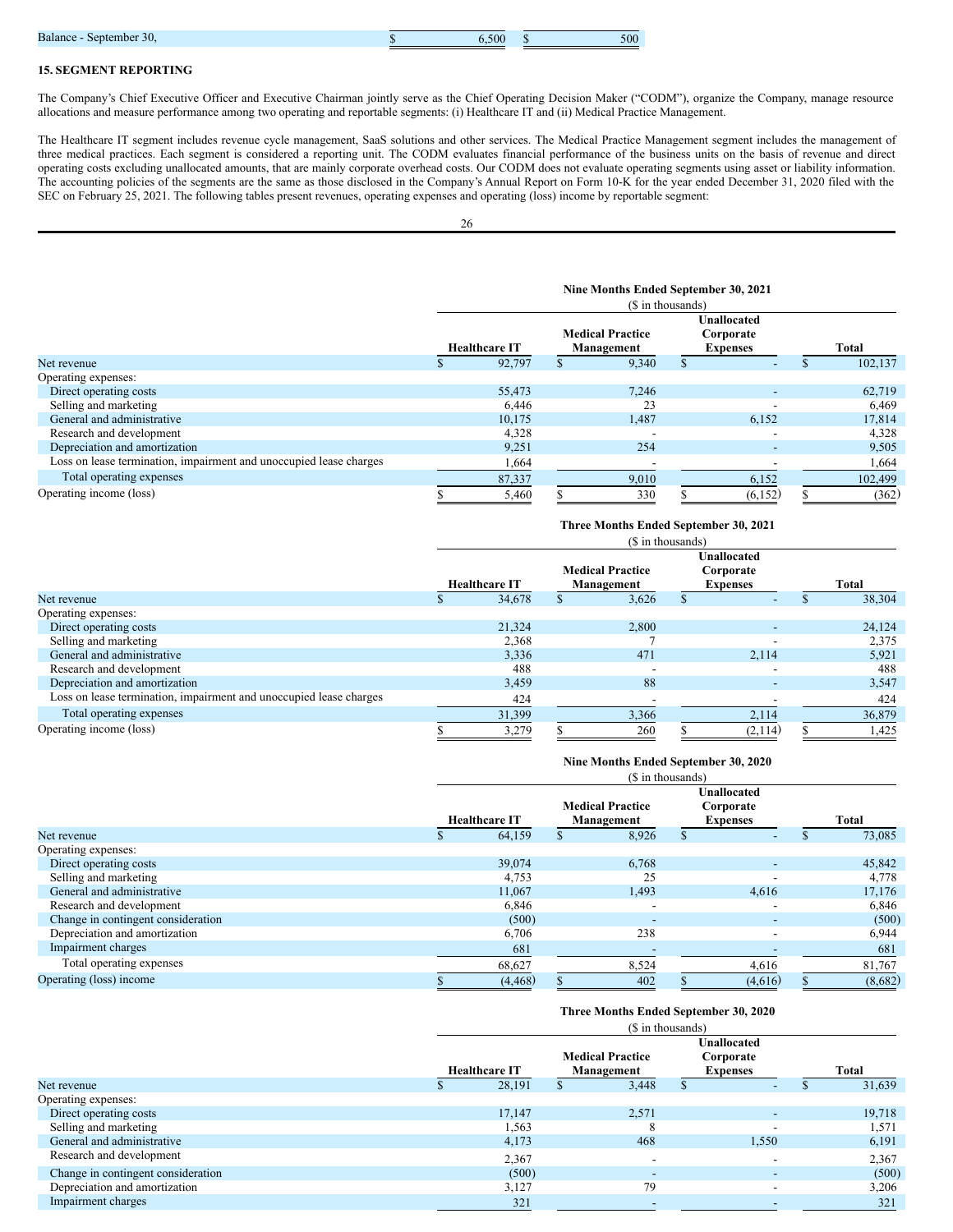| Total operating expenses | 28,198  | 3,126 | 1,550  | 32,874 |
|--------------------------|---------|-------|--------|--------|
| Operating (loss) income  |         | 322   | 1,550) | 1,235' |
|                          |         |       |        |        |
|                          |         |       |        |        |
|                          | ^^<br>- |       |        |        |

### *Item 2. Management's Discussion and Analysis of Financial Condition and Results of Operations*

The following is a discussion of our condensed consolidated financial condition and results of operations for the three and nine months ended September 30, 2021 and 2020, and other factors that are expected to affect our prospective financial condition. The following discussion and analysis should be read together with our Condensed Consolidated Financial Statements and related notes beginning on page 4 of this Quarterly Report on Form 10-Q.

Some of the statements set forth in this section are forward-looking statements relating to our future results of operations. Our actual results may vary from the results anticipated by these statements. Please see "*Forward-Looking Statements*" on page 2 of this Quarterly Report on Form 10-Q.

#### **COVID-19 Pandemic**

In December 2019, a novel strain of coronavirus, SARS-CoV-2, was reported to have surfaced in Wuhan, China. Since then, SARS-CoV-2, and the resulting disease COVID-19, has spread to most countries, and all 50 states within the United States. In March 2020, the World Health Organization declared the COVID-19 outbreak a pandemic. Further, the former President of the United States declared the COVID-19 pandemic a national emergency, invoking powers under the Stafford Act, the legislation that directs federal emergency disaster response, and under the Defense Production Act, the legislation that facilitates the production of goods and services necessary for national security and for other purposes. Numerous governmental jurisdictions, including the State of New Jersey where we maintain our principal executive offices, and those in which many of our U.S. and international offices are based, have imposed, and others in the future may impose, "shelter-in-place" orders, quarantines, executive orders and similar government orders and restrictions for their residents to control the spread of COVID-19. Most states and the federal government, including the State of New Jersey, together with foreign jurisdictions in which we have operations centers, had declared a state of emergency related to the spread of COVID-19.

While the COVID-19 pandemic did not materially adversely affect the Company's consolidated financial results and operations during the nine months ended September 30, 2021, economic and health conditions in the United States and across most of the globe continue to change. The Company expanded its telehealth operations, which is an alternative to office visits. However, not all physicians are using telehealth and not to the same extent as previous office visits.

The COVID-19 pandemic is affecting the Company's operations in 2021, and may continue to do so indefinitely thereafter. The pandemic may have an impact on the Company's business, operations, and financial results and conditions, directly and indirectly, including, without limitation, impacts on the health of the Company's management and employees, its operations, marketing and sales activities, and on the overall economy. The spread of the virus did not adversely affect the health and availability of our employees and staff. The scope and nature of these impacts, most of which are beyond the Company's control, continue to evolve and the outcomes are uncertain.

Due to the above circumstances and as described generally in this Quarterly Report on Form 10-Q, the Company's consolidated results of operations for the three and nine months ended September 30, 2021 are not necessarily indicative of the results to be expected for the full fiscal year. The Company is not aware of any certain event or circumstance that would require an update to its estimates or judgements or a revision of the carrying value of its assets or liabilities as of the date of issuance of this Quarterly Report on Form 10-Q. These estimates could change in the future as new information about future developments is obtained. Management cannot predict the full impact of the COVID-19 pandemic on the Company's consolidated operations nor on economic conditions generally, including the effects on patient visits. The ultimate extent of the effects of the COVID-19 pandemic on the Company is highly uncertain and will depend on highly unpredictable factors such as the ultimate geographic spread of the disease, the severity of the disease, the duration of outbreak, and the effectiveness of any further developments globally and nationally. The Company will actively monitor the situation and take further action that is in the best interest of our employees, customers, partners, and stockholders.

28

#### **Overview**

CareCloud, Inc. ("CareCloud" and together with its consolidated subsidiaries, the "Company," "we," "us" and/or "our") is a healthcare information technology company that provides a full suite of proprietary cloud-based solutions, together with related business services, to healthcare providers and hospitals throughout the United States. Our Software-as-a-Service ("SaaS") platform includes revenue cycle management ("RCM"), practice management ("PM"), electronic health record ("EHR"), business intelligence, telehealth, patient experience management ("PXM") solutions and complementary software tools and business services for high-performance medical groups and health systems.

At a high level, these solutions can be categorized as follows:

- Technology-enabled business solutions, which are often bundled but are occasionally provided individually, including:
	- EHRs, which are easy to use, integrated with our business services or offered as Software-as-a-Service ("SaaS") solutions, and allow our healthcare provider clients to deliver better patient care, document their clinical visits effectively and thus potentially qualify for government incentives, reduce documentation errors and reduce paperwork;
	- PM software and related tools, which support our clients' day-to-day business operations and workflows;
	- Mobile Health ("mHealth") solutions, including smartphone applications that assist patients and healthcare providers in the provision of healthcare services;
	- Telehealth solutions, which allow healthcare providers to conduct remote patient visits;
	- Healthcare claims clearinghouse, which enables our clients to electronically scrub and submit claims to, and process payments from, insurance companies;
	- Business intelligence, customized applications, interfaces and a variety of other technology solutions that support our healthcare clients; and
	- RCM services, which include end-to-end medical billing, eligibility, analytics, and related services, all of which can often be provided either with our technology platform or through a third-party system.
	- Professional services consisting of application and advisory services, revenue cycle services, data analytic services and educational training services.
- Medical practice management services are provided to medical practices. In this service model, we provide the medical practice with appropriate facilities, equipment, supplies, support services, nurses and administrative support staff. We also provide management, bill-paying and financial advisory services.

Our solutions enable clients to increase financial and operational performance, streamline clinical workflows, get better insight through data, and make better business and clinical decisions, resulting in improvement in patient care and collections while reducing administrative burdens and operating costs.

The modernization of the healthcare industry is transforming nearly every aspect of a healthcare organization from policy to providers, clinical care to member services, devices to data, and ultimately the quality of the patient's experience as a healthcare consumer. We create elegant, user-friendly applications that solve many of the challenges facing healthcare organizations. We partner with organizations to develop customized, best-in-class solutions to solve their specific challenges while ensuring they also meet future regulatory and organizational requirements and market demands.

We are able to deliver our industry-leading solutions at very competitive prices because we leverage a combination of our proprietary software, which automates our workflows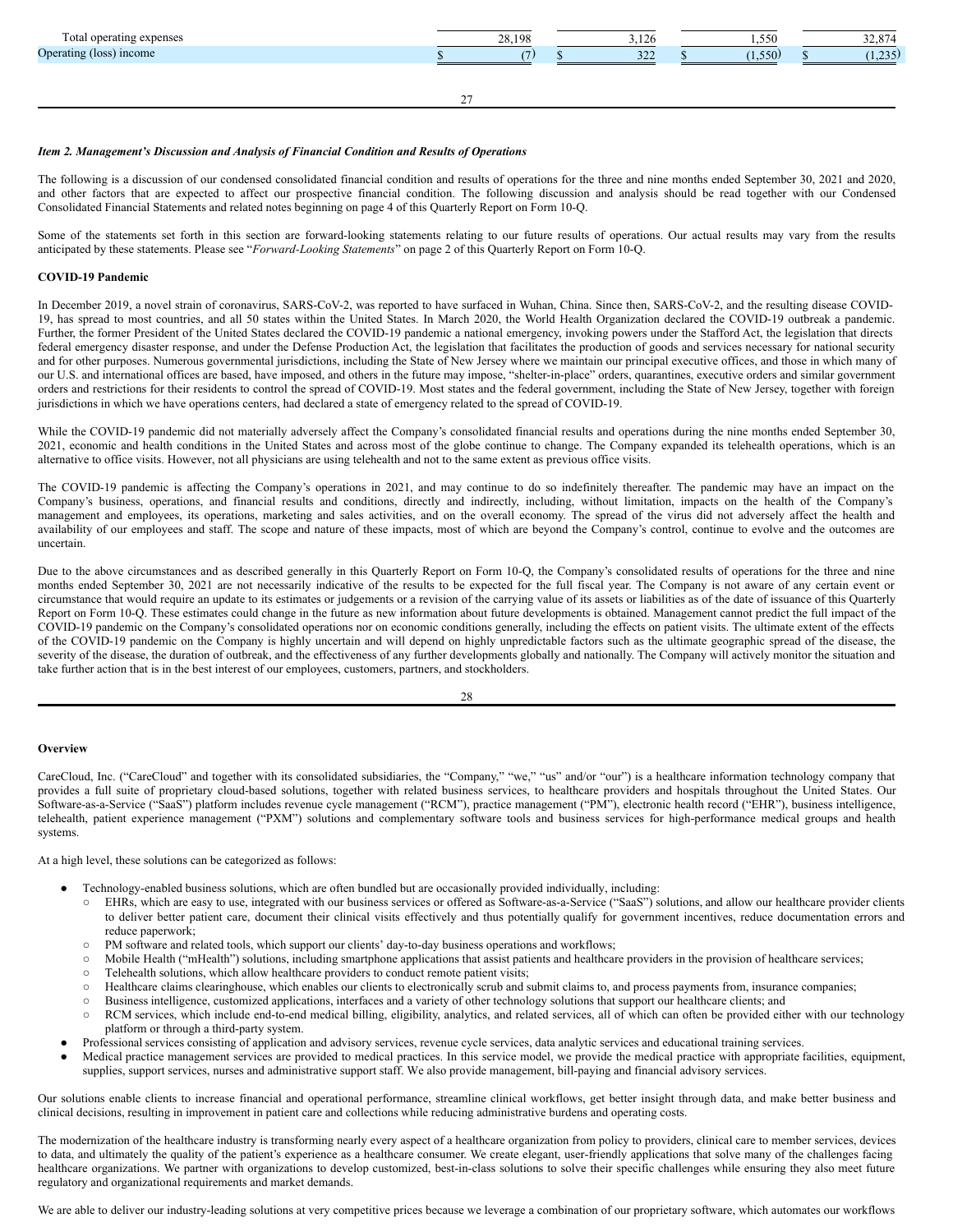and increases efficiency, together with our team of approximately 700 experienced health industry experts throughout the United States. These experts are supported by our highly educated and specialized offshore workforce of approximately 3,400 team members at labor costs that we believe are approximately one-tenth the cost of comparable U.S. employees. Our unique business model also allowed us to become a leading consolidator in our industry sector, gaining us a reputation for acquiring and positively transforming distressed competitors into profitable operations of CareCloud.

Adoption of our technology-enabled business solutions typically requires little or no upfront expenditure by a client. Additionally, for most of our solutions and customers, our financial performance is linked directly to the financial performance of our clients, as the vast majority of our revenues are based on a percentage of our clients' collections. The fees we charge for our complete, integrated, end-to-end solution are very competitive and among the lowest in the industry. We estimate that we currently provide services to more than 40,000 providers, (which we define as physicians, nurses, nurse practitioners, physician assistants and other clinical staff that render bills for their services) practicing in approximately 2,600 independent medical practices and hospitals representing 80 specialties and subspecialties in 50 states. In addition, we serve approximately 200 clients that are not medical practices, but are primarily service organizations who serve the healthcare community. The foregoing numbers include clients leveraging any of our products or services, and are based, in part, upon estimates where the precise number of practices or providers is unknown.

We service clients ranging from small practices, consisting of one to ten providers, to large practices with over 2,300 providers operating in multiple states, to community hospitals.

On January 8, 2020, through a merger with a subsidiary, the Company acquired CareCloud Corporation, a Delaware corporation which was subsequently renamed CareCloud Health, Inc. ("CCH"), which has developed a highly acclaimed cloud-based platform including EHR, PM and patient experience capabilities. The Company paid \$11.9 million in cash, assumed a working capital deficiency of approximately \$5.1 million and issued 760,000 shares of the Company's Series A Preferred Stock and two million warrants for the purchase of the Company's common stock at prices of \$7.50 for two years and \$10.00 per share for three years.

On June 16, 2020, the Company purchased all of the issued and outstanding capital stock of Meridian Billing Management Co. and its affiliate Origin Holdings, Inc. (collectively, "Meridian," and sometimes referred to as "Meridian Medical Management"), a former GE Healthcare IT company that delivers advanced healthcare information technology solutions and services. The Company paid \$11.9 million in cash, issued 200,000 shares of the Company's Series A Preferred Stock and warrants to purchase 2,250,000 of the Company's common stock with an exercise price per share of \$7.50 for two years and assumed Meridian's negative working capital and certain long-term lease liabilities where the space is either not being utilized or will be vacated shortly, with an aggregate value of approximately \$4.8 million.

On June 1, 2021, CareCloud Acquisition Corp ("CAC"), a wholly-owned subsidiary, entered into an Asset and Stock Purchase Agreement (the "Purchase Agreement") with MedMatica Consulting Associates, Inc., ("MedMatica") whereby CAC purchased the assets of MedMatica and the stock of its wholly-owned subsidiary Santa Rosa Staffing, Inc. ("SRS"). MedMatica and SRS provide a broad range of specialty consulting services to hospitals and large healthcare groups, including certain consulting services related to healthcare IT applications services and implementations, practice management, and revenue cycle management. The total consideration paid at closing was \$10 million in cash, net of \$1.5 million of escrow withheld. A working capital adjustment of approximately \$3.8 million was also paid at closing. The Purchase Agreement provides that if during the 18-month period commencing on June 1, 2021 ("the "Earn-Out Period"), CAC's EBITDA and revenue targets are achieved, then CAC shall pay an earn-out up to a maximum of \$8 million (the "Base Earn-Out"). If during the Earn-Out Period, CAC's additional and increased EBITDA and revenue targets are achieved, then CAC shall pay an additional earn-out, up to a maximum of \$5 million (the "Additional Earn-Out", collectively, with the Base Earn-Out, the "Earn-Out"). CAC will have the right to offset the Earn-Out against any claim for which CAC is entitled to indemnification under the Purchase Agreement and against damages for breaches by the seller of the non-competition and non-solicitation provisions in the Purchase Agreement.

Our offshore operations in the Pakistan Offices and Sri Lanka accountedfor approximately 11% and 10% of total expenses for the nine months ended September 30, 2021 and 2020, respectively. A significant portion of those foreign expenses were personnel-related costs (approximately 80% for both the nine months ended September 30, 2021 and 2020). Because personnel-related costs are significantly lower in Pakistan and Sri Lanka than in the U.S. and many other offshore locations, we believe our offshore operations give us a competitive advantage over many industry participants. We are able to achieve significant cost reductions and leverage technology to reduce manual work and strategically transition a portion of the remaining manual tasks to our highly-specialized, cost-efficient team in the U.S., the Pakistan Offices and Sri Lanka.

### **Key Performance Measures**

We consider numerous factors in assessing our performance. Key performance measures used by management, including adjusted EBITDA, adjusted operating income, adjusted operating margin, adjusted net income and adjusted net income per share, are non-GAAP financial measures, which we believe better enable management and investors to analyze and compare the underlying business results from period to period.

30

These non-GAAP financial measures should not be considered in isolation, or as a substitute for or superior to, financial measures calculated in accordance with accounting principles generally accepted in the United States of America ("GAAP"). Moreover, these non-GAAP financial measures have limitations in that they do not reflect all the items associated with the operations of our business as determined in accordance with GAAP. We compensate for these limitations by analyzing current and future results on a GAAP basis as well as a non-GAAP basis, and we provide reconciliations from the most directly comparable GAAP financial measures to the non-GAAP financial measures. Our non-GAAP financial measures may not be comparable to similarly titled measures of other companies. Other companies, including companies in our industry, may calculate similarly titled non-GAAP financial measures differently than we do, limiting the usefulness of those measures for comparative purposes.

Adjusted EBITDA, adjusted operating income, adjusted operating margin, adjusted net income and adjusted net income per share provide an alternative view of performance used by management and we believe that an investor's understanding of our performance is enhanced by disclosing these adjusted performance measures.

Adjusted EBITDA excludes the following elements which are included in GAAP net income (loss):

- Income tax expense (benefit) or the cash requirements to pay our taxes;
- Interest expense, or the cash requirements necessary to service interest on principal payments, on our debt;
- Foreign currency gains and losses and other non-operating expenditures;
- Stock-based compensation expense includes cash-settled awards and the related taxes, based on changes in the stock price;
- Depreciation and amortization charges;
- Integration costs, such as severance amounts paid to employees from acquired businesses, and transaction costs, such as brokerage fees, pre-acquisition accounting costs and legal fees and exit costs related to contractual agreements; and
- Loss on lease termination, impairment and unoccupied lease charges.

Set forth below is a presentation of our adjusted EBITDA for the three and nine months ended September 30, 2021 and 2020:

|      | <b>Three Months Ended</b> |      | <b>Nine Months Ended</b> |  |  |  |  |  |  |
|------|---------------------------|------|--------------------------|--|--|--|--|--|--|
|      | September 30,             |      | September 30,            |  |  |  |  |  |  |
| 2021 | 2020                      | 2021 | 2020                     |  |  |  |  |  |  |
|      | (\$ in thousands)         |      |                          |  |  |  |  |  |  |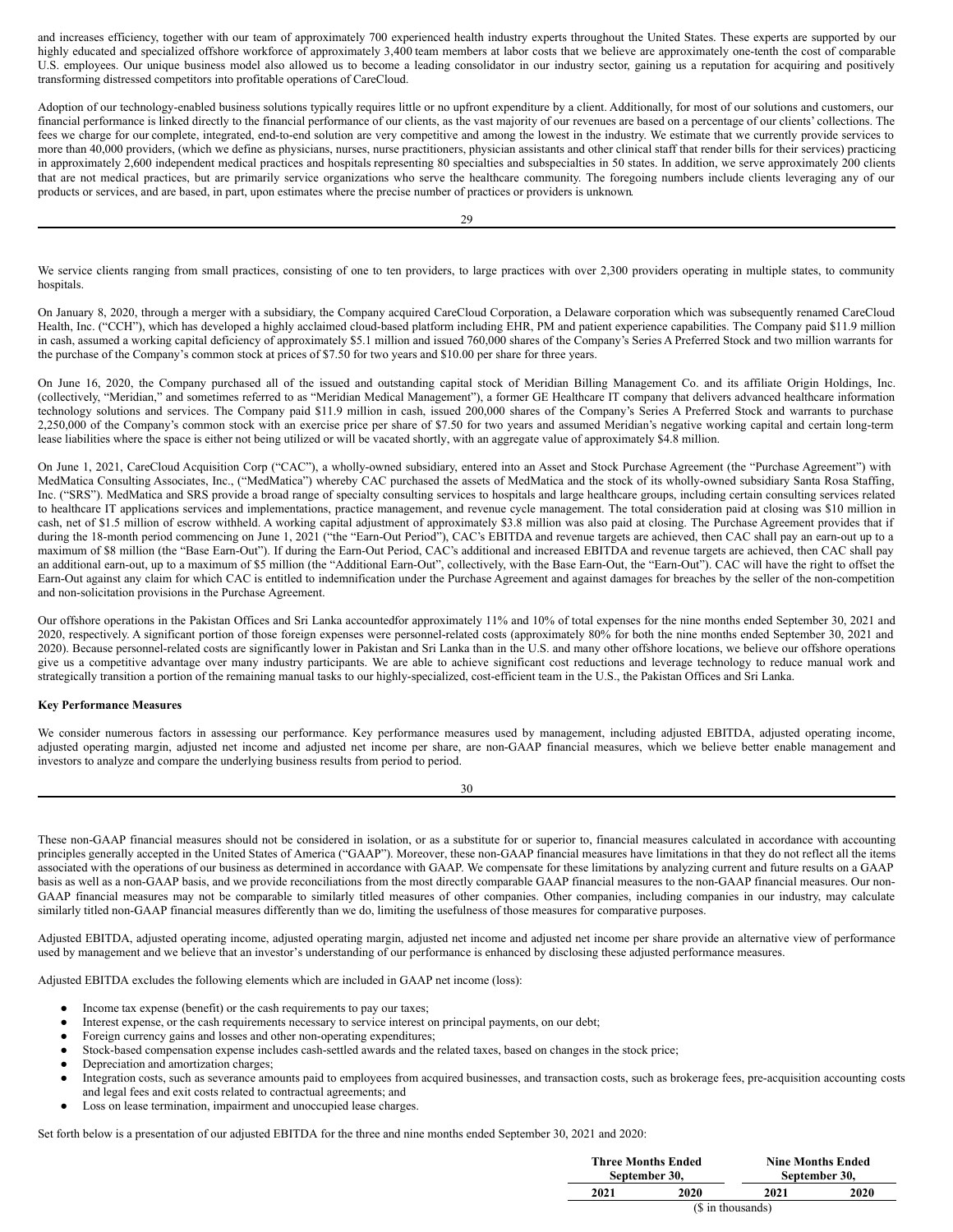| Net revenue                                                        |  | 38,304 | 31,639  | ъ | 102,137 | 73,085  |
|--------------------------------------------------------------------|--|--------|---------|---|---------|---------|
| GAAP net income (loss)                                             |  | 1,505  | (1,673) |   | (686)   | (8,968) |
| (Benefit) provision for income taxes                               |  | (232)  | 62      |   | (20)    | 18      |
| Net interest expense                                               |  | 87     | 130     |   | 264     | 352     |
| Foreign exchange loss / other expense                              |  | 70     | 296     |   | 167     | (17)    |
| Stock-based compensation expense                                   |  | 1,004  | 1,763   |   | 4,006   | 4,951   |
| Depreciation and amortization                                      |  | 3,547  | 3,206   |   | 9,505   | 6,944   |
| Transaction and integration costs                                  |  | 269    | 609     |   | 1,118   | 1,709   |
| Loss on lease termination, impairment and unoccupied lease charges |  | 424    | 321     |   | 1,664   | 681     |
| Change in contingent consideration                                 |  |        | (500)   |   |         | (500)   |
| <b>Adjusted EBITDA</b>                                             |  | 6,674  | 4,214   |   | 16,018  | 5,170   |
| 31                                                                 |  |        |         |   |         |         |

Adjusted operating income and adjusted operating margin exclude the following elements that are included in GAAP operating income (loss):

- Stock-based compensation expense includes cash-settled awards and the related taxes, based on changes in the stock price;
- Amortization of purchased intangible assets;
- Integration costs, such as severance amounts paid to employees from acquired businesses, and transaction costs, such as brokerage fees, pre-acquisition accounting costs and legal fees and exit costs related to contractual agreements; and
- Loss on lease termination, impairment and unoccupied lease charges.

Set forth below is a presentation of our adjusted operating income and adjusted operating margin, which represents adjusted operating income as a percentage of net revenue, for the three and nine months ended September 30, 2021 and 2020:

|                                                                    | <b>Three Months Ended</b><br>September 30, |  |                   |  | <b>Nine Months Ended</b><br>September 30, |  |            |
|--------------------------------------------------------------------|--------------------------------------------|--|-------------------|--|-------------------------------------------|--|------------|
|                                                                    | 2020<br>2021                               |  |                   |  | 2021                                      |  | 2020       |
|                                                                    |                                            |  | (\$ in thousands) |  |                                           |  |            |
| Net revenue                                                        | 38,304                                     |  | 31,639            |  | 102,137                                   |  | 73,085     |
|                                                                    |                                            |  |                   |  |                                           |  |            |
| GAAP net income (loss)                                             | 1,505                                      |  | (1,673)           |  | (686)                                     |  | (8,968)    |
| (Benefit) provision for income taxes                               | (232)                                      |  | 62                |  | (20)                                      |  | 18         |
| Net interest expense                                               | 87                                         |  | 130               |  | 264                                       |  | 352        |
| Other expense (income) - net                                       | 65                                         |  | 246               |  | 80                                        |  | (84)       |
| GAAP operating income (loss)                                       | 1,425                                      |  | (1,235)           |  | (362)                                     |  | (8,682)    |
| GAAP operating margin                                              | 3.7%                                       |  | $(3.9)\%$         |  | $(0.4)\%$                                 |  | $(11.9)\%$ |
|                                                                    |                                            |  |                   |  |                                           |  |            |
| Stock-based compensation expense                                   | 1,004                                      |  | 1,763             |  | 4,006                                     |  | 4,951      |
| Amortization of purchased intangible assets                        | 2,768                                      |  | 2,690             |  | 7.079                                     |  | 5,751      |
| Transaction and integration costs                                  | 269                                        |  | 609               |  | 1,118                                     |  | 1,709      |
| Loss on lease termination, impairment and unoccupied lease charges | 424                                        |  | 321               |  | 1,664                                     |  | 681        |
| Change in contingent consideration                                 |                                            |  | (500)             |  |                                           |  | (500)      |
| Non-GAAP adjusted operating income                                 | 5,890                                      |  | 3,648             |  | 13,505                                    |  | 3,910      |
| Non-GAAP adjusted operating margin                                 | 15.4%                                      |  | 11.5%             |  | 13.2%                                     |  | 5.3%       |

Adjusted net income and adjusted net income per share exclude the following elements which are included in GAAP net income (loss):

- Foreign currency gains and losses and other non-operating expenditures;
- Stock-based compensation expense includes cash-settled awards and the related taxes, based on changes in the stock price;
- Amortization of purchased intangible assets;
- Integration costs, such as severance amounts paid to employees from acquired businesses, and transaction costs, such as brokerage fees, pre-acquisition accounting costs and legal fees and exit costs related to contractual agreements;
- Loss on lease termination, impairment and unoccupied lease charges; and
- Income tax expense (benefit) resulting from the amortization of goodwill related to our acquisitions.

32

No tax effect has been provided in computing non-GAAP adjusted net income and non-GAAP adjusted net income per share as the Company has sufficient carry forward net operating losses to offset the applicable income taxes. The following table shows our reconciliation of GAAP net loss to non-GAAP adjusted net income for the three and nine months ended September 30, 2021 and 2020:

|                                                                    | <b>Three Months Ended</b><br>September 30, |       |  | <b>Nine Months Ended</b><br>September 30, |      |       |    |         |
|--------------------------------------------------------------------|--------------------------------------------|-------|--|-------------------------------------------|------|-------|----|---------|
|                                                                    |                                            | 2021  |  | 2020                                      | 2021 |       |    | 2020    |
|                                                                    | (\$ in thousands)                          |       |  |                                           |      |       |    |         |
| GAAP net income (loss)                                             | a.                                         | 1,505 |  | $(1,673)$ \$                              |      | (686) | -S | (8,968) |
|                                                                    |                                            |       |  |                                           |      |       |    |         |
| Foreign exchange loss / other expense                              |                                            | 70    |  | 296                                       |      | 167   |    | (17)    |
| Stock-based compensation expense                                   |                                            | 1,004 |  | 1.763                                     |      | 4,006 |    | 4,951   |
| Amortization of purchased intangible assets                        |                                            | 2.768 |  | 2,690                                     |      | 7,079 |    | 5,751   |
| Transaction and integration costs                                  |                                            | 269   |  | 609                                       |      | 1,118 |    | 1,709   |
| Loss on lease termination, impairment and unoccupied lease charges |                                            | 424   |  | 321                                       |      | 1,664 |    | 681     |
| Change in contingent consideration                                 |                                            |       |  | (500)                                     |      |       |    | (500)   |
| Income tax expense (benefit) related to goodwill                   |                                            | 13    |  |                                           |      | 140   |    | (93)    |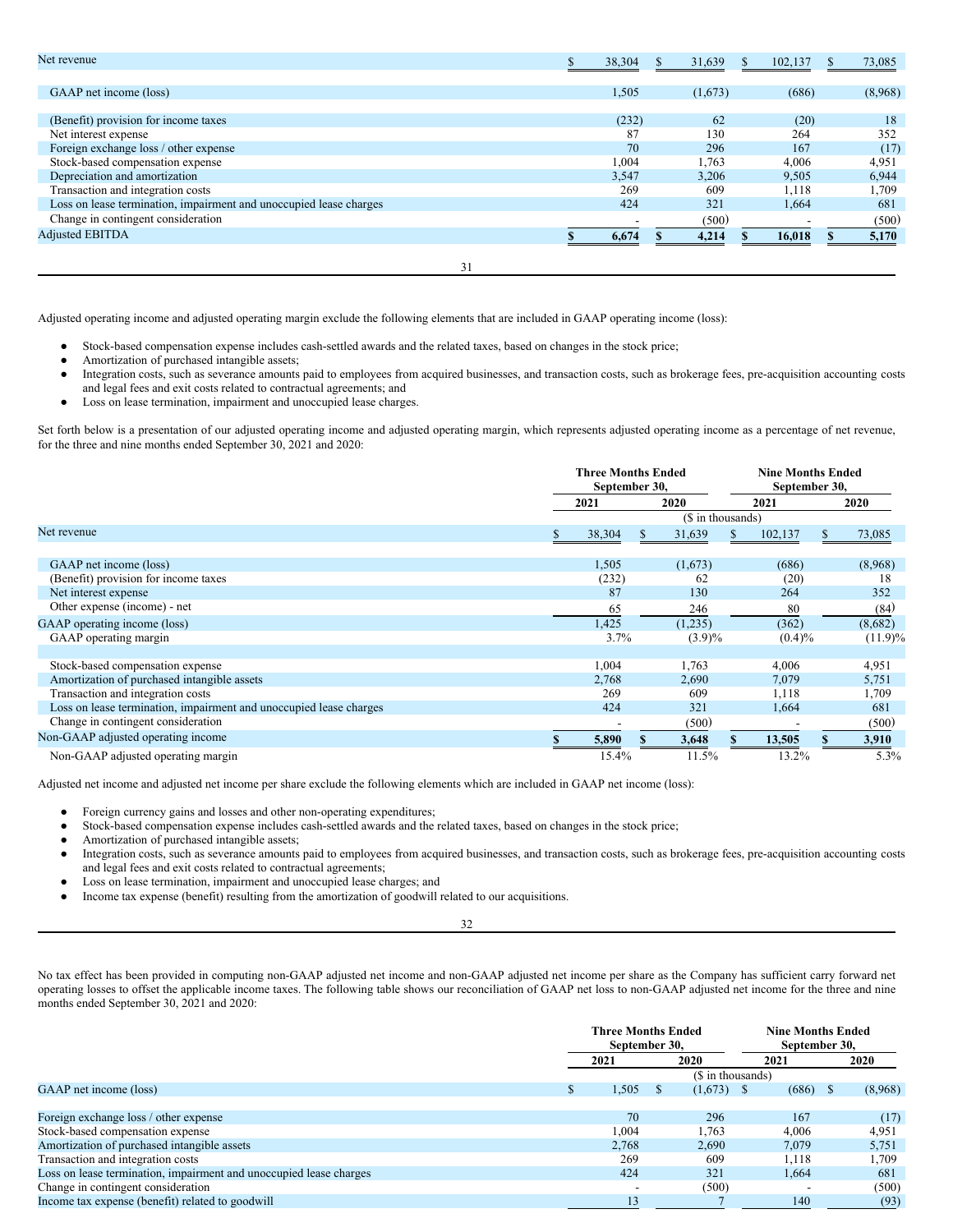| Non-0<br>AP adiusted<br>l net income<br>. | 051 |  | .488 | $\sim$ |
|-------------------------------------------|-----|--|------|--------|
|                                           |     |  |      |        |

Set forth below is a reconciliation of our GAAP net loss attributable to common shareholders, per share to our non-GAAP adjusted net income per share:

|                                                                    |    | <b>Three Months Ended</b><br>September 30, |              |            | <b>Nine Months Ended</b><br>September 30, |            |    |            |
|--------------------------------------------------------------------|----|--------------------------------------------|--------------|------------|-------------------------------------------|------------|----|------------|
|                                                                    |    | 2021                                       |              | 2020       |                                           | 2021       |    | 2020       |
| GAAP net loss attributable to common shareholders, per share       | S. | (0.15)                                     | <sup>S</sup> | (0.46)     | S                                         | (0.77)     | -S | (1.53)     |
| Impact of preferred stock dividend                                 |    | 0.25                                       |              | 0.33       |                                           | 0.72       |    | 0.85       |
| Net income (loss) per end-of-period share                          |    | 0.10                                       |              | (0.13)     |                                           | (0.05)     |    | (0.68)     |
| Foreign exchange loss / other expense                              |    | 0.00                                       |              | 0.02       |                                           | 0.01       |    | 0.00       |
| Stock-based compensation expense                                   |    | 0.07                                       |              | 0.14       |                                           | 0.27       |    | 0.38       |
| Amortization of purchased intangible assets                        |    | 0.19                                       |              | 0.20       |                                           | 0.48       |    | 0.44       |
| Transaction and integration costs                                  |    | 0.02                                       |              | 0.06       |                                           | 0.08       |    | 0.13       |
| Loss on lease termination, impairment and unoccupied lease charges |    | 0.03                                       |              | 0.02       |                                           | 0.11       |    | 0.05       |
| Change in contingent consideration                                 |    | 0.00                                       |              | (0.04)     |                                           | 0.00       |    | (0.04)     |
| Income tax expense (benefit) related to goodwill                   |    | 0.00                                       |              | 0.00       |                                           | 0.01       |    | (0.01)     |
| Non-GAAP adjusted earnings per share                               |    | 0.41                                       |              | 0.27       |                                           | 0.91       |    | 0.27       |
|                                                                    |    |                                            |              |            |                                           |            |    |            |
| End-of-period common shares                                        |    | 14,873,411                                 |              | 13,136,088 |                                           | 14,873,411 |    | 13,136,088 |
| In-the-money warrants and outstanding unvested RSUs                |    | 2,432,636                                  |              | 4,910,423  |                                           | 2,432,636  |    | 4,910,423  |
| Total fully diluted shares                                         |    | 17,306,047                                 |              | 18,046,511 |                                           | 17,306,047 |    | 18,046,511 |
| Non-GAAP adjusted diluted earnings per share                       |    | 0.35                                       |              | 0.19       |                                           | 0.78       |    | 0.19       |

For purposes of determining non-GAAP adjusted earnings per share, the Company used the number of common shares outstanding at the end of September 30, 2021 and 2020. Non-GAAP adjusted diluted earnings per share was computed using an as-converted method and includes warrants that are in-the-money as of that date as well as outstanding unvested RSUs. Non-GAAP adjusted earnings per share and non-GAAP adjusted diluted earnings per share do not take into account dividends paid on Preferred Stock. No tax effect has been provided in computing non-GAAP adjusted earnings per share and non-GAAP adjusted diluted earnings per share as the Company has sufficient carry forward net operating losses to offset the applicable income taxes.

#### **Key Metrics**

In addition to the line items in our condensed consolidated financial statements, we regularly review the following metrics. We believe information on these metrics is useful for investors to understand the underlying trends in our business.

33

*Providers and Practices Served:* As of September 30, 2021, we provided services to an estimated universe of more than 40,000 providers (which we define as physicians, nurses, nurse practitioners, physician assistants and other clinical staff that render bills for their services), representing approximately 2,600 independent medical practices and hospitals. In addition, we served approximately 200 clients who were not medical practices, but are service organizations who serve the healthcare community. The foregoing numbers include clients leveraging any of our products or services and are based in part upon estimates in cases where the precise number of practices or providers is unknown.

#### **Sources of Revenue**

*Revenue:* We primarily derive our revenues from subscription-based technology-enabled business solutions, reported in our Healthcare IT segment, which are typically billed as a percentage of payments collected by our customers. This fee includes RCM, as well as the ability to use our EHR, practice management system and other software as part of the bundled fee. These solutions accounted for approximately 71% and 86% of our revenues during the three months ended September 30, 2021 and 2020, respectively, and 78% and 84% for the nine months ended September 30, 2021 and 2020, respectively. Other Healthcare IT services, including printing and mailing operations, group purchasing and professional services, represented approximately 20% and 4% of revenues for the three months ended September 30, 2021 and 2020, respectively, and 13% and 4% for the nine months ended September 30, 2021 and 2020, respectively.

We earned approximately 9% and 11% of our revenue from medical practice management services during the three months ended September 30, 2021 and 2020, respectively, and 9% and 12% for the nine months ended September 30, 2021 and 2020, respectively. This revenue represents fees based on our actual costs plus a percentage of the operating profit and is reported in our Medical Practice Management segment.

### **Operating Expenses**

*Direct Operating Costs.*Direct operating cost consists primarily of salaries and benefits related to personnel who provide services to our customers, claims processing costs, costs to operate the three managed practices, including facility lease costs, supplies, insurance and other direct costs related to our services. Costs associated with the implementation of new customers are expensed as incurred. The reported amounts of direct operating costs do not include depreciation and amortization, which are broken out separately in the condensed consolidated statements of operations.

*Selling and Marketing Expense.* Selling and marketing expense consists primarily of compensation and benefits, commissions, travel and advertising expenses.

*General and Administrative Expense.* General and administrative expense consists primarily of personnel-related expense for administrative employees, including compensation, benefits, travel, facility lease costs and insurance, software license fees and outside professional fees.

*Research and Development Expense.* Research and development expense consists primarily of personnel-related costs and third-party contractor costs.

*Contingent Consideration.* Contingent consideration represents the portion of consideration payable to the sellers of some of our acquisitions, the amount of which is based on the achievement of defined performance measures contained in the purchase agreements. Contingent consideration is adjusted to fair value at the end of each reporting period.

*Depreciation and Amortization Expense.* Depreciation expense is charged using the straight-line method over the estimated lives of the assets ranging from three to five years. Amortization expense is charged on either an accelerated or on a straight-line basis over a period of three or four years for most intangible assets acquired in connection with acquisitions including those intangibles related to the group purchasing services. Amortization expense related to the value of our medical practice management clients is amortized on a straight-line basis over a period of twelve years.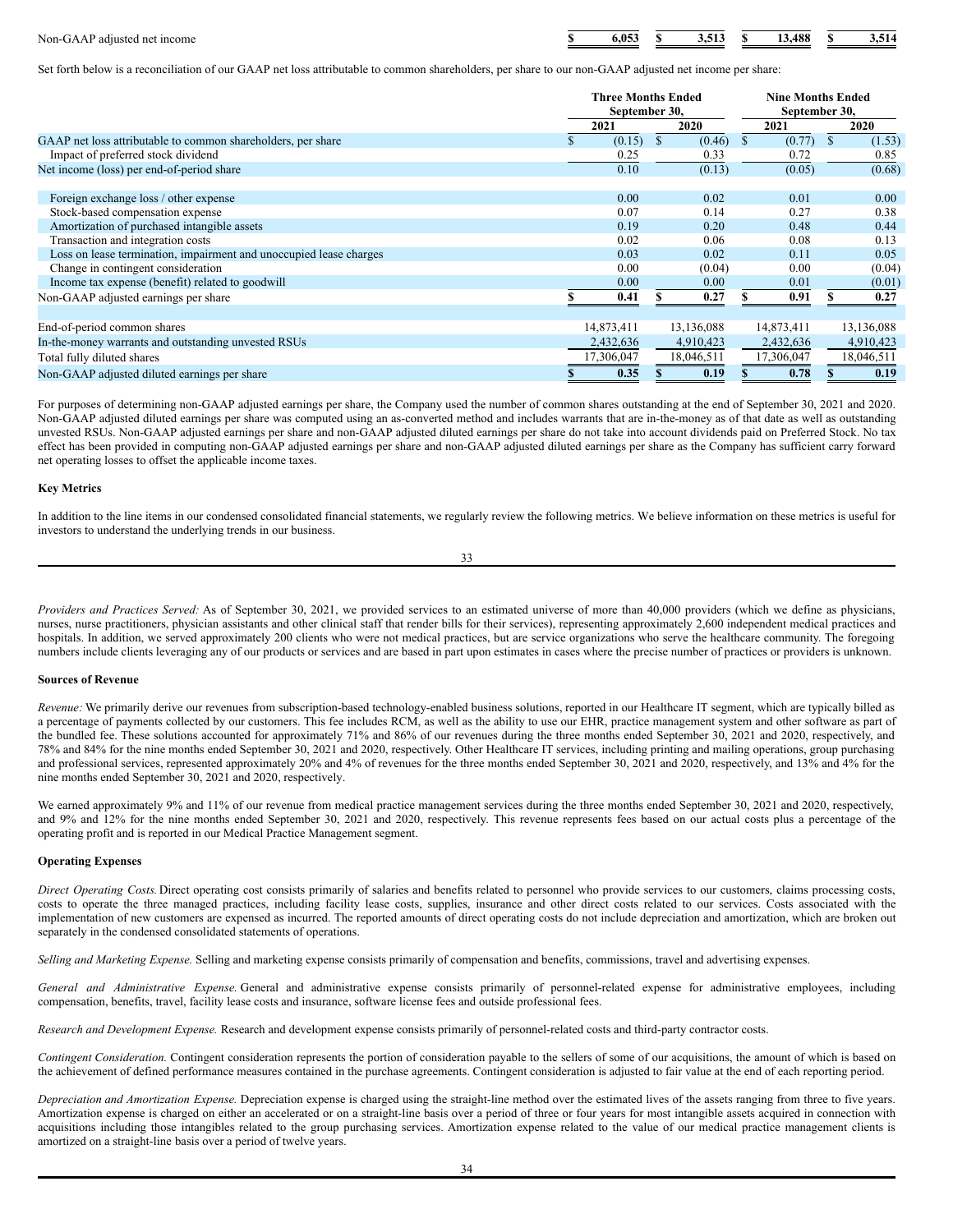Loss on lease termination, Impairment and Unoccupied Lease Charges. Loss on lease termination represents the write-off of leasehold improvements as the result of an early lease termination. Impairment charges represent charges recorded for a leased facility no longer being used by the Company and a non-cancellable vendor contract where the services are no longer being used. Unoccupied lease charges represent the portion of lease and related costs for vacant space not being utilized by the Company. The Company is marketing both the unused facility and the unused space for sub-lease.

*Interest and Other Income (Expense).* Interest expense consists primarily of interest costs related to our line of credit, term loans and amounts due in connection with acquisitions, offset by interest income. Other income (expense) results primarily from foreign currency transaction gains (losses) and income earned from temporary cash investments.

*Income Tax.* In preparing our condensed consolidated financial statements, we estimate income taxes in each of the jurisdictions in which we operate. This process involves estimating actual current tax exposure together with assessing temporary differences resulting from differing treatment of items for tax and financial reporting purposes. These differences result in deferred income tax assets and liabilities. Although the Company is forecasting a return to profitability, it incurred losses historically and there is uncertainty regarding future U.S. taxable income, which makes realization of a deferred tax asset difficult to support in accordance with ASC 740. Accordingly, a valuation allowance has been recorded against all deferred tax assets as of September 30, 2021 and December 31, 2020.

#### **Critical Accounting Policies and Estimates**

The critical accounting policies and estimates used in the preparation of our condensed consolidated financial statements that we believe affect our more significant judgments and estimates used in the preparation of our condensed consolidated financial statements presented in this Report are described in Management's Discussion and Analysis of Financial Condition and Results of Operations and in the Notes to the consolidated financial statements included in our Annual Report on Form 10-K for the year ended December 31, 2020.

#### *Leases:*

We determine if an arrangement is a lease at inception. Operating leases are included in operating lease right-of-use ("ROU") assets, operating lease liability (current portion) and operating lease liability (noncurrent portion) in the condensed consolidated balance sheets at September 30, 2021 and December 31, 2020. The Company does not have any finance leases.

ROU assets represent our right to use an underlying asset for the lease term and lease liabilities represent our obligation to make lease payments arising from the lease. ROU assets and liabilities are recognized at the lease commencement date based on the estimated present value of lease payments over the lease term.

We use our estimated incremental borrowing rates, which are derived from information available at the lease commencement date, in determining the present value of lease payments. We give consideration to bank financing arrangements, geographical location and collateralization of assets when calculating our incremental borrowing rates.

Our lease term includes options to extend the lease when it is reasonably certain that we will exercise that option. Leases with a term of less than 12 months are not recorded in the condensed consolidated balance sheet. Our lease agreements do not contain any residual value guarantees. For real estate leases, we account for the leased and non-leased components as a single lease component. Some leases include escalation clauses and termination options that are factored into the determination of the future lease payments when appropriate.

#### *Capitalized software costs*:

All of our software is considered internal use for accounting purposes, as we do not market or sell our software. As a result, we capitalize certain costs associated with the creation of internally-developed software for internal use. The total of these costs is recorded in Intangible assets - net in our condensed consolidated balance sheets.

We capitalized costs incurred during the application development stage related to our internal use software. Costs incurred during the application development phase are capitalized only when we believe it is probable that the development will result in new or additional functionality. The types of costs capitalized during the application development phase consist of employee compensation, employee benefits and employee stock- based compensation. Costs related to the preliminary project stage and postimplementation activities are expensed as incurred. Capitalized internal-use software is amortized on a straight-line basis over its estimated useful life when the asset has been placed in service for general availability.

35

Significant judgments related to internally-developed software include determining whether it is probable that projects will result in new or additional functionality; concluding on when the application development phase starts and ends; and deciding which costs, especially employee compensation costs, should be capitalized. Additionally, there is judgment applied to the useful lives of capitalized software; we have concluded that the useful lives for capitalized internally-developed software is three years.

Company management employs its best estimates and assumptions in determining the appropriateness of the judgments noted above on a project-by-project basis during initial capitalization as well as subsequent measurement. While we believe that our approach to estimates and judgments is reasonable, actual results could differ, and such differences could lead to an increase or decrease in expense.

As of September 30, 2021 and December 31, 2020, the carrying amounts of internally-developed capitalized software was\$9.8 million and \$5.5 million, respectively. The increase in the capitalized software costs represents the continued investment in proprietary technology.

There have been no material changes in our critical accounting policies and estimates from those described in the Management's Discussion and Analysis of Financial Condition and Results of Operations, included in our Annual Report on Form 10-K for the year ended December 31, 2020, filed with the SEC on February 25, 2021.

### **Results of Operations**

The following table sets forth our consolidated results of operations as a percentage of total revenue for the periods shown:

|                                                                    | <b>Three Months Ended</b><br>September 30. |           | <b>Nine Months Ended</b><br>September 30. |           |  |
|--------------------------------------------------------------------|--------------------------------------------|-----------|-------------------------------------------|-----------|--|
|                                                                    | 2021                                       | 2020      | 2021                                      | 2020      |  |
| Net revenue                                                        | 100.0%                                     | 100.0%    | 100.0%                                    | 100.0%    |  |
| Operating expenses:                                                |                                            |           |                                           |           |  |
| Direct operating costs                                             | 63.0%                                      | 62.3%     | 61.4%                                     | 62.7%     |  |
| Selling and marketing                                              | 6.2%                                       | $5.0\%$   | $6.3\%$                                   | 6.5%      |  |
| General and administrative                                         | 15.5%                                      | 19.6%     | 17.4%                                     | 23.5%     |  |
| Research and development                                           | 1.3%                                       | $7.5\%$   | $4.2\%$                                   | $9.4\%$   |  |
| Change in contingent consideration                                 | $0.0\%$                                    | $(1.6)\%$ | $0.0\%$                                   | (0.7)%    |  |
| Depreciation and amortization                                      | 9.3%                                       | $10.1\%$  | $9.3\%$                                   | 9.5%      |  |
| Loss on lease termination, impairment and unoccupied lease charges | $1.1\%$                                    | $1.0\%$   | $1.6\%$                                   | $0.9\%$   |  |
| Total operating expenses                                           | $96.4\%$                                   | 103.9%    | $100.2\%$                                 | $111.8\%$ |  |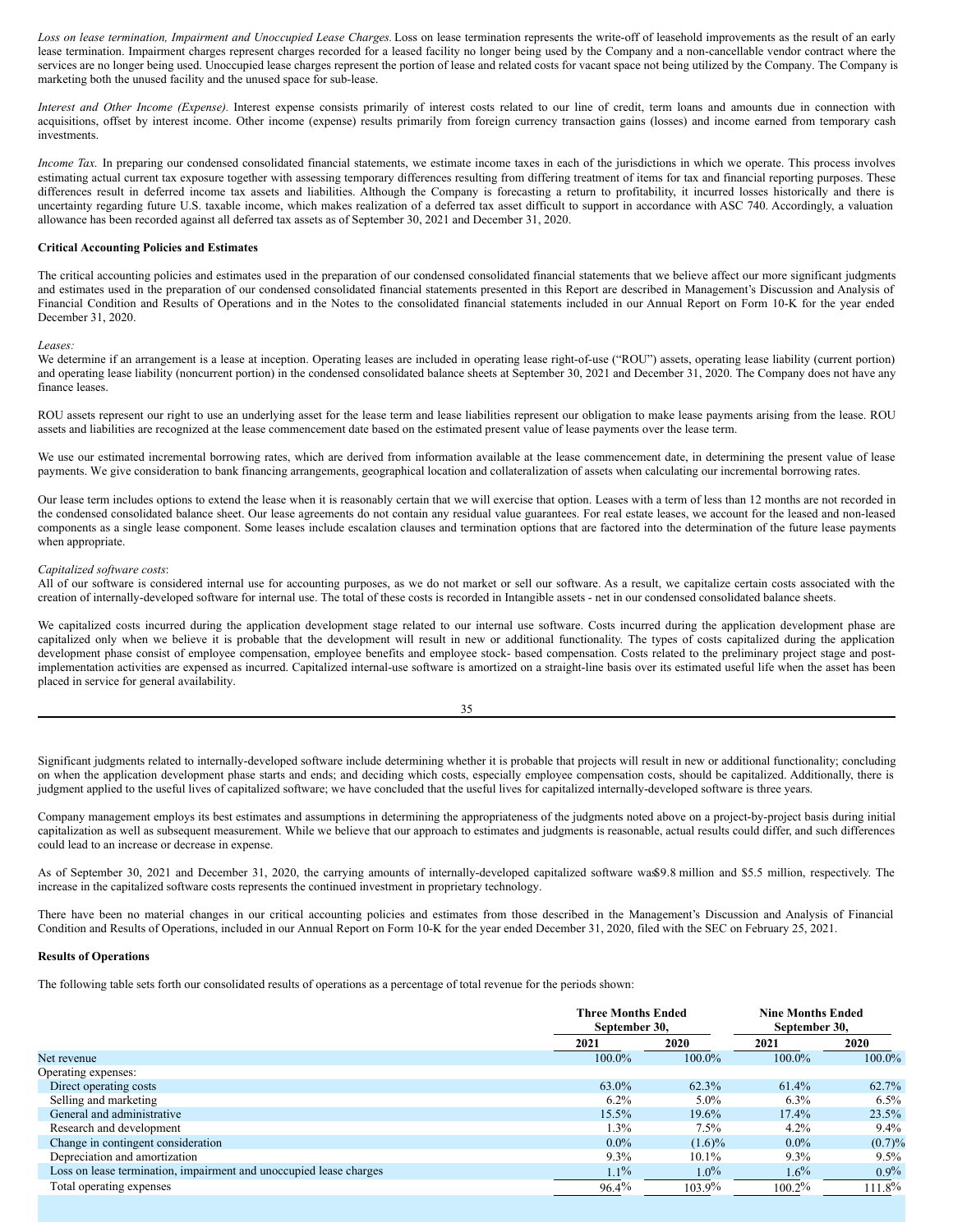| Operating income (loss)           | 3.6%      | $(3.9)\%$ | $(0.2)\%$ | $(11.8)\%$ |
|-----------------------------------|-----------|-----------|-----------|------------|
|                                   |           |           |           |            |
| Interest expense - net            | $0.2\%$   | 0.4%      | $0.3\%$   | 0.5%       |
| Other (expense) income - net      | $(0.2)\%$ | $(0.8)\%$ | $(0.1)$ % | $0.1\%$    |
| Income (loss) before income taxes | $3.2\%$   | $(5.1)\%$ | $(0.6)\%$ | $(12.2)\%$ |
| Income tax (benefit) provision    | $(0.6)\%$ | $0.2\%$   | $(0.0)$ % | $0.0\%$    |
| Net income (loss)                 | $3.8\%$   | $(5.3)\%$ | $(0.6)\%$ | $(12.2)\%$ |
|                                   |           |           |           |            |
|                                   | 36        |           |           |            |

### *Comparison of the three and nine months ended September 30, 2021 and 2020*

|             | <b>Three Months Ended</b> |               |        |                   | <b>Nine Months</b><br><b>Ended</b> |               |        |         |
|-------------|---------------------------|---------------|--------|-------------------|------------------------------------|---------------|--------|---------|
|             |                           | September 30. |        | Change            |                                    | September 30. |        | Change  |
|             | 2021                      | 2020          | Amount | Percent           | 2021                               | 2020          | Amount | Percent |
|             |                           |               |        | (\$ in thousands) |                                    |               |        |         |
| Net revenue | 38,304                    | 31.639        | 6,665  | 21%               | 102,137                            | 73,085        | 29,052 | 40%     |

*Net Revenue.* Net revenue of \$38.3 million and \$102.1 million for the three and nine months ended September 30, 2021, respectively, increased by \$6.7 million or 21% and \$29.1 million or approximately 40% from net revenue of \$31.6 million and \$73.1 million for the three and nine months ended September 30, 2020. Revenue for the three and nine months ended September 30, 2021 includes approximately \$24.5 million and \$63.1 million from customers acquired in the medSR, CCH and Meridian acquisitions. Revenue for the three and nine months ended September 30, 2021 includes \$27.1 million and \$80.1 million relating to technology-enabled business solutions, \$6.9 million and \$11.0 million related to professional services and \$3.6 million and \$9.3 million for medical practice management services.

|                                                            |                         | <b>Three Months</b><br>Ended |             |                   | <b>Nine Months</b><br><b>Ended</b> |          |          |         |  |
|------------------------------------------------------------|-------------------------|------------------------------|-------------|-------------------|------------------------------------|----------|----------|---------|--|
|                                                            | September 30,<br>Change |                              |             |                   | September 30,                      |          | Change   |         |  |
|                                                            | 2021                    | 2020                         | Amount      | Percent           | 2021                               | 2020     | Amount   | Percent |  |
|                                                            |                         |                              |             | (\$ in thousands) |                                    |          |          |         |  |
| Direct operating costs                                     | \$24,124                | \$19,718                     | 4,406<br>S. | 22%               | 62.719                             | \$45,842 | \$16,877 | 37%     |  |
| Selling and marketing                                      | 2,375                   | 1,571                        | 804         | 51%               | 6,469                              | 4,778    | 1,691    | 35%     |  |
| General and administrative                                 | 5,921                   | 6,191                        | (270)       | $(4)\%$           | 17,814                             | 17,176   | 638      | $4\%$   |  |
| Research and development                                   | 488                     | 2,367                        | (1, 879)    | (79)%             | 4,328                              | 6,846    | (2,518)  | (37)%   |  |
| Change in contingent consideration                         |                         | (500)                        | 500         | 100%              | $\overline{\phantom{0}}$           | (500)    | 500      | 100%    |  |
| Depreciation                                               | 488                     | 382                          | 106         | 28%               | 1,482                              | 944      | 538      | 57%     |  |
| Amortization                                               | 3,059                   | 2,824                        | 235         | 8%                | 8,023                              | 6,000    | 2,023    | 34%     |  |
| Loss on lease termination, impairment and unoccupied lease |                         |                              |             |                   |                                    |          |          |         |  |
| charges                                                    | 424                     | 321                          | 103         | $32\%$            | 1,664                              | 681      | 983      | 144%    |  |
| Total operating expenses                                   | \$36,879                | \$32,874                     | 4,005       | $12\%$            | \$102.499                          | \$81,767 | \$20,732 | $25\%$  |  |

*Direct Operating Costs.*Direct operating costs of \$24.1 million and \$62.7 million for the three and nine months ended September 30, 2021 increased by \$4.4 million or22% and \$16.9 million or 37% compared to direct operating costs of \$19.7 million and \$45.8 million for the three and nine months ended September 30, 2020. During the three and nine months ended September 30, 2021, salary costs increased by \$3.1 million and \$11.4 million, and outsourcing and processing costs increased by \$1.5 million and \$5.0 million, respectively. The increase in the costs for the three and nine months ended September 30, 2021 were primarily related to the Meridian and medSR acquisitions.

*Selling and Marketing Expense.* Selling and marketing expense of \$2.4 million and \$6.5 million for the three and nine months ended September 30, 2021 increased by\$804,000 or 51% and \$1.7 million or 35% from selling and marketing expense of \$1.6 million and \$4.8 million for the three and nine months ended September 30, 2020. The increase was primarily related to additional emphasis on sales and marketing activities, including activities as a result of the medSR acquisition.

*General and Administrative Expense.* General and administrative expense of \$5.9 million and \$17.8million for the three and nine months ended September 30, 2021 decreased by \$270,000 or 4% compared to three months ended September 30, 2020 and increased\$638,000 or 4% compared to the nine months ended September 30, 2020. The ninemonth increase in general and administrative expense was primarily related to the Meridian and medSR acquisitions.

*Research and Development Expense.* Research and development expense of \$488,000 and \$4.3 million for the three and nine months ended September 30, 2021 decreased by \$1.9 million and \$2.5 million from research and development expense of \$2.4 million and \$6.8 million for the three and nine months ended September 30, 2020. The decrease represents less maintenance work on platforms generating revenue and more resources dedicated to development of new technology which is not yet in commercial use. During the three and nine months ended September 30, 2021, the Company capitalized approximately \$2.0 million and \$5.3 million of development costs in connection with its internal-use software, respectively.

37

*Depreciation.* Depreciation of \$488,000 and \$1.5 million for the three and nine months ended September 30, 2021 increased by\$106,000 or 28% and \$538,000 or 57% from the depreciation of \$382,000 and \$944,000 for the three and nine months ended September 30, 2020, primarily due to the property and equipment acquired as part of the Meridian and medSR acquisitions.

*Amortization Expense.* Amortization expense of \$3.1 million and \$8.0 million for the three and nine months ended September 30, 2021, respectively, increased by\$235,000 or 8% and \$2.0 million or 34% from amortization expense of \$2.8 million and \$6.0 million for the three and nine months ended September 30, 2020. The increase was primarily related to the intangible assets acquired from the Meridian and medSR acquisitions.

Loss on lease termination, Impairment and Unoccupied Lease Charges. Loss on lease termination of \$204,000 represents the write-off of leasehold improvements as the result of early lease terminations. Impairment charges of \$774,000 represent charges recorded for a leased facility no longer being used by the Company and the impairment of a vendor contract assumed in the CCH acquisition where the provided services are no longer being used by the Company. Unoccupied lease charges of \$686,000 represent the portion of lease and related costs for space not being utilized by the Company. The Company is marketing both the unused facility and the unused space for sub-lease.

| Three Months Ended |                         | <b>Nine Months Ended</b> |         |      |               |        |         |  |  |  |  |
|--------------------|-------------------------|--------------------------|---------|------|---------------|--------|---------|--|--|--|--|
|                    | September 30.<br>∑hange |                          |         |      | September 30. | `hange |         |  |  |  |  |
| 2021               | 2020                    | Amount                   | Percent | 2021 | 2020          | Amount | Percent |  |  |  |  |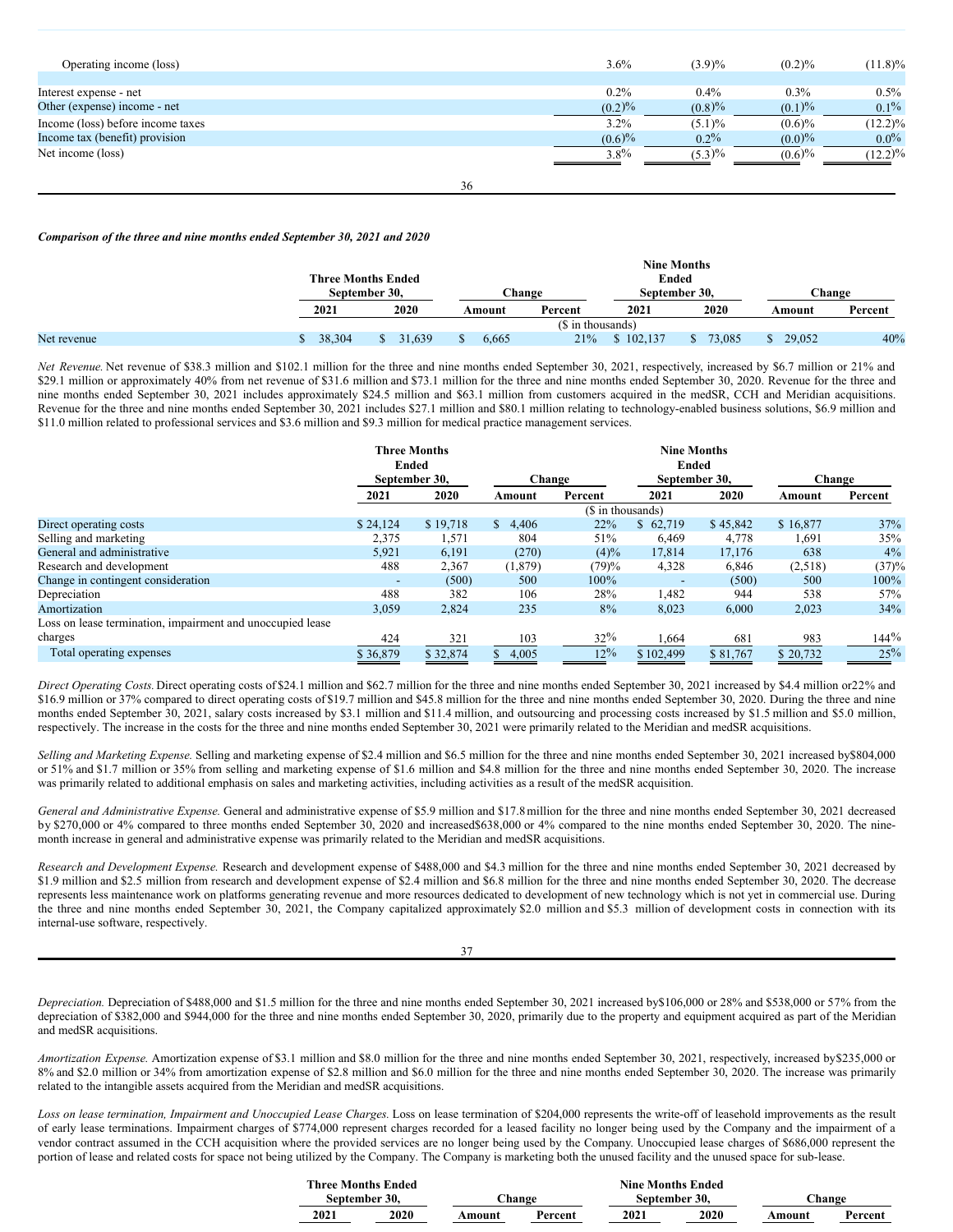|                              |      |       |     | <sup>(s in thousands)</sup> |  |       |  |       |  |             |           |
|------------------------------|------|-------|-----|-----------------------------|--|-------|--|-------|--|-------------|-----------|
| Interest income              |      |       |     | $100\%$                     |  | 10    |  | 44    |  | (34)        | (77)%     |
| Interest expense             | (91) | 152   |     | 31%                         |  | (274) |  | (396) |  | ר ר<br>- 22 | 31%       |
| Other (expense) income - net | (65) | (246) | 181 | 74%                         |  | (80)  |  | 84    |  | (164)       | $(195)\%$ |
| Income tax (benefit) expense | (232 | ωZ    | 294 | 474%                        |  | (20)  |  |       |  | 38          | 211%      |

*Interest Income.* Interest income of \$4,000 and \$10,000 for the three and nine months ended September 30, 2021, respectively, increased by\$2,000 from interest income of \$2,000 for the three months ended September 30, 2020 and decreased by \$34,000 from interest income of \$44,000 for the nine months ended September 30, 2020. The interest income represents interest earned on temporary cash investments.

*Interest Expense.* Interest expense of \$91,000 and \$274,000 for the three and nine months ended September 30, 2021, respectively, decreased by\$41,000 or 31% and \$122,000 or 31% from interest expense of \$132,000 and \$396,000 for the three and nine months ended September 30, 2020, respectively. Interest expense includes the amortization of deferred financing costs, which was \$107,000 and \$144,000 during the nine months ended September 30, 2021 and 2020, respectively.

*Other (Expense) Income - net.* Other (expense) income - net was (\$65,000) and (\$80,000) for the three and nine months ended September 30, 2021, respectively compared to other (expense) income - net of (\$246,000) and \$84,000 for the three and nine months ended September 30, 2020, respectively. Other (expense) income primarily represents foreign currency transaction gains and other expense primarily represents foreign currency transaction losses. These transaction gains and losses result from revaluing intercompany accounts whenever the exchange rate varies and are recorded in the condensed consolidated statements of operations.

*Income Tax (Benefit) Provision.*The benefit for income taxes was\$232,000 and \$20,000 for the three and nine months ended September 30, 2021, respectively, compared to income tax provisions of \$62,000 and \$18,000 for the three and nine months ended September 30, 2020, respectively. As a result of the Company incurring a tax loss for 2021 and 2020, which has an indefinite life under the current Federal tax rules, the federal deferred tax liability was offset against the federal net operating loss to the extent allowable in 2021 and 2020. The current income tax benefit for the three and nine months ended September 30, 2021 was approximately \$245,000 and \$160,000 and includes state minimum taxes and foreign income taxes. The Company filed a claim for refund for approximately \$285,000 with the Internal Revenue Service which represented a carryback of losses incurred by Meridian prior to its acquisition. The Company has incurred cumulative losses historically and there is uncertainty regarding future U.S. taxable income, which makes realization of a deferred tax losses difficult to support in accordance with ASC 740. Accordingly, a valuation allowance was recorded against all deferred tax assets at September 30, 2021 and December 31, 2020.

### **Liquidity and Capital Resources**

Borrowings under the SVB facility are based on 200% of repeatable revenue, reduced by an annualized attrition rate as defined in the agreement. As of September 30, 2021, \$6.0 million was drawn on the SVB facility which was fully repaid in October 2021.

During the three and nine months ended September 30, 2021, there was positive cash flow from operations of approximately\$5.1 million and \$7.2 million, respectively. As of September 30, 2021, the Company had approximately \$9.3 million in cash of which \$1.0 million is restricted, and positive working capital of \$9.9 million.

During April and July 2020, the Company sold 1,932,000 shares of its Series A Preferred Stock and received net proceeds of approximately \$44.6 million, after issuance expenses. A portion of these proceeds was used to fully repay the line of credit outstanding at March 31 and June 30, 2020.

During the first quarter of 2021, 858,000 warrants for common stock issued to Midcap Funding as part of the consideration for the Meridian acquisition were exercised at an exercise price of \$7.50 per warrant. The Company received net proceeds of approximately \$6.4 million.

During June 2021, the Company sold 178,092 shares of common stock and received net proceeds of approximately \$1.4 million, after issuance expenses. During thethree months ended September 30, 2021, the Company sold 136,395 shares of common stock and received net proceeds of approximately \$1.2 million after issuance expenses.

During the quarter ended September 30, 2021, the Company received approximately \$1.6 million of cash in error. This amount was repaid in October 2021.

The following table summarizes our cash flows for the periods presented:

|                                                     |      | <b>Three Months Ended</b><br>September 30. |      |           |      | <b>Nine Months Ended</b><br>September 30. |      |           |        | Change    |          |
|-----------------------------------------------------|------|--------------------------------------------|------|-----------|------|-------------------------------------------|------|-----------|--------|-----------|----------|
|                                                     | 2021 |                                            | 2020 |           | 2021 |                                           | 2020 |           | Amount |           | Percent  |
|                                                     |      |                                            |      |           |      | (\$ in thousands)                         |      |           |        |           |          |
| Net cash provided by (used in) operating activities |      | 5.129                                      |      | (449)     |      | 7,210                                     |      | (4,333)   |        | 11.543    | 266%     |
| Net cash used in investing activities               |      | (2,852)                                    |      | (14, 739) |      | (19, 851)                                 |      | (28, 772) |        | 8.921     | 31%      |
| Net cash (used in) provided by financing activities |      | (2,319)                                    |      | 29.329    |      | 1.272                                     |      | 36,139    |        | (34, 867) | $(96)\%$ |
| Effect of exchange rate changes on cash             |      | (147)                                      |      | 304       |      | (243)                                     |      | (188)     |        | (55)      | (29)%    |
| Net increase (decrease) in cash and restricted cash |      | (189)                                      |      | 14.445    |      | (11,612)                                  |      | 2,846     |        | (14, 458) | (508)%   |

The income before income taxes was\$1.3 million for the three months ended September 30, 2021, and the loss before income taxes was\$706,000 for the nine months ended September 30, 2021, which included \$3.5 million and \$9.5 million of non-cash depreciation and amortization, respectively. The loss before incometaxes for the three and nine months ended September 30, 2020 was \$1.6 million and \$9.0 million, respectively, which included \$3.2 million and \$6.9 million of non-cash depreciation and amortization, respectively.

During 2021, the Company paid approximately \$4.2 million in cash to resolve a civil investigation for which one of the businesses it acquired in 2020 has been subject to since July 2018. Of this amount, \$4.0 million came from escrowed shares of preferred stock that the Company held that were subsequently cancelled.

#### *Operating Activities*

Cash provided by operating activities was \$7.2 million for the nine months ended September 30, 2021 and cash used by operations was \$4.3 million during the nine months ended September 30, 2020. During the nine months ended September 30, 2021, approximately \$4.2 million of cash from operations was used to settle a pre-existing contingent liability from the CCH acquisition, which resulted in an equivalent reduction in the value of consideration paid. The decrease in the net loss of \$8.3 million for the nine months ended September 30, 2021 as compared to the same period in 2020 was accompanied by the following changes in non-cash items: an increase in depreciation and amortization expense of \$3.0 million, a decrease in stock-based compensation expense of \$945,000, a change in the provision for deferred income taxes of \$233,000 and a decrease in interest accretion of \$88,000.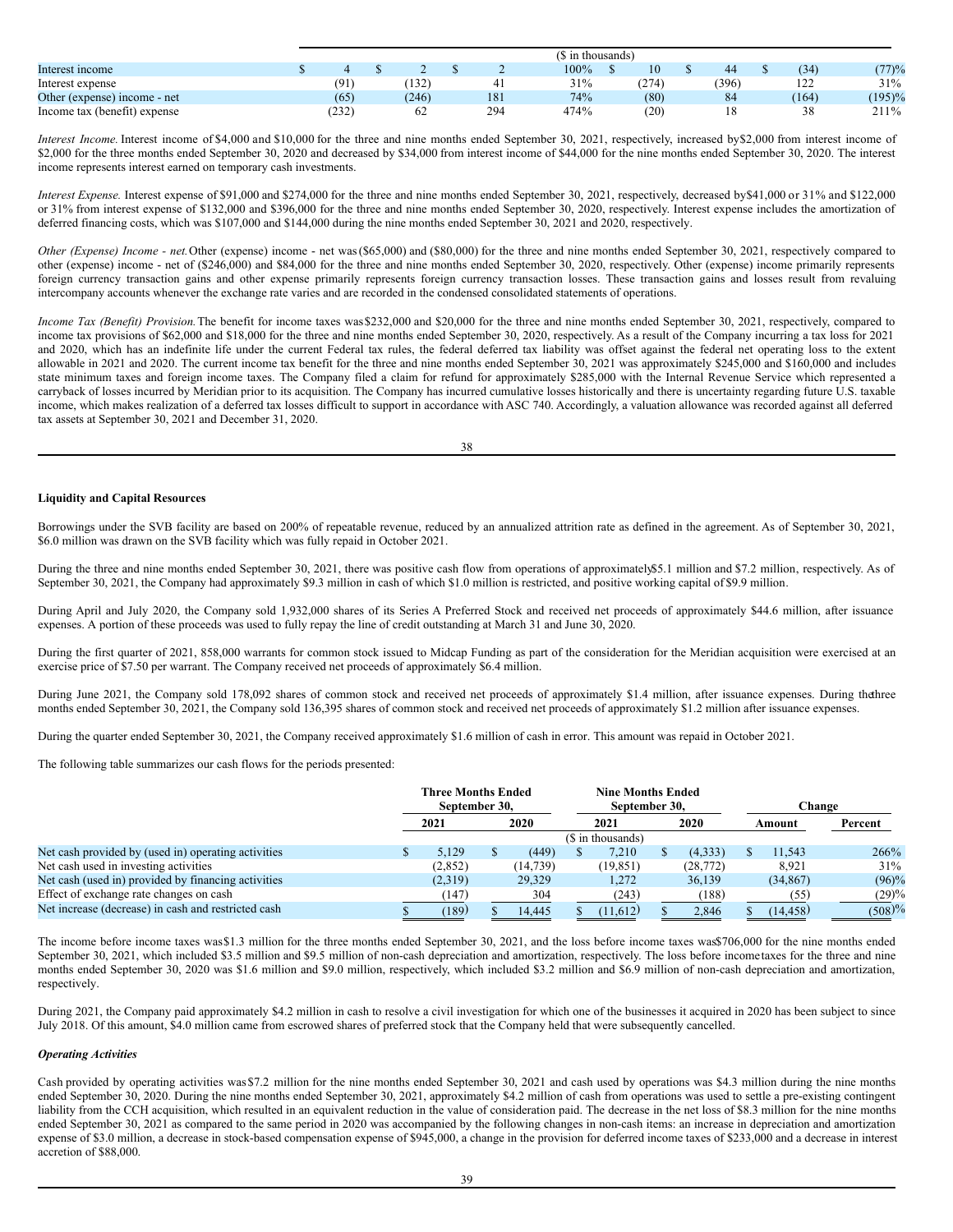The net change in operating assets and liabilities was\$9.1 million. Accounts payable, accrued compensation and accrued expenses decreased by\$7.0 million for the nine months ended September 30, 2021, which includes the \$4.2 million to resolve the previously mentioned investigation related to a 2020 acquisition,compared to a decrease of \$8.4 million for the nine months ended September 30, 2020. Accounts receivable increased by\$1.4 million for the nine months ended September 30, 2021 compared with an increase of \$1.2 million for the nine months ended September 30, 2020. For the nine months ended September 30, 2021 and 2020, the change in the lease liabilities is included in this amount.

### *Investing Activities*

Capital expenditures were \$2.0 million and \$1.3 million for the nine months ended September 30, 2021 and 2020, respectively. The capital expenditures for the nine months ended September 30, 2021 and 2020 primarily represented computer equipment purchased and leasehold improvements for the Pakistan Offices. Software development costs of \$5.3 million and \$3.8 million for the nine months ended September 30, 2021 and 2020, respectively, were capitalized in connection with the development of software for providing technology-enabled business solutions.

### *Financing Activities*

Net cash provided by financing activities during the nine months ended September 30, 2021 and 2020 was\$1.3 million and \$36.1 million, respectively. The Company received \$6.4 million from the exercise of common stock warrants,\$2.5 million from the sale of common stock and \$6.0 million net proceeds from the line of credit during the nine months ended September 30, 2021. Cash used in financing activities during the nine months ended September 30, 2021 included \$10.8 million of preferred stock dividends, \$745,000 of repayments for debt obligations and \$2.1 million of tax withholding obligations paid in connection with stock awards issued to employees. Cash used in financing activities for the nine months ended September 30, 2020 included \$7.8 million of preferred stock dividends, \$430,000 of repayment for debt obligations, a \$1.3 million settlement of a contingent obligation and \$1.8 million of tax withholding obligations paid in connection with stock awards issued to employees.

#### **Contractual Obligations and Commitments**

We have contractual obligations under our line of credit. We were in compliance with all SVB covenants as of September 30, 2021. We also maintain operating leases for property and certain office equipment. For additional information, see Contractual Obligations and Commitments under Item 7, "Management's Discussion and Analysis of Financial Condition and Results of Operations," in the Company's Annual Report on Form 10-K for the year ended December 31, 2020, filed with the SEC on February 25, 2021.

### **Off-Balance Sheet Arrangements**

As of September 30, 2021, and 2020, we did not have any relationships with unconsolidated entities or financial partnerships, such as entities often referred to as structured finance or special-purpose entities, which would have been established for the purpose of facilitating off-balance sheet arrangements or other contractually narrow or limited purposes. During 2020, a New Jersey corporation, talkMD Clinicians, PA ("talkMD"), was formed by the wife of the Executive Chairman, who is a licensed physician, to provide telehealth services. talkMD was determined to be a variable interest entity ("VIE") for financial reporting purposes because the entity will be controlled by the Company. As of September 30, 2021, talkMD had not yet commenced operations. During September 2021, the Company made arrangements to have the income tax returns prepared for talkMD and will advance the funds for the required taxes. The aggregate amount to be advanced is approximately \$3,500. We do not engage in off-balance sheet financing arrangements.

$$
^{40}
$$

### *Item 3. Quantitative and Qualitative Disclosures about Market Risk*

We are a smaller reporting company as defined by 17 C.F.R. 229.10(f)(1) and are not required to provide information under this item, pursuant to Item 305(e) of Regulation S-K.

#### *Item 4. Controls and Procedures*

#### *Evaluation of Disclosure Controls and Procedures*

Our management, with the participation of our Chief Executive Officer and Chief Financial Officer, based on the 2013 framework and criteria established by the Committee of Sponsoring Organizations of the Treadway Commission ("COSO"), evaluated the effectiveness of our disclosure controls and procedures as of September 30, 2021 as required by Rules 13a-15(b) and 15d-15(b) of the Exchange Act. The term "disclosure controls and procedures," as defined in Rules 13a-15(e) and 15d-15(e) under the Exchange Act, means controls and other procedures of a company that are designed to ensure that information required to be disclosed by a company in the reports that it files or submits under the Exchange Act is recorded, processed, summarized and reported, within the time periods specified in the SEC's rules and forms.

Disclosure controls and procedures include, without limitation, controls and procedures designed to ensure that information required to be disclosed by a company in the reports that it files or submits under the Exchange Act is accumulated and communicated to the company's management, including its principal executive and principal financial officer, to allow timely decisions regarding required disclosure. Management recognizes that any controls and procedures, no matter how well designed and operated, can provide only reasonable assurance of achieving their objectives and management necessarily applies its judgment in evaluating the cost-benefit relationship of possible controls and procedures.

Based on the evaluation of our disclosure controls and procedures, as of September 30, 2021, our Chief Executive Officer and Chief Financial Officer concluded that, as of such date, our disclosure controls and procedures were effective at the reasonable assurance level.

### *Changes in Internal Control Over Financial Reporting*

There were no changes in our internal control over financial reporting (as defined in Rules 13a-15(f) and 15d-15(f) of the Exchange Act) that occurred during our most recent fiscal quarter that have materially affected, or are reasonably likely to materially affect, our internal control over financial reporting.

For the year ended December 31, 2021, the Company will be required to have an attestation by its independent accountants regarding the effectiveness of its internal controls over financial reporting. Additionally, for the year ended December 31, 2021, the Company will become an accelerated filer.

41

#### **Part II. Other Information**

#### *Item 1. Legal Proceedings*

See discussion of legal proceedings in "Note 8, Commitments And Contingencies" of the Notes to Condensed Consolidated Financial Statements in this Quarterly Report, which is incorporated by reference herein.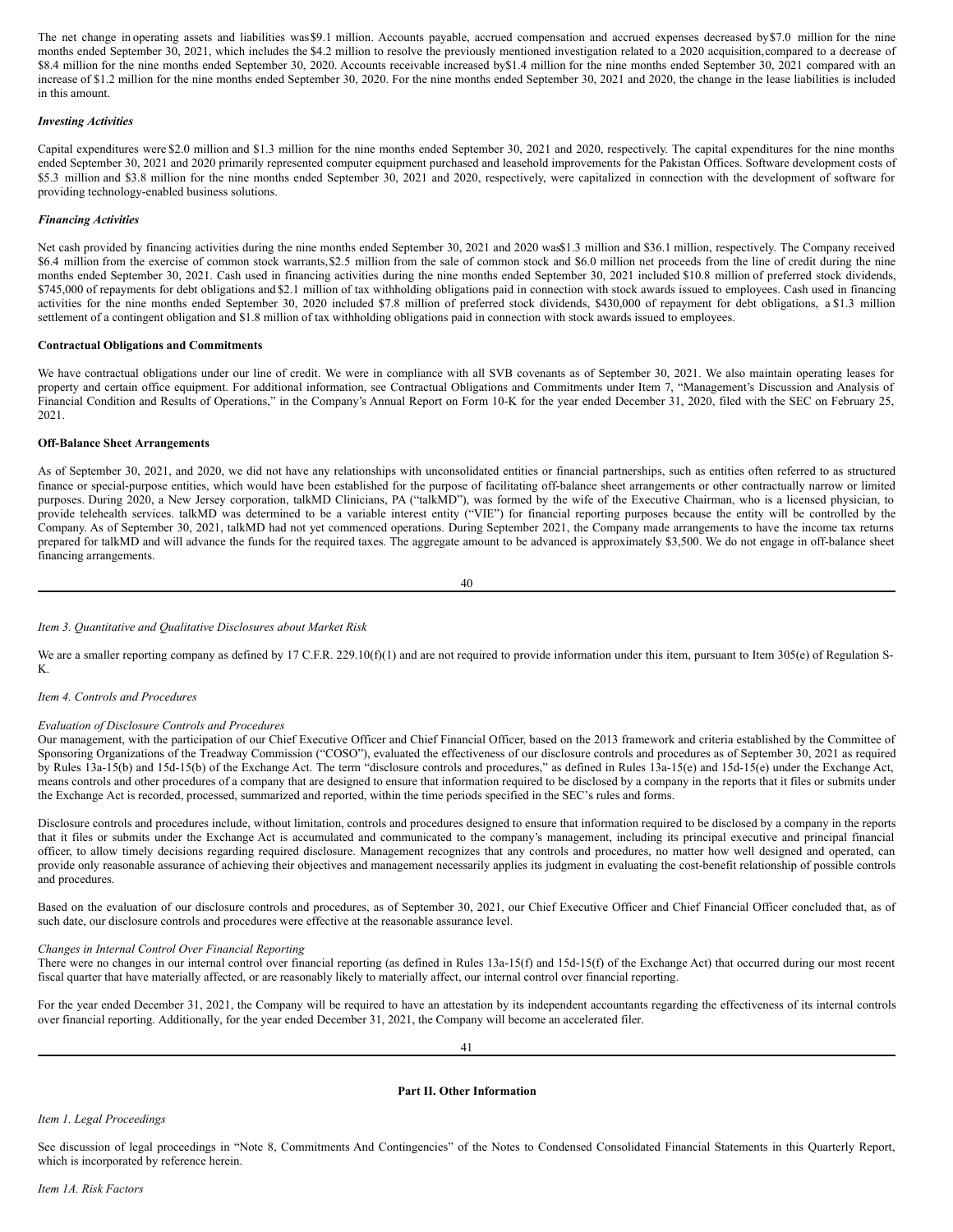In addition to the other information set forth in this Quarterly Report on Form 10-Q, you should carefully consider the factors discussed in Part I—Item 1A. "Risk Factors" in our Annual Report on Form 10-K, filed with the SEC on February 25, 2021, which could materially affect our business, financial condition and/or future results and may be further impacted by the coronavirus pandemic. The risks described in our Annual Report on Form 10-K are not the only risks facing us. Additional risks and uncertainties not currently known to us or that we currently deem to be immaterial may also materially adversely affect our business, financial condition, cash flows and/or future results.

*Item 2. Unregistered Sales of Equity Securities and Use of Proceeds*

Not applicable.

### *Item 3. Defaults upon Senior Securities*

Not applicable.

*Item 4. Mine Safety Disclosures*

Not applicable.

*Item 5. Other Information*

Not applicable.

*Item 6. Exhibits*

| <b>Exhibit Number</b> | <b>Exhibit Description</b>                                                                                                                                            |
|-----------------------|-----------------------------------------------------------------------------------------------------------------------------------------------------------------------|
| 31.1                  | Certification of the Company's Principal Executive Officer pursuant to Exchange Act Rules 13a-14(a)/15d-14(a), of the Securities Exchange Act of 1934, as<br>amended. |
| 31.2                  | Certification of the Company's Principal Financial Officer pursuant to Exchange Act Rules 13a-14(a)/15d-14(a), of the Securities Exchange Act of 1934, as<br>amended. |
| $32.1*$               | Certification of the Company's Chief Executive Officer pursuant to 18 U.S.C. Section 1350, as adopted pursuant to Section 906 of the Sarbanes-Oxley Act of<br>2002.   |
| $32.2*$               | Certification of the Company's Chief Financial Officer pursuant to 18 U.S.C. Section 1350, as adopted pursuant to Section 906 of the Sarbanes-Oxley Act of<br>2002.   |
| 101.INS               | XBRL Instance                                                                                                                                                         |
| 101.SCH               | XBRL Taxonomy Extension Schema                                                                                                                                        |
| 101.CAL               | XBRL Taxonomy Extension Calculation Linkbase                                                                                                                          |
| 101.LAB               | XBRL Taxonomy Extension Label Linkbase                                                                                                                                |
| 101.PRE               | XBRL Taxonomy Extension Presentation Linkbase                                                                                                                         |
| 101.DEF               | XBRL Taxonomy Extension Definition Linkbase                                                                                                                           |
| 104                   | Cover Page Interactive Data File (embedded within the Inline XBRL document)                                                                                           |

\*The certifications on Exhibit 32 hereto are not deemed "filed" for purposes of Section 18 of the Securities and Exchange Act of 1934, as amended, or otherwise subject to the liability of that Section. Such certifications will not be deemed incorporated by reference into any filing under the Securities Act or the Exchange Act.

### 42

### Signatures

Pursuant to the requirements of the Securities Exchange Act of 1934, the Registrant has duly caused this report to be signed on its behalf by the undersigned thereunto duly authorized.

### **CareCloud, Inc.**

| By: /s/ A. Hadi Chaudhry |
|--------------------------|
| A. Hadi Chaudhry         |
| Chief Executive Officer  |
| Date: November 4, 2021   |

By: /s/ *Bill Korn*

Bill Korn Chief Financial Officer Date: November 4, 2021

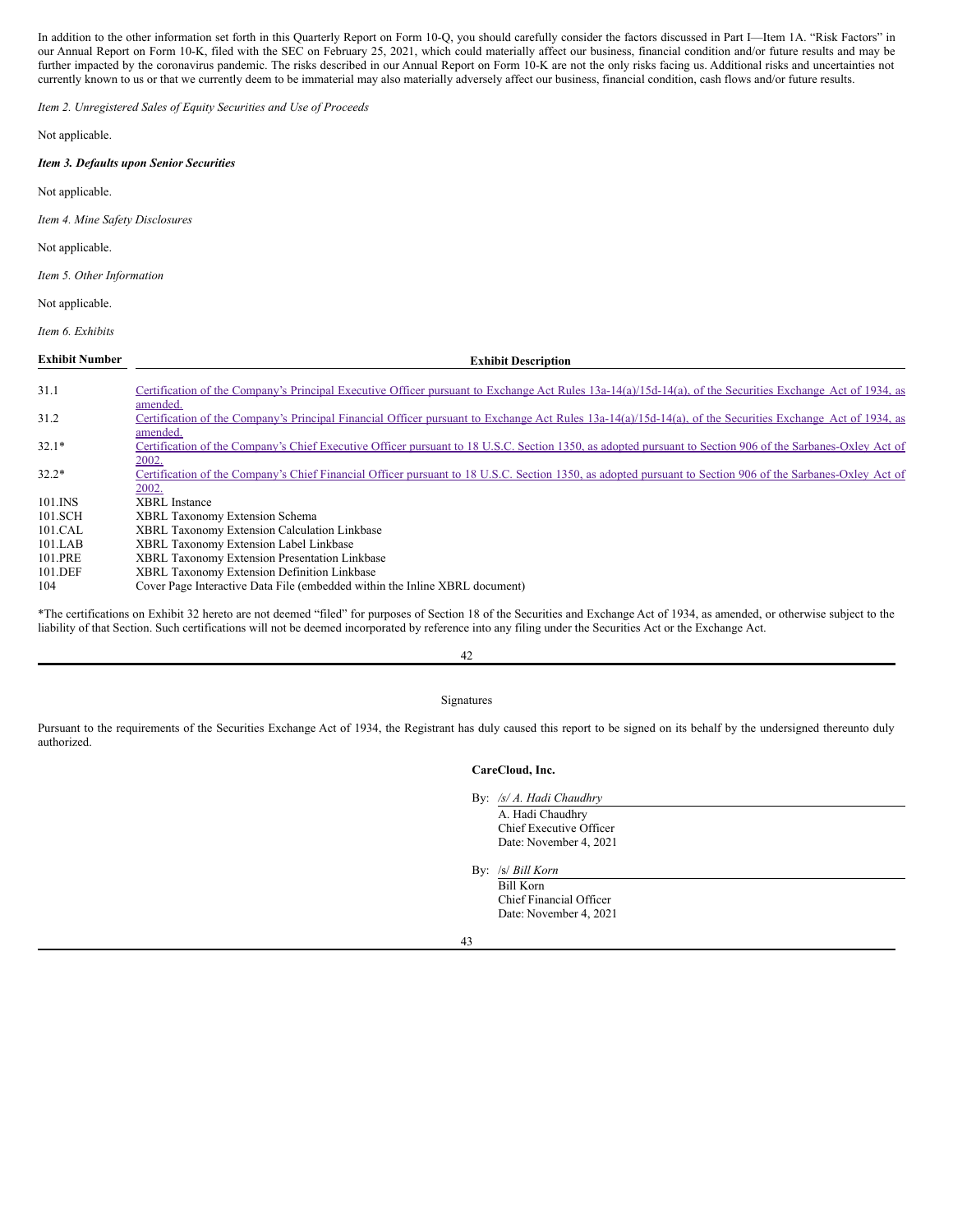### **CERTIFICATION OF PRINCIPAL EXECUTIVE OFFICER PURSUANT TO SECTION 302 OF THE SARBANES-OXLEY ACT OF 2002**

<span id="page-26-0"></span>I, A. Hadi Chaudhry, certify that:

- 1. I have reviewed this Quarterly Report on Form 10-Q of CareCloud, Inc.;
- 2. Based on my knowledge, this report does not contain any untrue statement of a material fact or omit to state a material fact necessary to make the statements made, in light of the circumstances under which such statements were made, not misleading with respect to the period covered by this report;
- 3. Based on my knowledge, the financial statements, and other financial information included in this report, fairly present in all material respects the financial condition, results of operations and cash flows of the registrant as of, and for, the periods presented in this report;
- 4. The registrant's other certifying officer(s) and I are responsible for establishing and maintaining disclosure controls and procedures (as defined in Exchange Act Rules 13a-15(e) and 15d-15(e)) and internal control over financial reporting (as defined in Exchange Act Rules 13a-15(f) and 15d-15(f)) for the registrant and have:
	- a. Designed such disclosure controls and procedures, or caused such disclosure controls and procedures to be designed under our supervision, to ensure that material information relating to the registrant, including its consolidated subsidiaries, is made known to us by others within those entities, particularly during the period in which this report is being prepared;
	- b. Designed such internal control over financial reporting, or caused such internal control over financial reporting to be designed under our supervision, to provide reasonable assurance regarding the reliability of financial reporting and the preparation of financial statements for external purposes in accordance with generally accepted accounting principles;
	- c. Evaluated the effectiveness of the registrant's disclosures controls and procedures and presented in this report our conclusions about the effectiveness of the disclosure controls and procedures, as of the end of the period covered by this report based on such evaluation; and
	- d. Disclosed in this report any change in the registrant's internal control over financial reporting that occurred during the registrant's most recent fiscal quarter (the registrant's fourth fiscal quarter in the case of an annual report) that has materially affected, or is reasonably likely to materially affect, the registrant's internal control over financial reporting; and
- 5. The registrant's other certifying officer(s) and I have disclosed, based on our most recent evaluation of internal control over financial reporting, to the registrant's auditors and the audit committee of the registrant's board of directors (or persons performing the equivalent functions):
	- a. All significant deficiencies and material weaknesses in the design or operation of internal control over financial reporting which are reasonably likely to adversely affect the registrant's ability to record, process, summarize and report financial information; and
	- b. Any fraud, whether or not material, that involves management or other employees who have a significant role in the registrant's internal control over financial reporting.

**CareCloud, Inc.**

By: */s/ A. Hadi Chaudhry*

A. Hadi Chaudhry Chief Executive Officer *(Principal Executive Of icer)*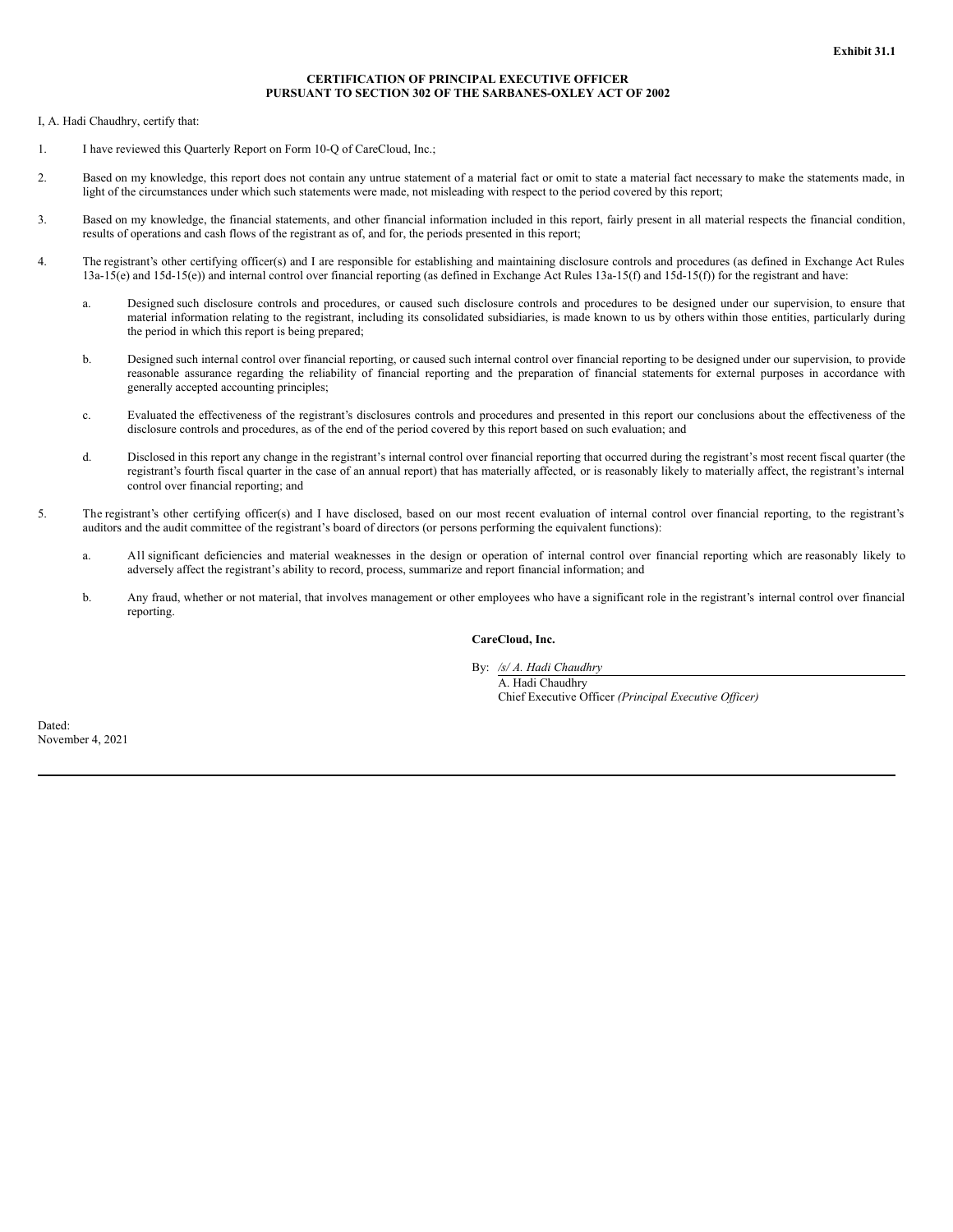### **CERTIFICATION OF PRINCIPAL FINANCIAL OFFICER PURSUANT TO SECTION 302 OF THE SARBANES-OXLEY ACT OF 2002**

<span id="page-27-0"></span>I, Bill Korn, certify that:

- 1. I have reviewed this Quarterly Report on Form 10-Q of CareCloud, Inc.;
- 2. Based on my knowledge, this report does not contain any untrue statement of a material fact or omit to state a material fact necessary to make the statements made, in light of the circumstances under which such statements were made, not misleading with respect to the period covered by this report;
- 3. Based on my knowledge, the financial statements, and other financial information included in this report, fairly present in all material respects the financial condition, results of operations and cash flows of the registrant as of, and for, the periods presented in this report;
- 4. The registrant's other certifying officer(s) and I are responsible for establishing and maintaining disclosure controls and procedures (as defined in Exchange Act Rules 13a-15(e) and 15d-15(e)) and internal control over financial reporting (as defined in Exchange Act Rules 13a-15(f) and 15d-15(f)) for the registrant and have:
	- a. Designed such disclosure controls and procedures, or caused such disclosure controls and procedures to be designed under our supervision, to ensure that material information relating to the registrant, including its consolidated subsidiaries, is made known to us by others within those entities, particularly during the period in which this report is being prepared;
	- b. Designed such internal control over financial reporting, or caused such internal control over financial reporting to be designed under our supervision, to provide reasonable assurance regarding the reliability of financial reporting and the preparation of financial statements for external purposes in accordance with generally accepted accounting principles;
	- c. Evaluated the effectiveness of the registrant's disclosures controls and procedures and presented in this report our conclusions about the effectiveness of the disclosure controls and procedures, as of the end of the period covered by this report based on such evaluation; and
	- d. Disclosed in this report any change in the registrant's internal control over financial reporting that occurred during the registrant's most recent fiscal quarter (the registrant's fourth fiscal quarter in the case of an annual report) that has materially affected, or is reasonably likely to materially affect, the registrant's internal control over financial reporting; and
- 5. The registrant's other certifying officer(s) and I have disclosed, based on our most recent evaluation of internal control over financial reporting, to the registrant's auditors and the audit committee of the registrant's board of directors (or persons performing the equivalent functions):
	- a. All significant deficiencies and material weaknesses in the design or operation of internal control over financial reporting which are reasonably likely to adversely affect the registrant's ability to record, process, summarize and report financial information; and
	- b. Any fraud, whether or not material, that involves management or other employees who have a significant role in the registrant's internal control over financial reporting.

**CareCloud, Inc.**

By: */s/ Bill Korn* Bill Korn

Chief Financial Officer (Principal Financial Officer )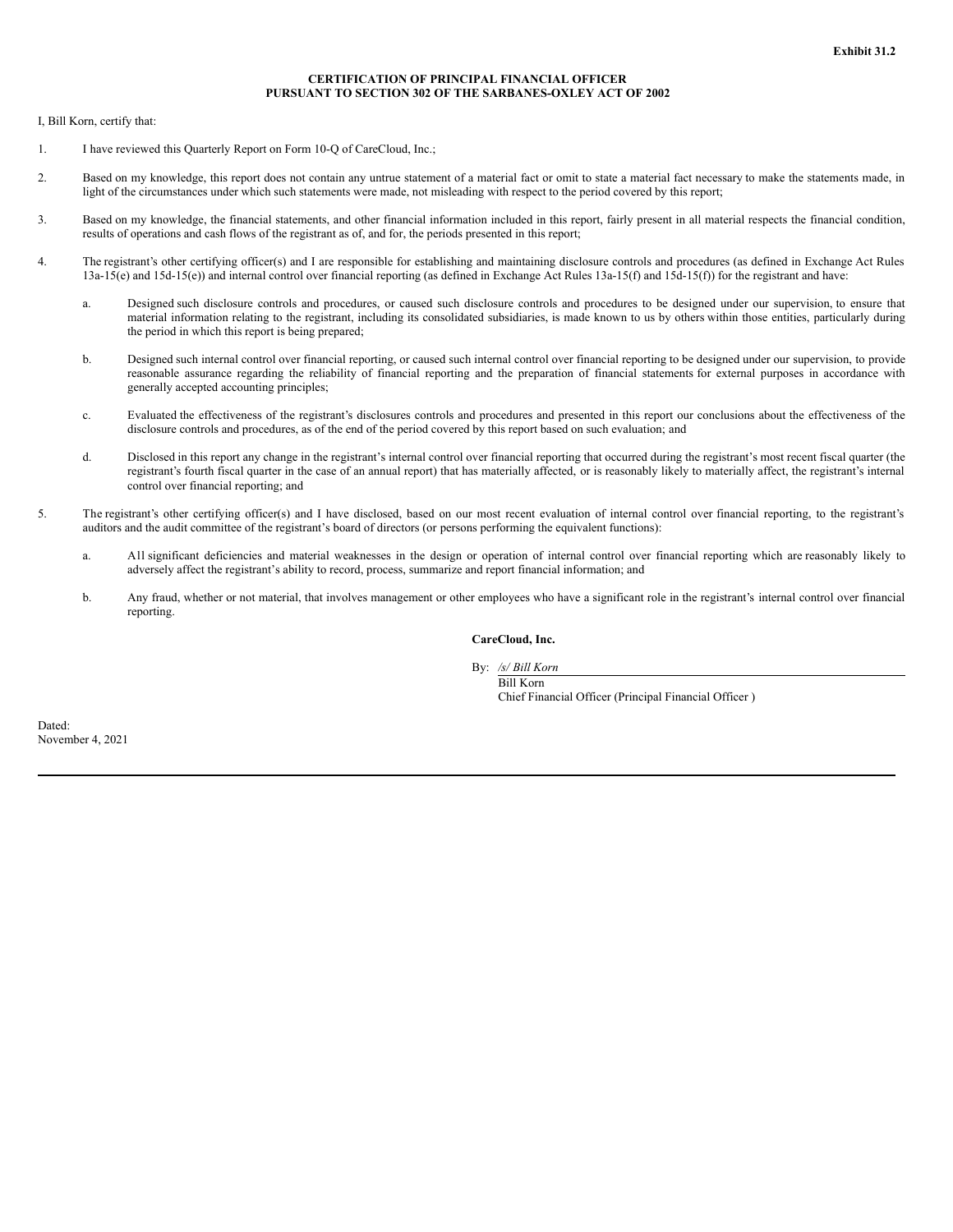### **CERTIFICATION OF CHIEF EXECUTIVE OFFICER PURSUANT TO 18 U.S.C. SECTION 1350, AS ADOPTED PURSUANT TO SECTION 906 OF THE SARBANES-OXLEY ACT OF 2002**

<span id="page-28-0"></span>Based on my knowledge, I, A. Hadi Chaudhry, certify, pursuant to 18 U.S.C. Section 1350, as adopted pursuant to Section 906 of the Sarbanes-Oxley Act of 2002, that the Quarterly Report of CareCloud, Inc. on Form 10-Q for the quarter ended September 30, 2021 fully complies with the requirements of Section 13(a) or 15(d) of the Securities Exchange Act of 1934 and that information contained in such Form 10-Q fairly presents in all material respects the financial condition and results of operations of CareCloud, Inc.

**CareCloud, Inc.**

By: */s/ A. Hadi Chaudhry*

A. Hadi Chaudhry Chief Executive Officer*(Principal Executive Of icer)*